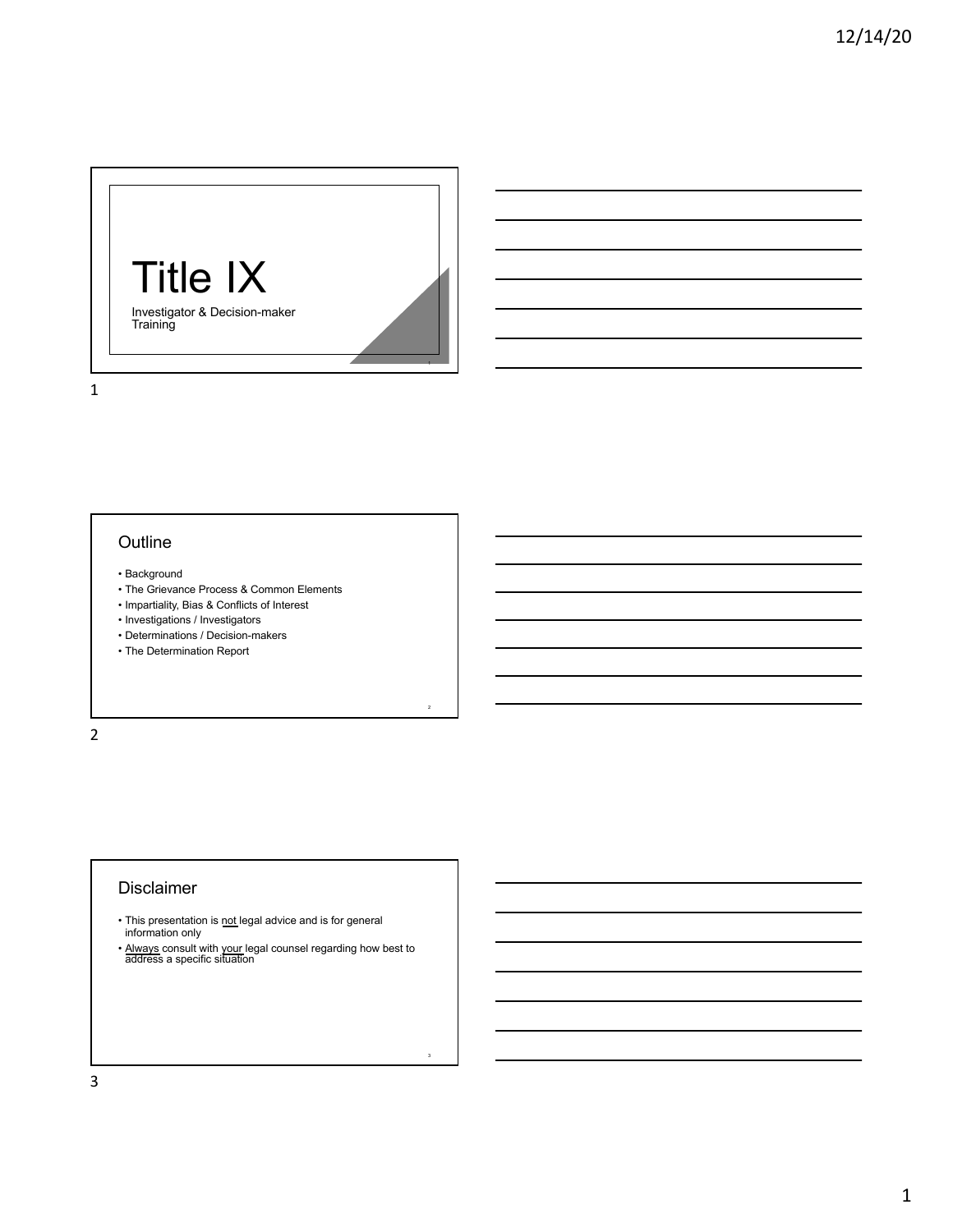#### Nondiscrimination/Harassment

• Board Policy AC, Nondiscrimination/Equal Opportunity

4

6

- AC-R-1 Complaint and Compliance Process
- **AC-R-2 Sexual Harassment Investigation Procedures**
- AC-E-1 Sample Notice AC-E-2 Complaint Form
- Board Policy GBAA Sexual Harassment (Staff)
- JBB, Sexual Harassment (Student)
- JICDE Bullying Prevention and Education

4



#### What is Title IX?

- Title IX is a federal civil rights law passed as part of the Education Amendments of 1972
- It prohibits discrimination **on the basis of sex** (including sexual harassment) in education programs or activities (schools) that receive federal financial assistance
- Entities that receive federal financial assistance are called **Recipients** (school districts, BOCES, charter schools)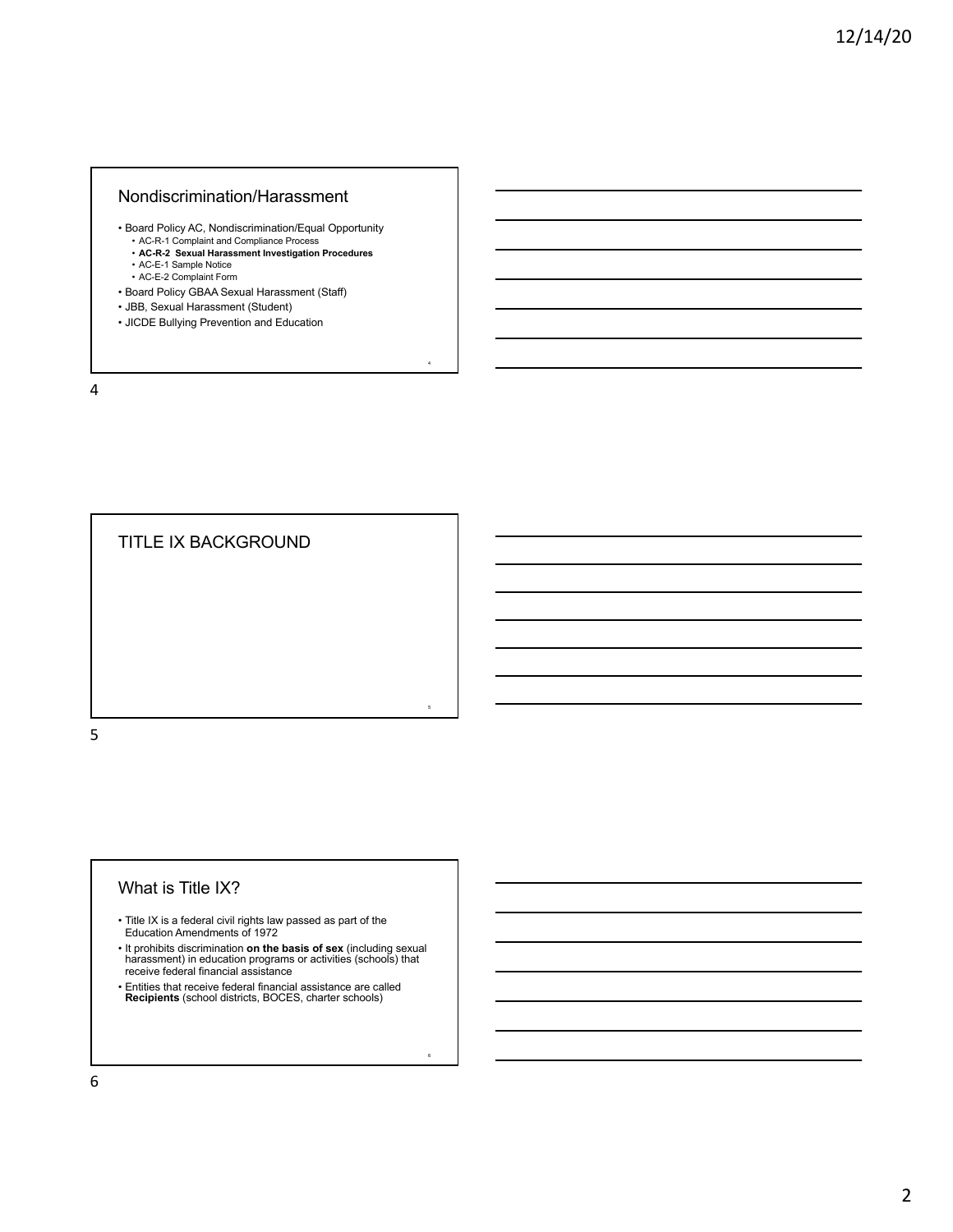# Title IX – 20 U.S.C. § 1681

*No person in the United States shall, on the basis of sex, be excluded from participation in, be denied the benefits of, or be subjected to discrimination under any education program or activity receiving Federal financial assistance.*

7

8

9

• Implementing regulations at 34 C.F.R. Part 106

7

### OCR and the Courts

- Enforced by the U.S. Department of Education's Office for Civil Rights (OCR)
- Individuals can bring Title IX claims directly in court *Cannon v. Univ. of Chicago*, 441 U.S. 677 (1979)
- And get monetary damages *Franklin v. Gwinnett County Public Schools*, 503 U.S. 60 (1992)
- Schools can be held liable for employee on student sexual harassment *Gebser v. Lago Vista Indep. Sch. Dist.*, 524 U.S. 274 (1998)
- And student on student sexual harassment *Davis v. Monroe Cty. Bd. of Ed*., 526 U.S. 629 (1999)

8

## Educational Program or Activities

• Applies to all aspects of a Recipient's programs and activities<br>operated within the United States. Includes locations, events, or<br>circumstances where the Recipient exercises substantial control<br>over both the espondent an harassment occurs, such as:

- recruitment, admissions, and counseling
- financial assistance
- athletics
- alternative educational programs
- discipline
- employment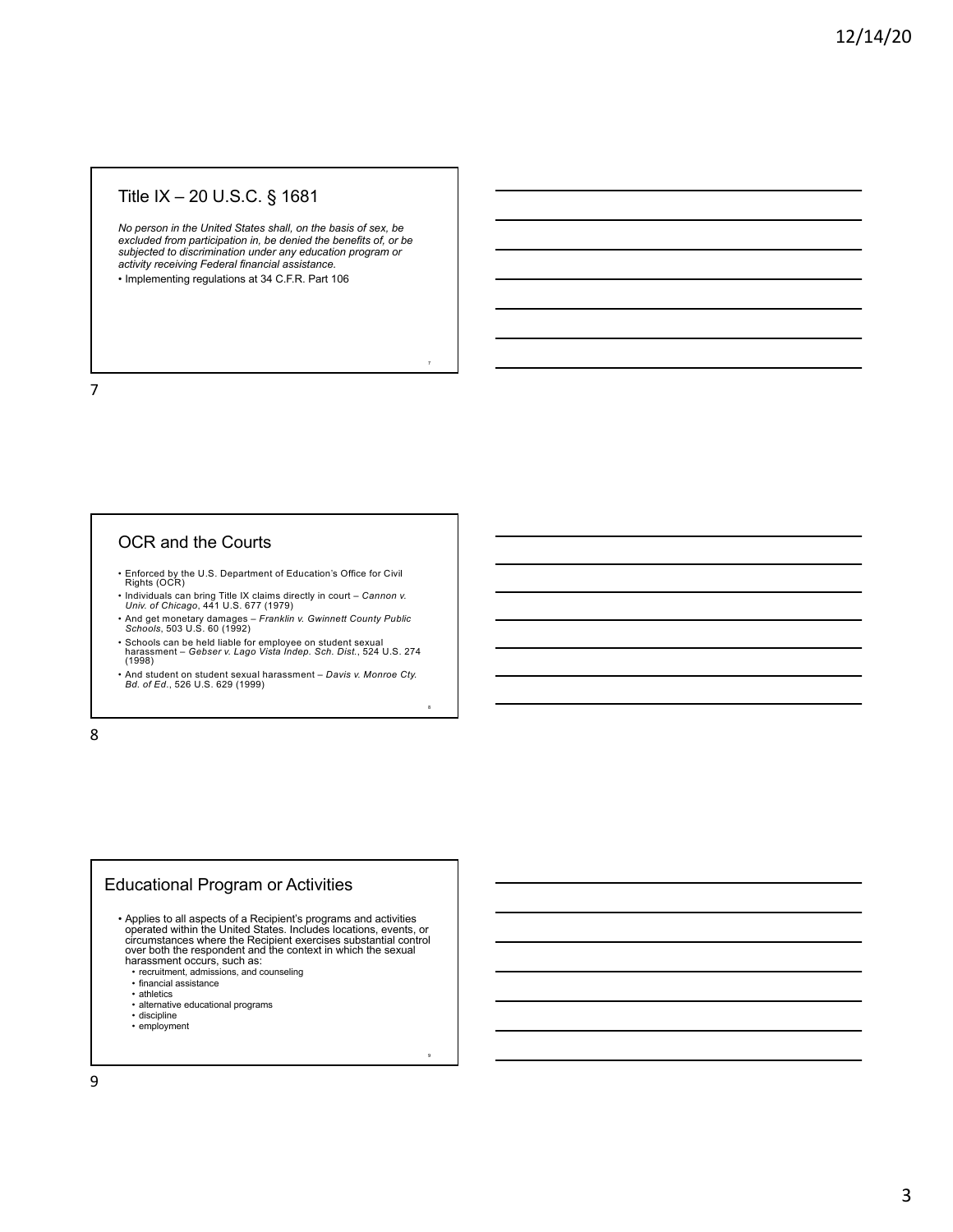#### What does "Sex" Mean?

• Biological Sex

- Gender
- Sex Stereotyping
- Sexual Orientation and Gender Identity
- "Sex" as a verb

10

## What has Changed?

• On May 6, 2020, the U.S. Department of Education released revised

10

11

<sub>12</sub>

- Title IX Regulations which became effective August 14, 2020 • The new regulations make important changes to Title IX
	- Narrows the definition of sexual harassment
	- Expands the "actual knowledge" standard to include notice to **any** district
	- employee of alleged sexual harassment Creates new formal roles for Investigators & Decision-makers
	- Requires formal training for Title IX Coordinator, Investigator, Decision-maker and anyone facilitating informal resolutions
	- Creates extensive formal resolution process Only applies to programs and activities in the United States
	- Codifies the "deliberate indifference" standard applicable to a district's duty to respond

11

## Terminology – Response Team Roles

- Title IX Coordinator the employee designated by the district to coordinate its efforts to comply with Title IX responsibilities. Provide notice, offer supportive measures, consider emergency<br>removals/administrative mea
- **Investigator** individual trained to objectively evaluate the credibility of the parties and witnesses, synthesize all available evidence-including both inculpatory and exculpatory evidence-and takes into account the unique and complex circumstances of each situation
- Decision-maker is responsible for reviewing the relevant<br>evidence, including party and witness credibility, to decide if the<br>district met its burden of proof showing the respondent to be<br>responsible for the alleged sex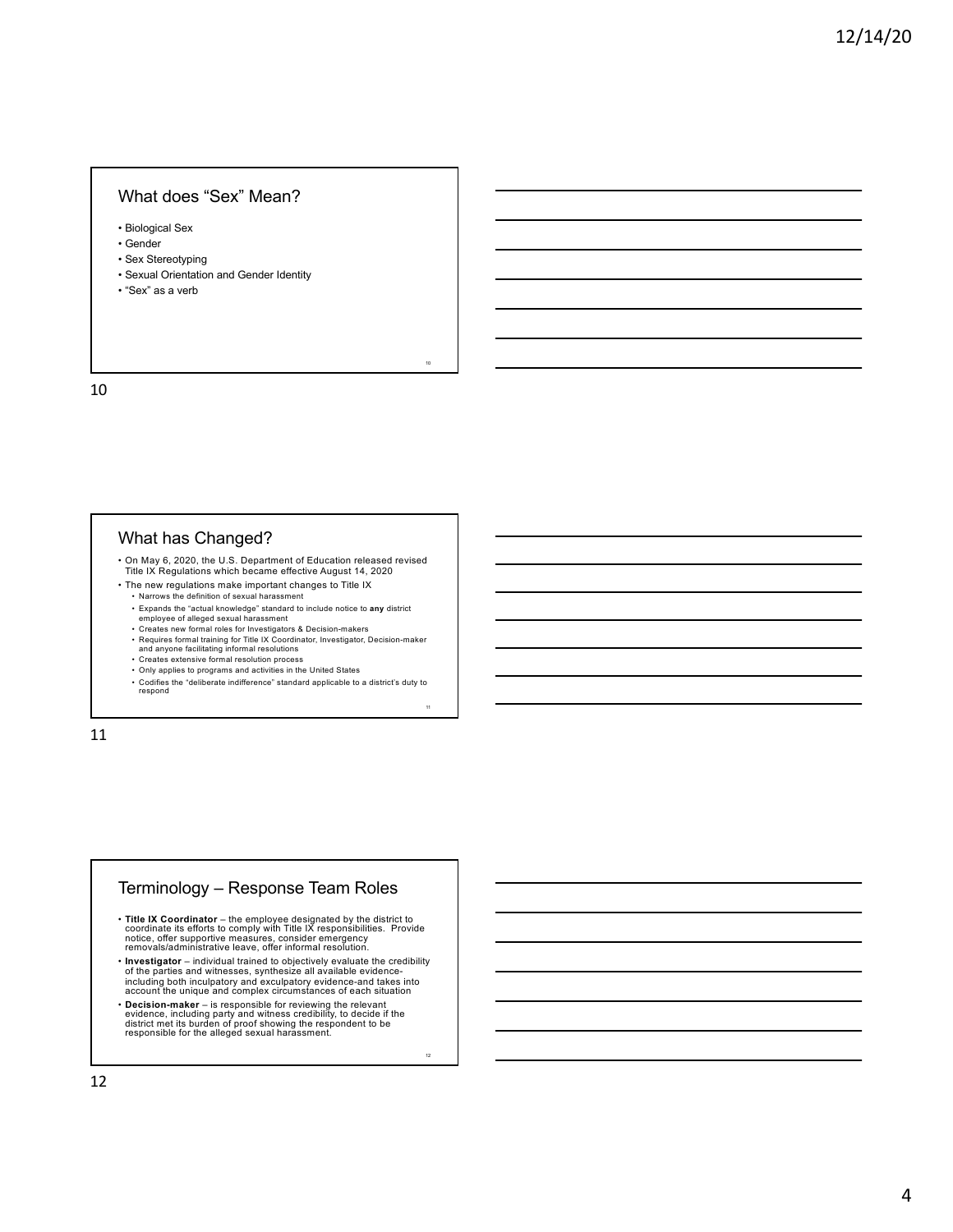## Terminology - Parties

- **Complainant**  Individual who is alleged to be the victim of conduct that could constitute sexual harassment.
- **Responden**t Individual who is alleged to the perpetrator of conduct that could constitute sexual harassment.
- **Advisor** Individual selected by the Complainant and<br>Responded to advise them during the process. Can be a<br>parent, a lawyer or other person.

13

14

15

13

# The new Title IX Regulation

*A recipient with actual knowledge of sexual harassment in an education program or activity of the recipient against a person in the United States, must respond promptly in a manner that is not deliberately indifferent.* 

- 34 C.F.R. § 106.44(a)

14

# Actual Knowledge Defined

*actual knowledge means notice of sexual harassment or allegations of sexual harassment to a recipient's Title IX Coordinator or . . . to any employee of an elementary and secondary school*  - 34 C.F.R. § 106.30(a)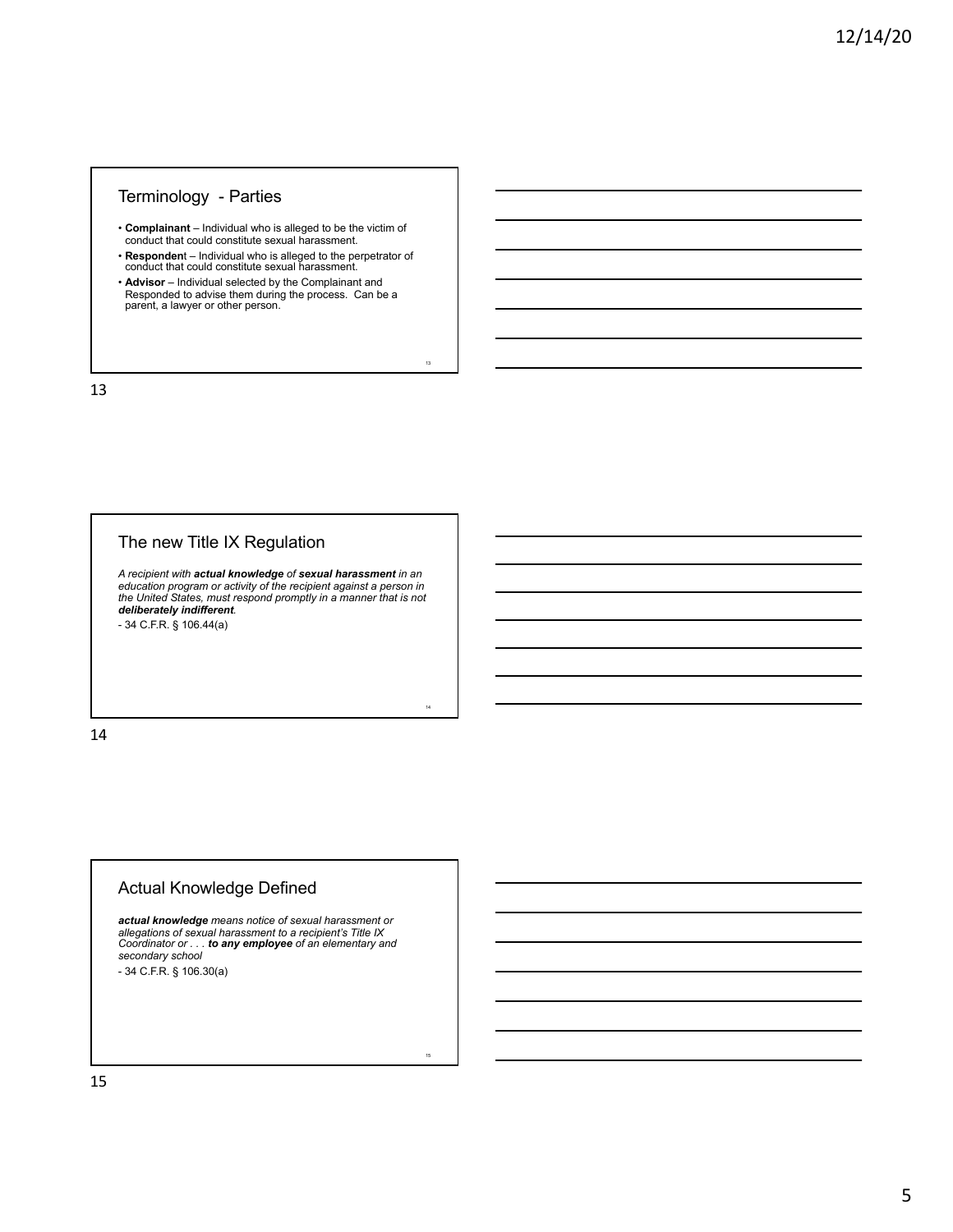## Actual Knowledge

• **Staff should be trained and required to report all instances of sexual harassment to Title IX Coordinator immediately**. • Students, parents and volunteers should be trained and encouraged to report as well

16

17

18

16

## Sexual Harassment Defined

**sexual harassment** means conduct on the basis of sex that satisfies<br>one or more of the following:<br>(1) An employee of the recipient conditioning the provision of an aid,<br>benefit, or service of the recipient on an individua

17

## Deliberate Indifference Defined

*deliberately indifferent - a recipient is deliberately indifferent only if its response to sexual harassment is clearly unreasonable in light of the known circumstances.*  - 34 C.F.R. § 106.44(a)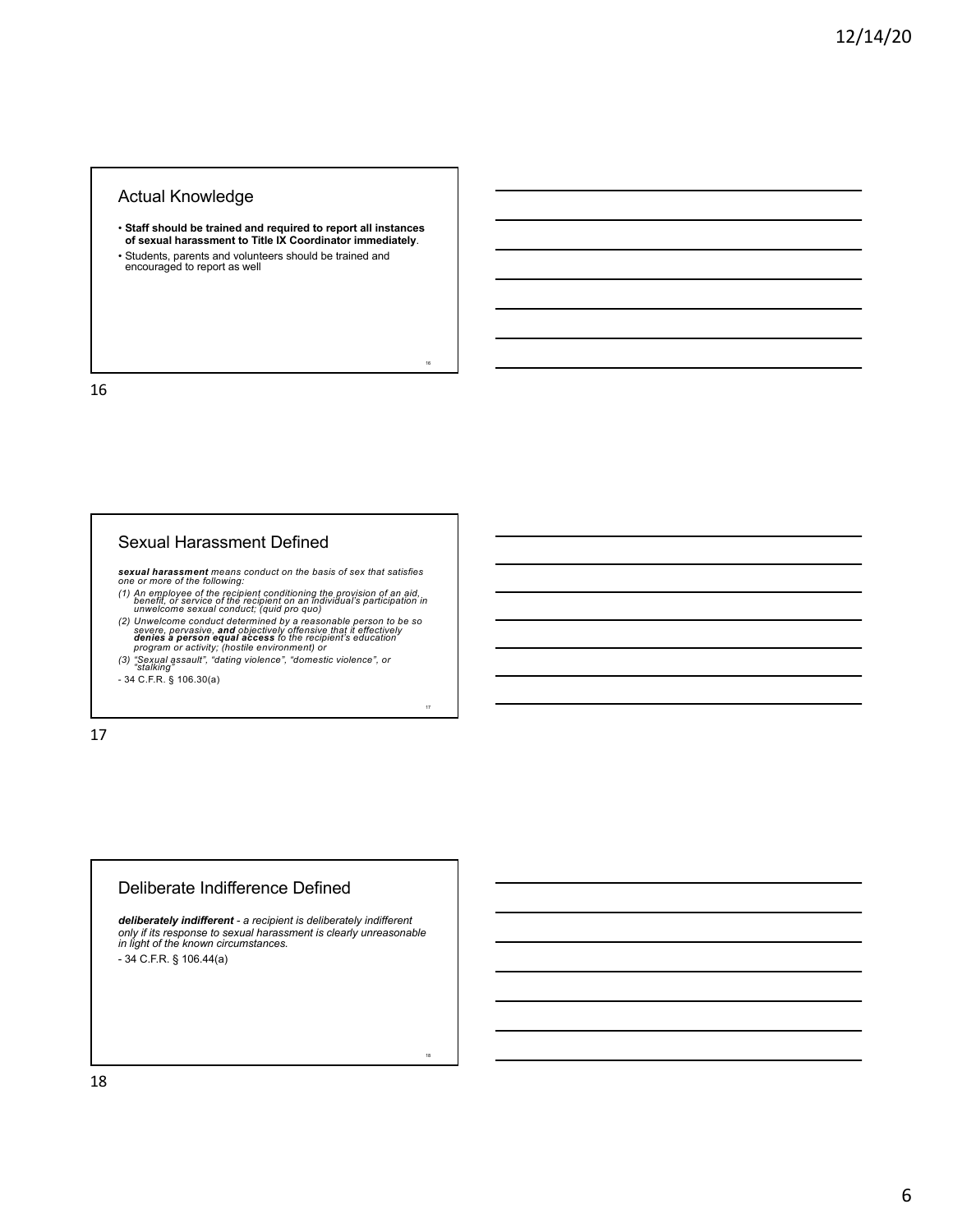### Deliberate Indifference

- Liability has been imposed where districts (i) fail to investigate and/or inform law enforcement or student' s parents; (ii) fail to<br>discipline offender; and/or (iii) fail to take additional steps if harassment continues.
- Recipients are not required to take any particular disciplinary action

• Victims do not have a right to particular remedial outcomes

19

20

21

19

#### **Retaliation**

- Retaliation section added to new Title IX regs
- *No recipient or other person may intimidate, threaten, coerce, or discriminate against any individual for the purpose of interfering with any right or privilege secured by title IX . . . or because the individual has made a report or complaint, testified, assisted, or participated or refused to participate in any manner in an investigation, proceeding, or hearing . . .*
- More than just someone expressing their opinion
- Report immediately to Title IX Coordinator

20

#### Sexual Harassment and Bullying

- Sexual harassment comes in many forms, and can include both verbal and non-verbal—of a sexual nature. Sexual touching, sexual comments, jokes, gestures, graffiti, drawings, pictures, and writing can all be examples of sexual harassment.
- Bullying becomes sexual harassment under Title IX when it is based on sex and becomes so severe, pervasive, and objectively offensive that it effectively denies a student the opportunity to participate in or benefit from the services, activities, or opportunities offered by a school.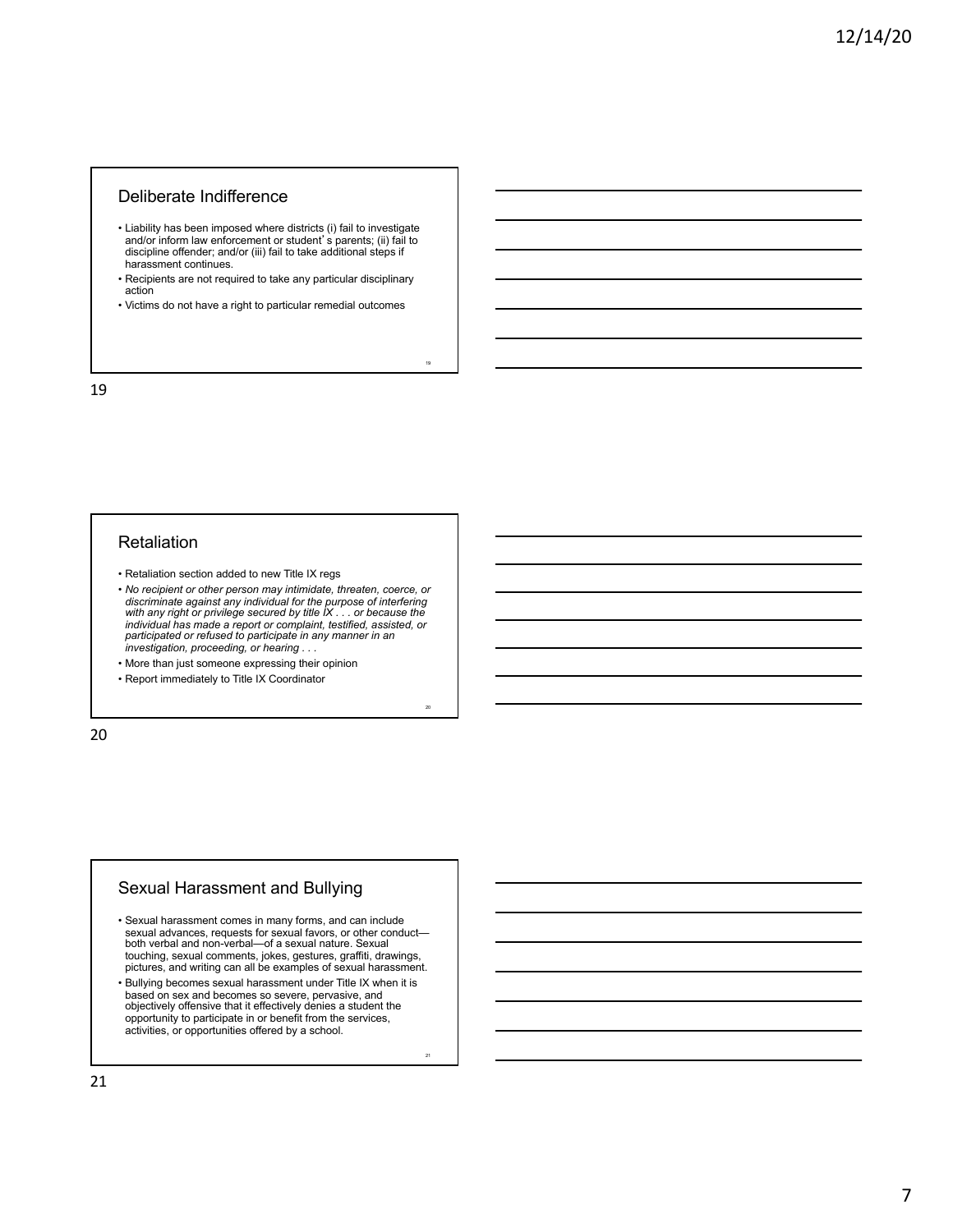### Bullying or Sexual Harassment?

- A female student "hooked up" with a boy at her school, and now a group of girls are repeatedly texting her and tweeting about her at school, calling her a "slut" and a "whore."
- Another female student sent her boyfriend "sexts" and pictures of herself naked. Then they break up. The boyfriend shares these sexts and photos with his friends at school to get back at her. He also spreads rumors about her sexual behavior.
- A male student has mostly female friends, he sings Lady Gaga songs in the hallway and is on the dance team. Fellow students call him a "fairy," "gay boy," or "queer," and tell him he should run for homecoming queen.

22

23

24

22

#### Jurisdiction under Title IX

- Under the new regulations, you must dismiss the Title IX complaint if the alleged conduct:
	- Would not constitute sexual harassment if proved;
	- Occurred outside of the US; or • Occurred outside of the District's "education program or activity
- **Conduct that does not fall under Title IX can and should still be investigated to for violations of Code of Conduct and/or other policies, and discipline may be imposed as appropriate**

23

#### Permissive Dismissal

- Permissive dismissal if at any time during the investigation or hearing:
	- a complainant notifies the Title IX Coordinator in writing that the complainant would like to withdraw the formal complaint or any allegations therein;
	- the respondent is no longer enrolled or employed by the recipient; or • specific circumstances prevent the recipient from gathering evidence sufficient to reach a determination as to the formal complaint or allegations therein.
- Consider reasons not to dismiss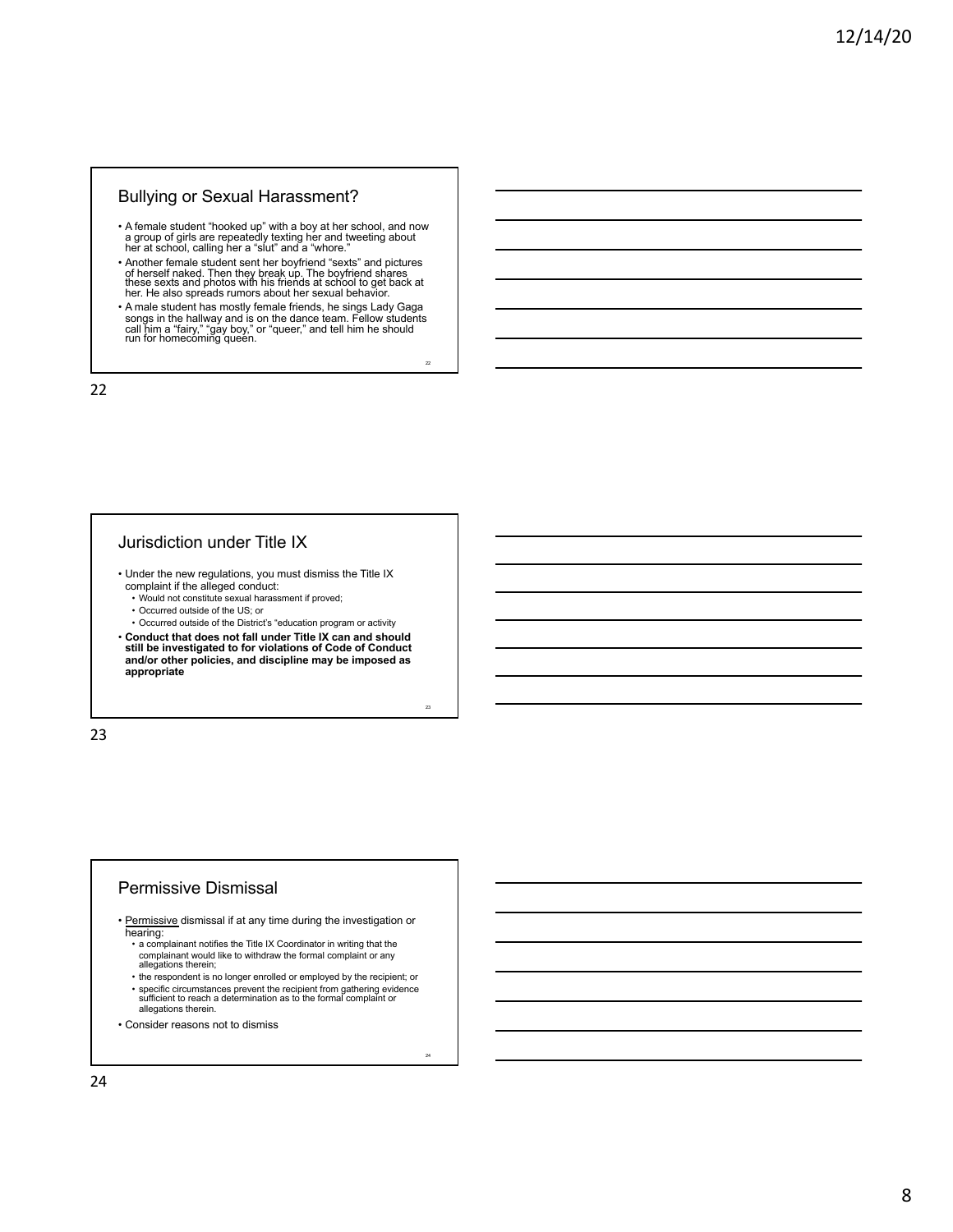## Informal Resolution

- Cannot be mandatory
- Cannot be offered until after a Formal Complaint is filed
- Cannot be offered in allegation by student against employee

25

26

27

• Must have voluntary, written consent from both parties

25

# Record Keeping Requirements

- Maintain for 7 Years
- Investigation Records (including determination, recordings, transcripts, sanctions, remedies)
- Appeal Records
- Records of any Informal Resolution
- Training materials also must be posted on website/available upon request
- Documentation of Recipient's response to all reports and formal complaints

26

#### Title IX Response Team Restrictions/Considerations

# • Title IX Coordinator cannot be the Decision-maker

- Investigator cannot be the Decision-maker
- Conflict concerns arise if the Title IX Coordinator also acts as the Investigator
- Conflict and legal/practical concerns arise if the Board acts as the Decision-maker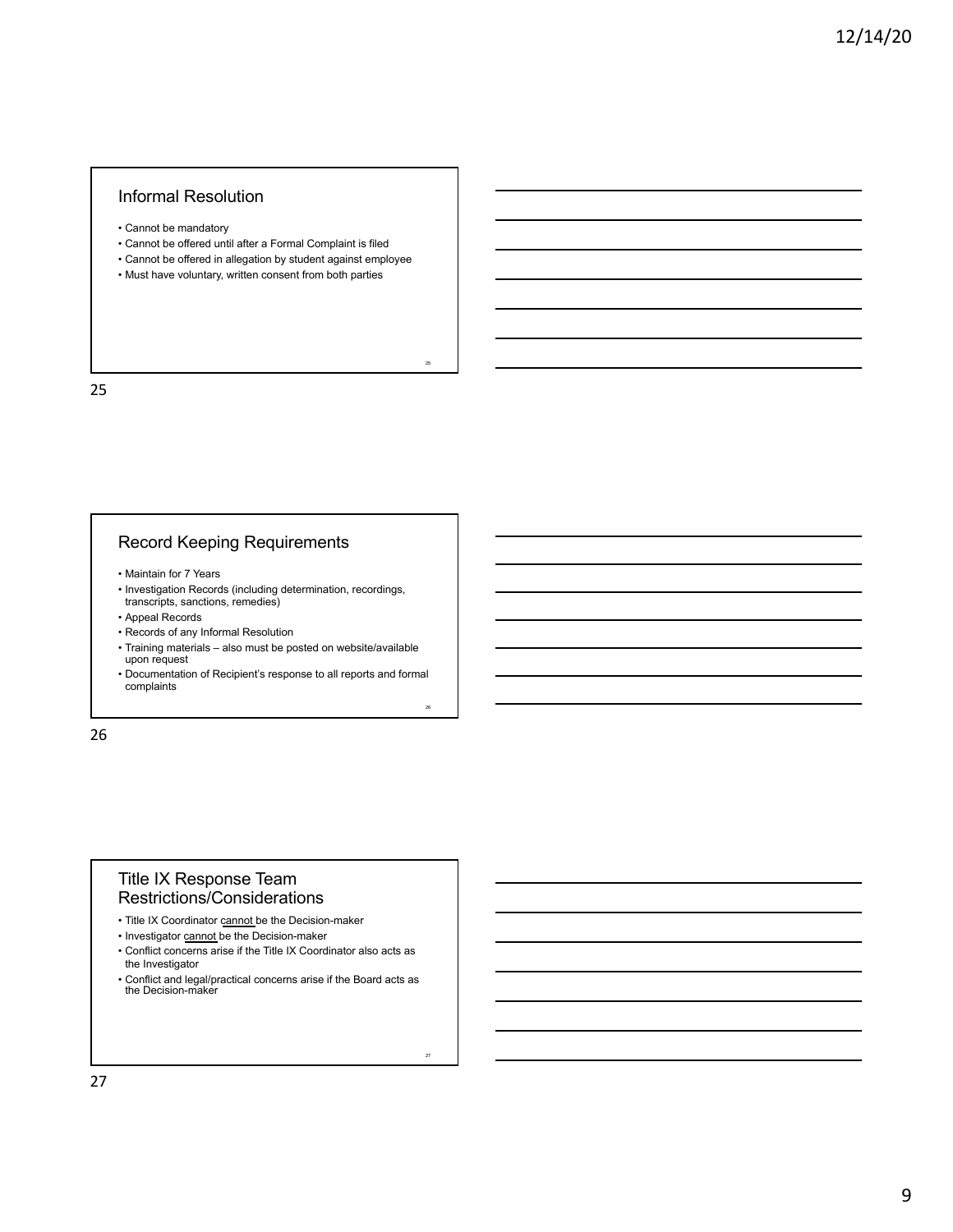# Response Team Training requirements

*A recipient must ensure that Title IX Coordinators, investigators,*  decision-makers, and any person who facilitates an informal<br>resolution process, receive training on the **definition of sexual**<br>**harassment** . . . , the **scope of the recipient's education**<br>**program or activity, how to cond** *grievance process including hearings, appeals, and informal resolution processes, as applicable, and how to serve impartially, including by avoiding prejudgment of the facts at issue, conflicts of interest, and bias.*

34 C.F.R. § 106.45(b)(1)(iii)

28

30

28

GRIEVANCE PROCESS 29 29

#### General Requirements: Due Process and Fundamental Fairness

- A recipient must **adopt and publish grievance procedures**  that provide for the prompt and equitable resolution of student and employee complaints alleging sexual harassment
- A recipient **must provide notice of the grievance procedures and grievance process**, including how to report or file a complaint of sex discrimination, how to report or file a formal complaint of sexual harassment, and how the recipient will respond.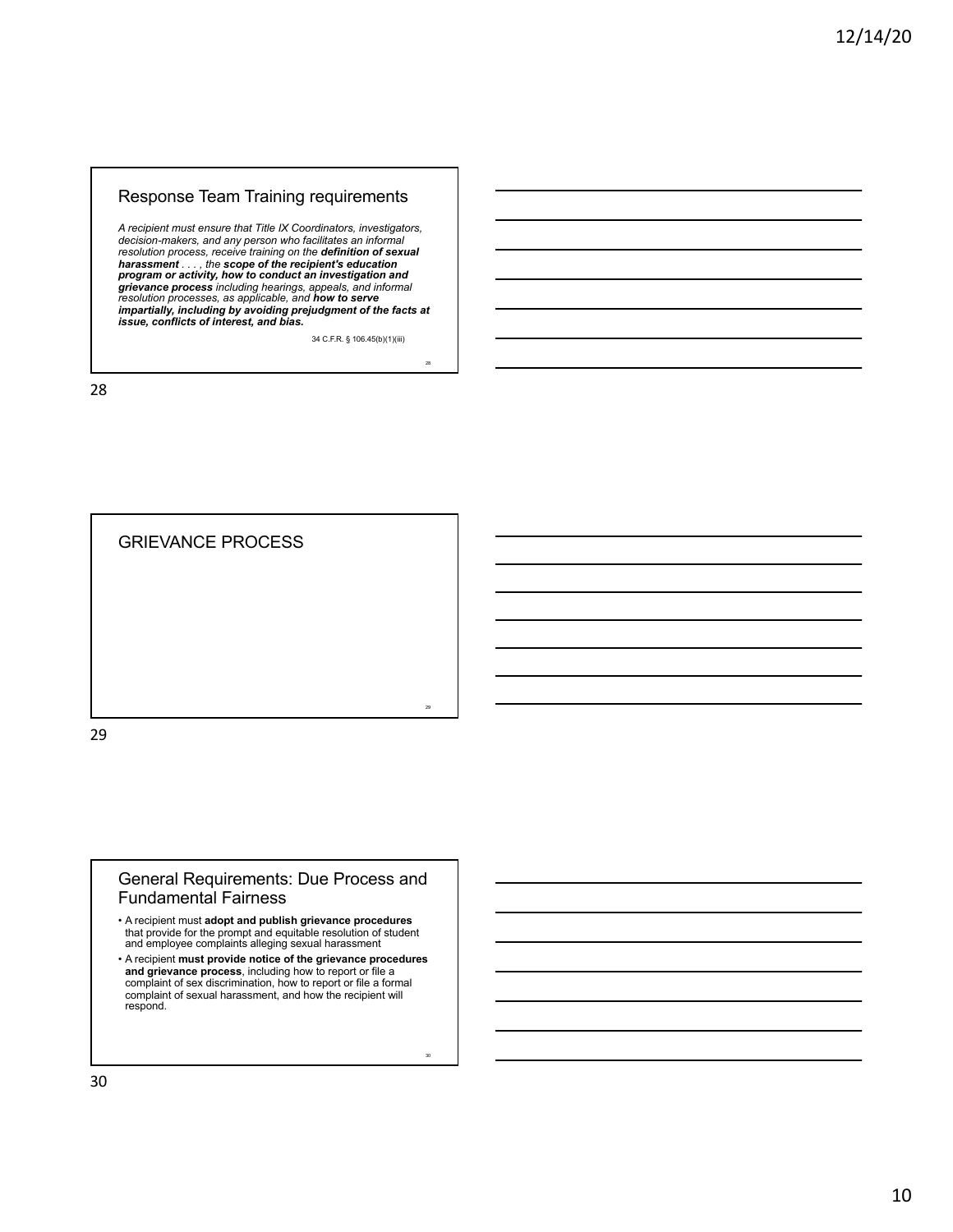- The grievance process must **treat complainants and** 
	- **respondents equitably** by:<br>• providing remedies to a complainant where a determination of<br>**responsibility for sexual harassment has been** made against the respondent, and

31

32

33

• **following a grievance process before the imposition of any disciplinary sanctions** or other actions that are not supportive measures

31

#### General Requirements: Due Process and Fundamental Fairness

- Remedies must be designed to **restore or preserve equal access to the recipient's education program or activity**. Such remedies may include the same individualized services as "**supportive measures**";
- Remedies need not be non-disciplinary or non-punitive and need not avoid burdening the respondent

32

#### Supportive measures

- Supportive measures are non-disciplinary, non-punitive<br>individualized services offered as appropriate, as reasonably<br>available, and without fee or charge to the complainant or the<br>respondent before or after the filing of
- Supportive measures are designed to restore or preserve equal access to the program or activity without unreasonably burdening the other party, including measures designed to protect the safety of all parties or the educational environment, or deter sexual harassment.
- Supportive measures include: counseling, extensions of deadlines or other course related adjustments, modifications of work or class schedules, mutual restrictions on contact.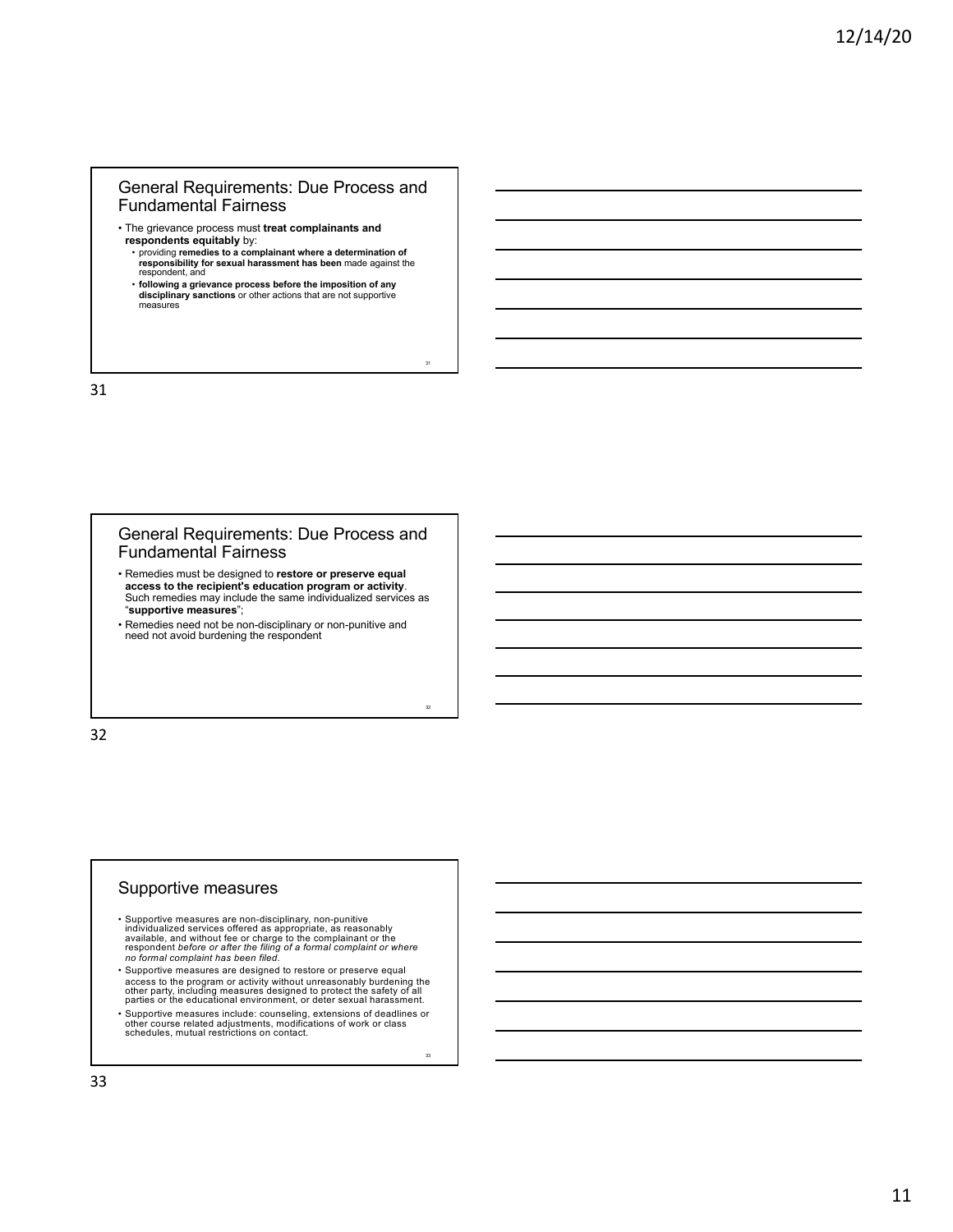• The grievance process must require an **objective evaluation of all relevant evidence**—including both inculpatory and exculpatory evidence—and provide that credibility determinations may not be based on a person's status as a complainant, respondent, or witness;

34

35

36

34

#### General Requirements: Due Process and Fundamental Fairness

• The grievance process must require that any individual designated by a recipient as a Title IX Coordinator, investigator,<br>decision-maker, or any person designated by a recipient to<br>facilitate an informal resolution process, **not have a conflict of<br>interest or bias for or again generally or an individual complainant or respondent**.

35

#### General Requirements: Due Process and Fundamental Fairness

• A recipient must ensure that **decision-makers receive training . . . on issues of relevance of questions and evidence**, including when questions and evidence about the complainant's sexual predisposition or prior sexual behavior are not relevant • A recipient also must ensure that **investigators receive** 

**training on issues of relevance** to create an investigative report that fairly summarizes relevant evidence . . .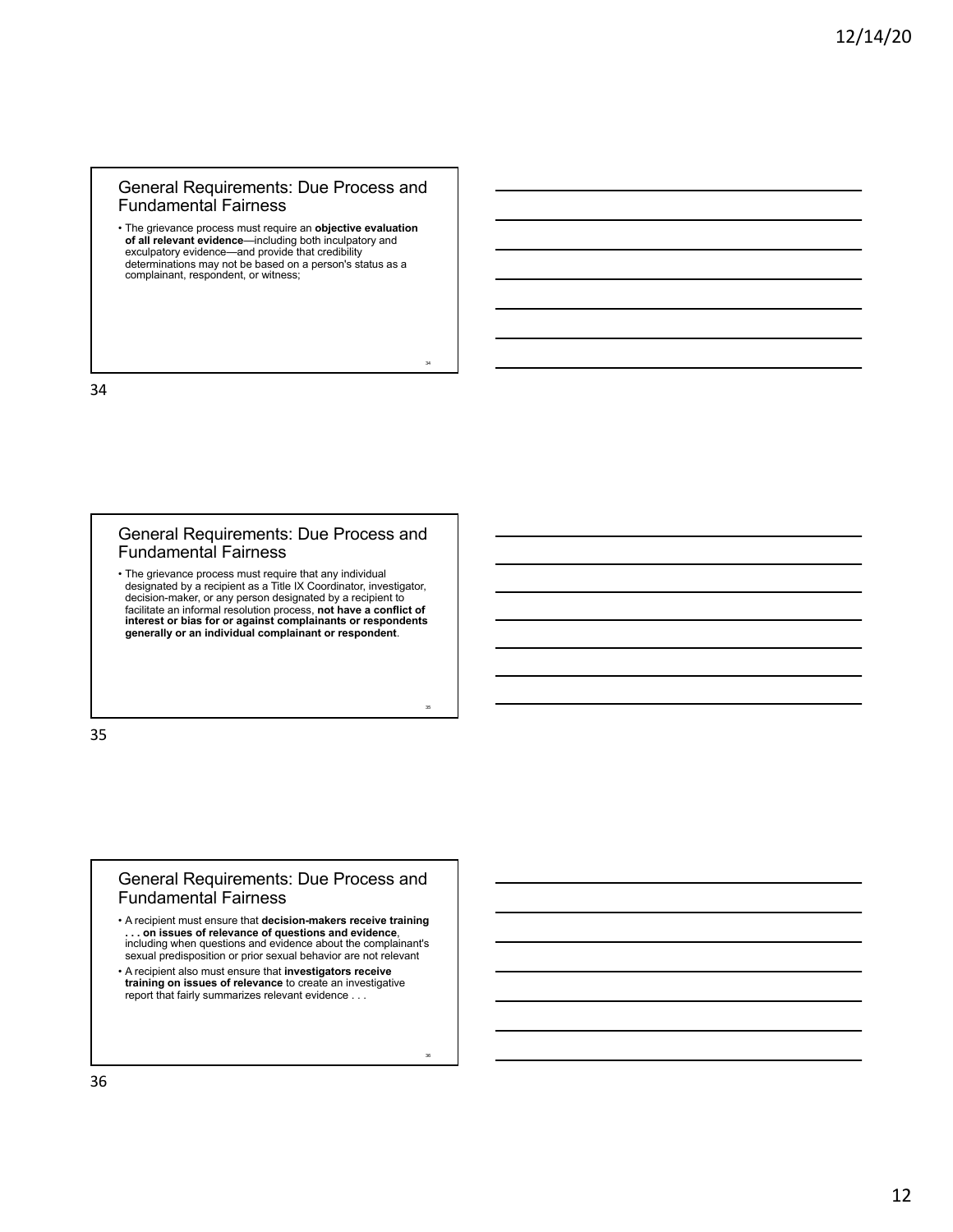• Any materials used to train Title IX Coordinators, investigators, decision-makers, and any person who facilitates an informal resolution process, must **not rely on sex stereotypes and must promote impartial investigations** and adjudications of formal complaints of sexual harassment;

37

38

39

37

#### General Requirements: Due Process and Fundamental Fairness

• The grievance process must include a **presumption that the respondent is not responsible for the alleged conduct** until a determination regarding responsibility is made at the conclusion of the grievance process;

38

#### General Requirements: Due Process and Fundamental Fairness

• The grievance process must include **reasonably prompt time**<br>**trames** for conclusion of the grievance process, including<br>reasonably prompt time frames for fliing and resolving appeals and<br>informal resolution processes if • Good cause may include considerations such as the absence of a party, a party's advisor, or a witness; concurrent law enforcement activity; or the need for language assistance or accommodation of disabilities

• 60 days is deemed to be "reasonably prompt"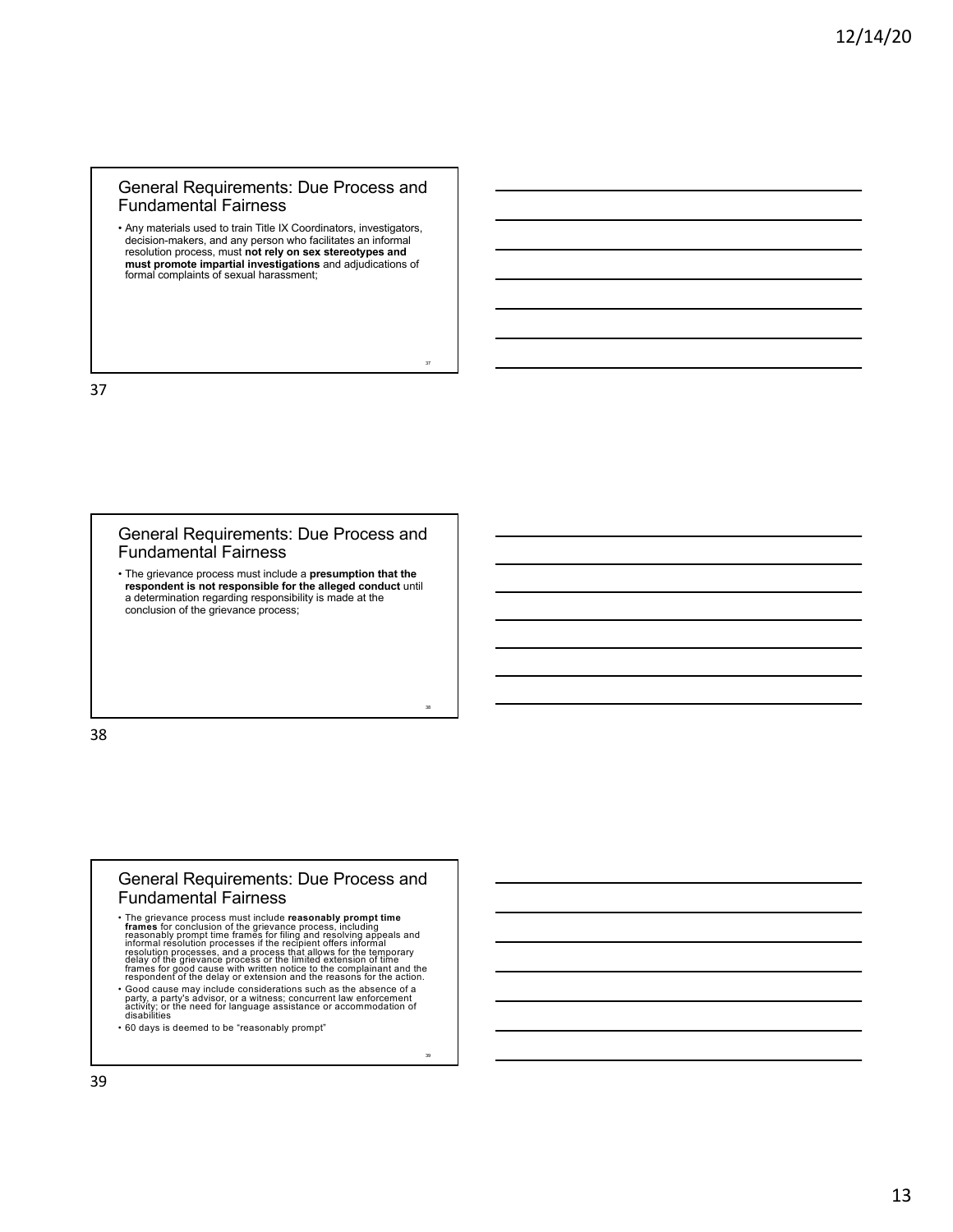• The grievance process must describe the range of possible disciplinary sanctions and remedies or list the possible disciplinary sanctions and remedies that the recipient may implement following any determination of responsibility

40

41

42

40

#### General Requirements: Due Process and Fundamental Fairness

• The grievance process must state whether the standard of evidence to be used to determine responsibility is the **preponderance of the evidence** standard or the clear and convincing evidence standard, apply the same standard of evidence for formal complaints against students as for formal complaints against employees, including faculty, and apply the same standard of evidence to all formal complaints of sexual harassment

• CASB policy uses preponderance of the evidence standard: "more likely than not"

41

## General Requirements: Due Process and Fundamental Fairness

- The grievance process must include the procedures and permissible bases for the complainant and respondent to appeal
- Required bases for appeals:
	- Procedural irregularity that affected the outcome
	- New evidence that was not available and could affect the outcome
	- Conflict of interest/bias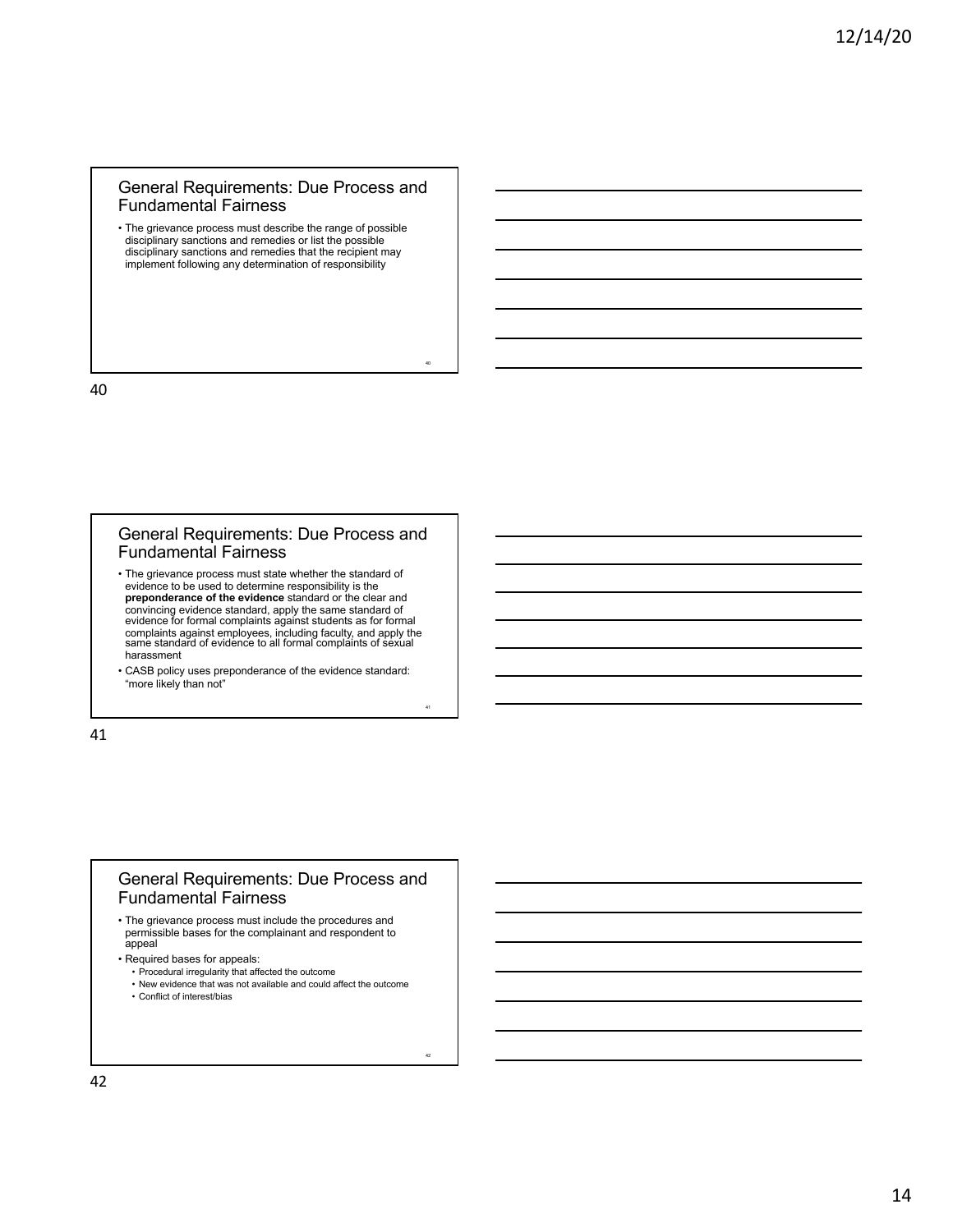• The grievance process must describe the range of supportive measures available to complainants and respondents

43

44

45

43

#### General Requirements: Due Process and Fundamental Fairness

• The grievance process must not require, allow, rely upon, or otherwise **use questions or evidence that constitute, or seek disclosure of, information protected under a legally recognized privilege,** unless the person holding such privilege has waived the privilege

44

# Notice and the Formal Complaint

- The Recipient has an obligation to respond (in a manner that is not deliberately indifferent) when it has **actual knowledge** of an allegation of sexual harassment
- **Notice** to any employee constitutes "actual knowledge" and the<br>information must be reported immediately to the Title IX Coordinator<br>to notify the parties, determine jurisdiction and initiate the grievance process through a Formal Complaint or dismiss for lack of jurisdiction
- **Formal Complaint**  the document filed **by a complainant** or signed by the Title IX Coordinator alleging sexual harassment against a respondent and requesting that the Recipient investigate the allegation of sexual harassment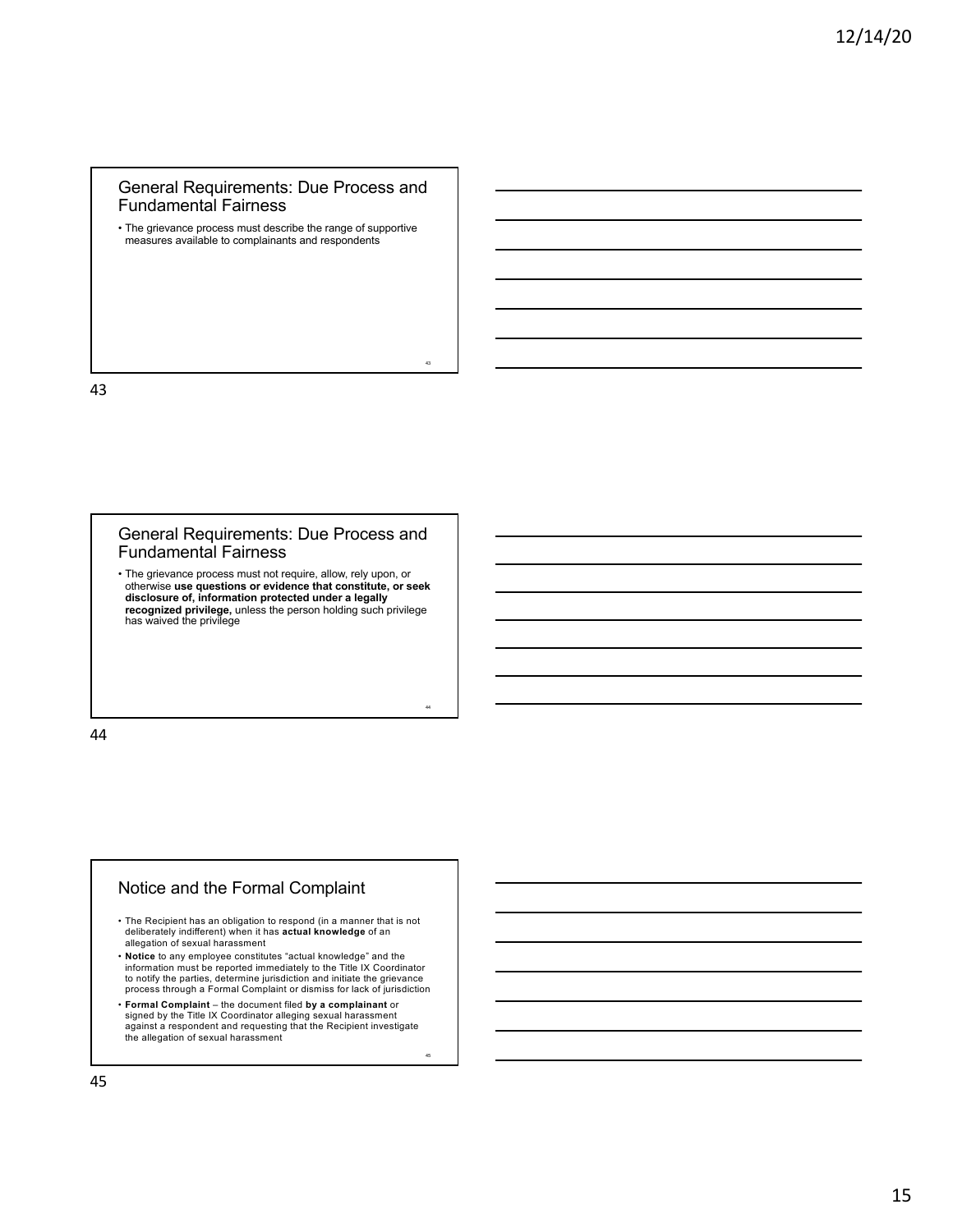# Title IX Coordinator Initiates the Grievance Process

• Collects Information

• Notifies Police if child abuse or other criminal behavior

46

47

48

- Notifies parties
- Offers supportive measures
- Determines jurisdiction
- Offers informal resolution (if available)
- Assigns Investigator and Decision Maker
- Emergency Removal/Admin leave?

46

IMPARTIALITY, BIAS & CONFLICTS OF INTEREST

47

# Conflict of Interest/Bias Regulation

*any individual designated . . .as a Title IX Coordinator, investigator, decision-maker, . . . [must] not have a conflict of interest or bias for or against complainants or respondents generally or an individual complainant or respondent* 34 C.F.R. § 106.45(b)(1)(iii)

48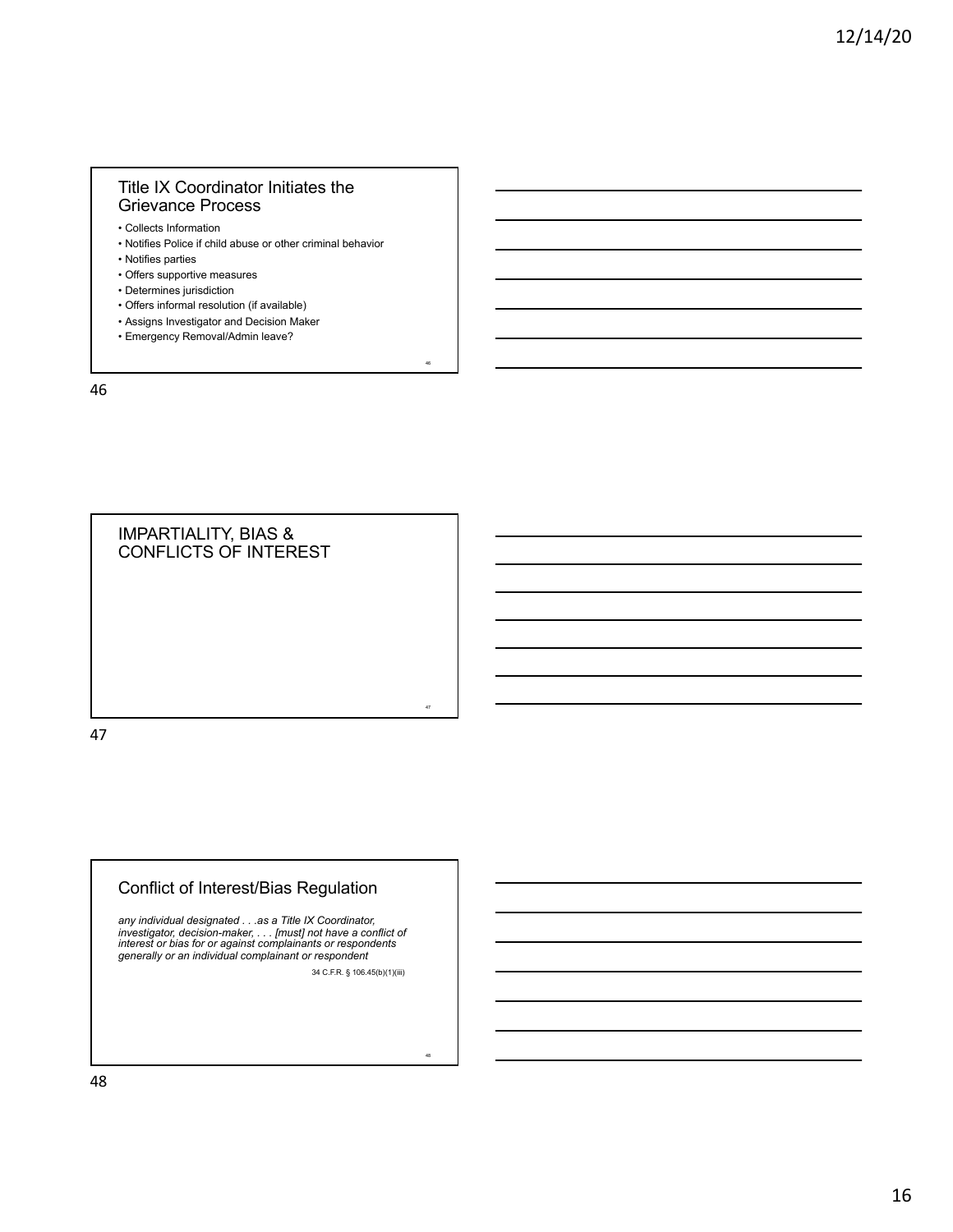#### Insight from the preamble

• Final regulations "**leave recipients flexibility to use their own**  employees, or to outsource Title IX investigation and<br>adjudication functions, and the Department encourages<br>recipients to *pursue alternatives to the inherent difficulties that*<br>*arise when a recipient's own employees are perform functions free from conflicts of interest and bias*."

49

50

51

49

#### Bias from preamble

- Are all paid staff members biased in favor of the institution that employs them?
- Was an institutional history of covering up issues enough for bias? • Were past tweets or public comments that appear to support
- complainants or respondents sufficient to show bias? • Is identifying as a feminist enough to show bias?
- Should bias extend to "perceived bias" or did it require actual bias?
- Department declined to determine whether bias has to be actual or if perceived is sufficient to create an issue
- 
- Each specific bias issue requires a fact-specific analysis

50

#### More on preamble…

• "Whether bias exists requires examination of the particular facts<br>of a situation and the Department encourages recipients to apply an<br>objective (whether a reasonable person would believe bias<br>exists), common sense appro personnel with the tools needed to serve impartially and without<br>bias such that the prior professional experience of a person<br>whom a recipient would like to have in a Title IX role need not<br>disqualify the person from obtai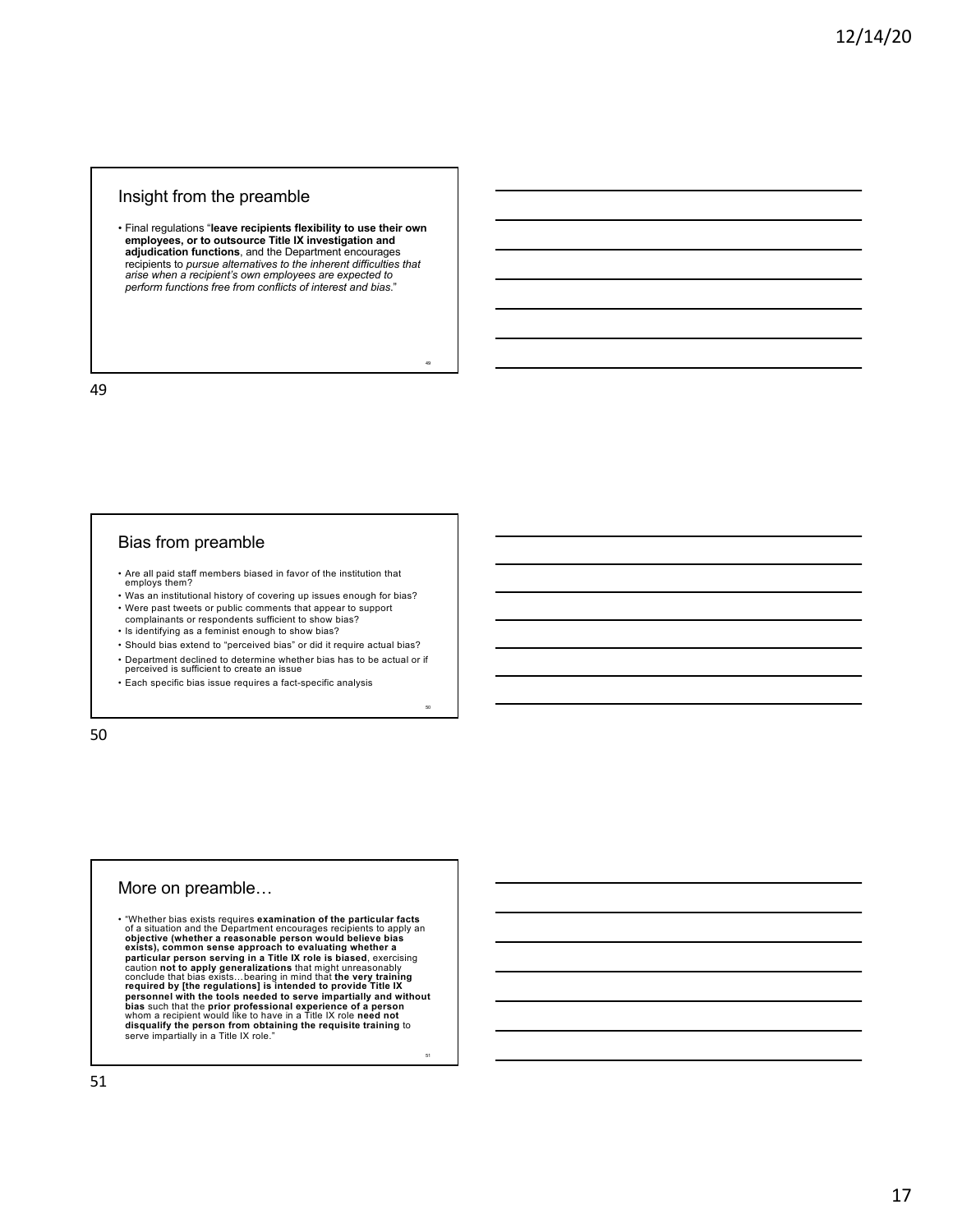#### What is Bias?

- Definition: prejudice in favor of or against one thing, person, or group compared with another, usually in a way considered to be unfair.
- Bias results from a tendency or need to classify individuals into categories so that we can more quickly process information and make sense of the world. In other words, bias is an unconscious shortcut that results in assumptions and stereotypes about others.

52

53

54

52

#### Bias

- Explicit bias you are aware of your attitudes and prejudices against certain groups
- Implicit bias the subconscious feelings, perceptions, attitudes, and stereotypes that have developed as a result of prior influences and life experiences
- Bias is different from evidence-based information or peer reviewed scientific research, including impact of trauma and consent.

53

## Examples of Bias

• *Example*s:

- The Respondent must be innocent because she attends church regularly.
- The Complainant wasn't noticeably upset so he must be exaggerating. • The Complainant is larger and stronger than the Respondent, so she couldn't have been assaulted.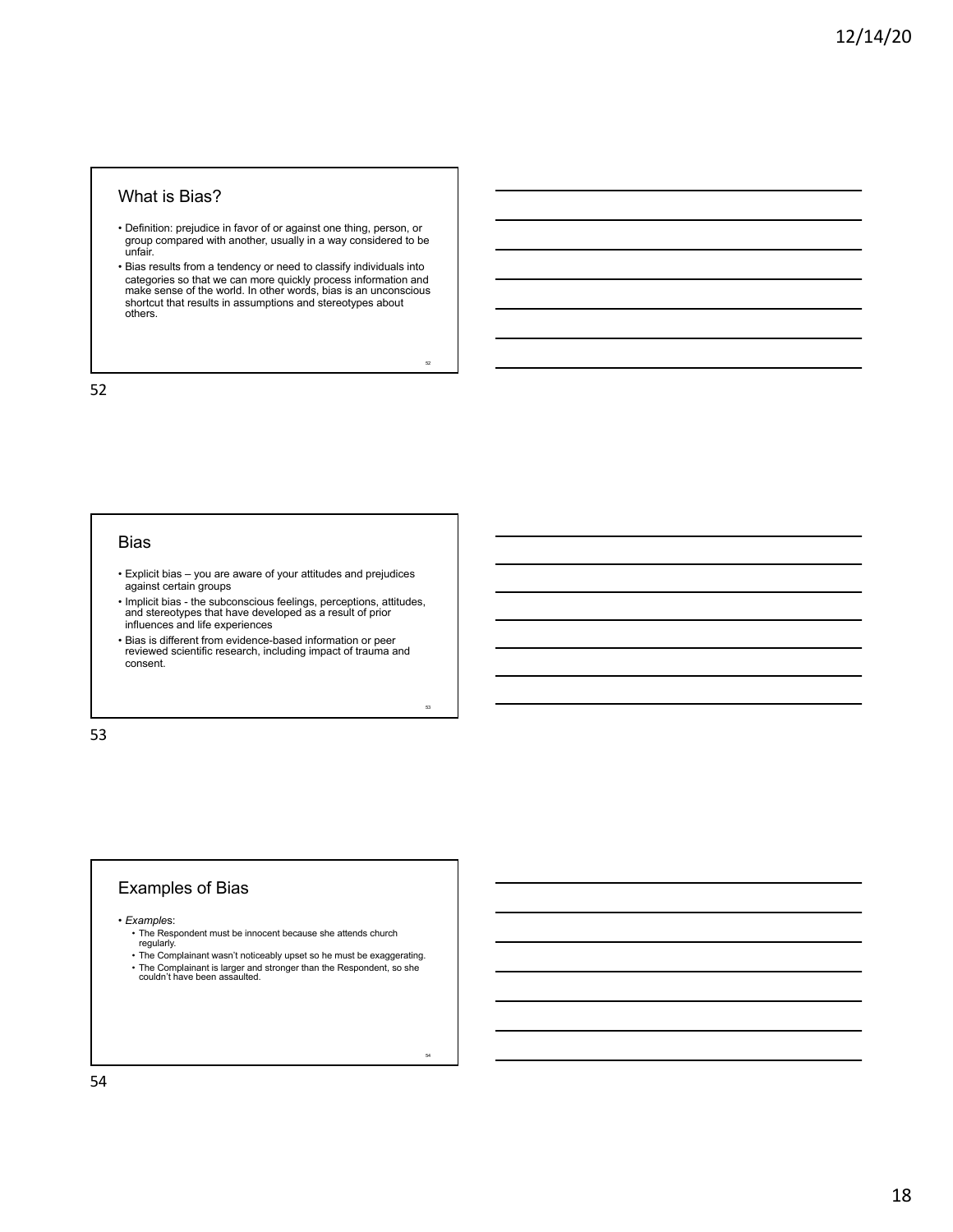## Avoiding Bias

• Avoiding bias:

- Keep an open mind about the facts and the parties
- Consider everything Make no judgments
- 
- Do not attempt to reach any conclusions until the end of the process

55

56

57

55

# What is a Conflict of Interest?

• *actual* conflict of interest is a direct conflict between one's official duties and responsibilities, and a competing personal interest or obligation.

• *Example: The Decision-maker's son is the Respondent in a sexual harassment case.*

56

#### Conflict of Interest

• *perceived* conflict of interest is a situation where it could reasonably be perceived that a competing interest could improperly influence the performance of one's official duties and responsibilities

• *Example: The Investigator's spouse is a business partner of the Complainant's parent.*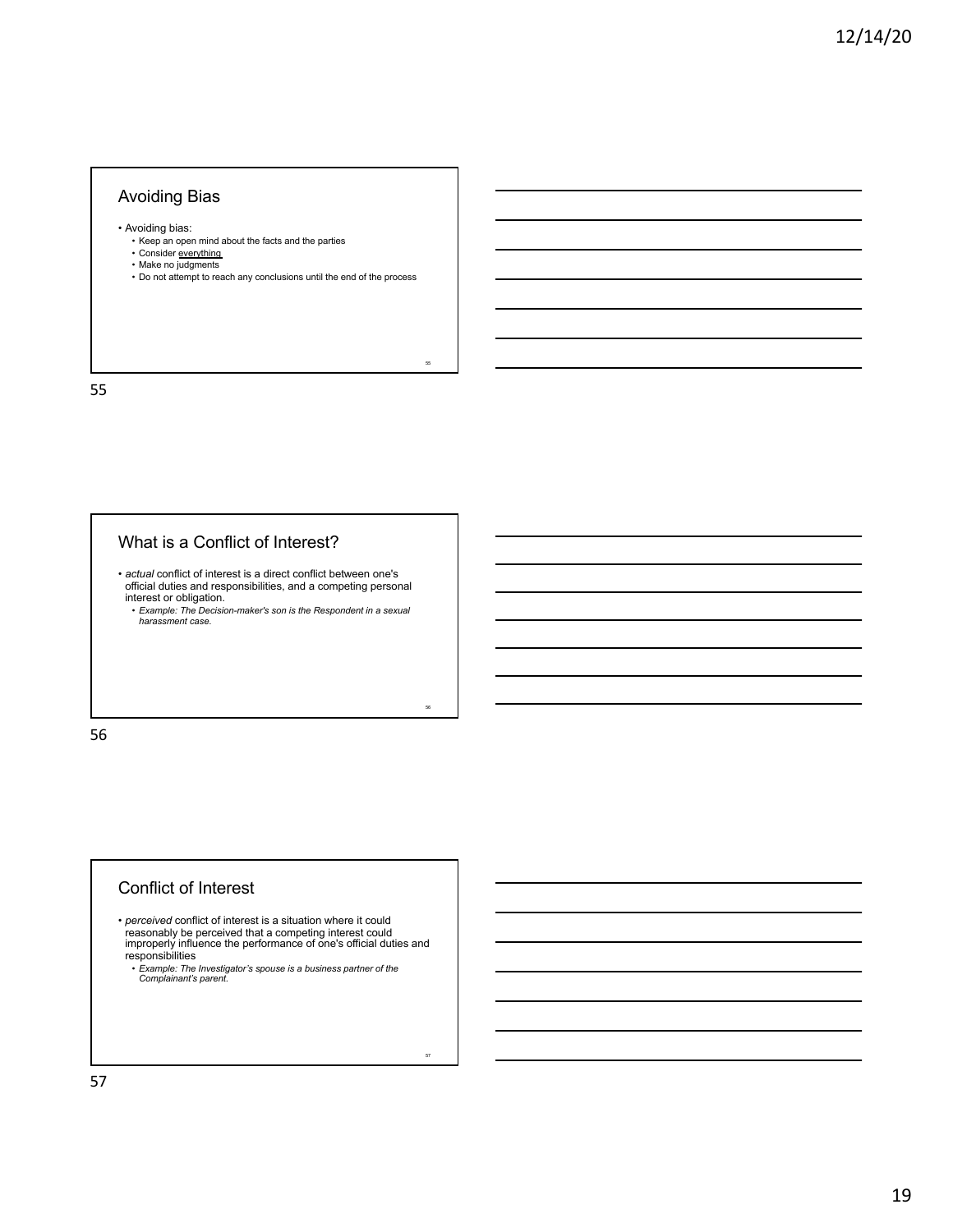## Conflict of Interest

• *potential* conflict of interest arises where a personal interest or obligation could conflict with one's official duties and responsibilities in the future

• *Example: The Title IX Coordinator and the Complainant attend the same church.*

58

59

60

58

### Conflict concerns raised in preamble

• Decision-maker and financial and reputational interest aligned with institution (or to protect institution)

• No per se conflict of interest or bias for professional experiences or affiliations of decision-makers and other roles in the grievance process

• No per se prohibited conflicts of interest from using employees and administrative staff, including supervisory hierarchies • but concerns about decision-makers and Title IX Coordinator as supervisor

59

## Do you have a conflict?

- To test for conflict of interest, ask yourself how someone on the outside would evaluate the potential conflict?
- How would you feel if the community or media learned of the potential conflict?
- Would you want a judge with a similar conflict to rule on a case you were involved in?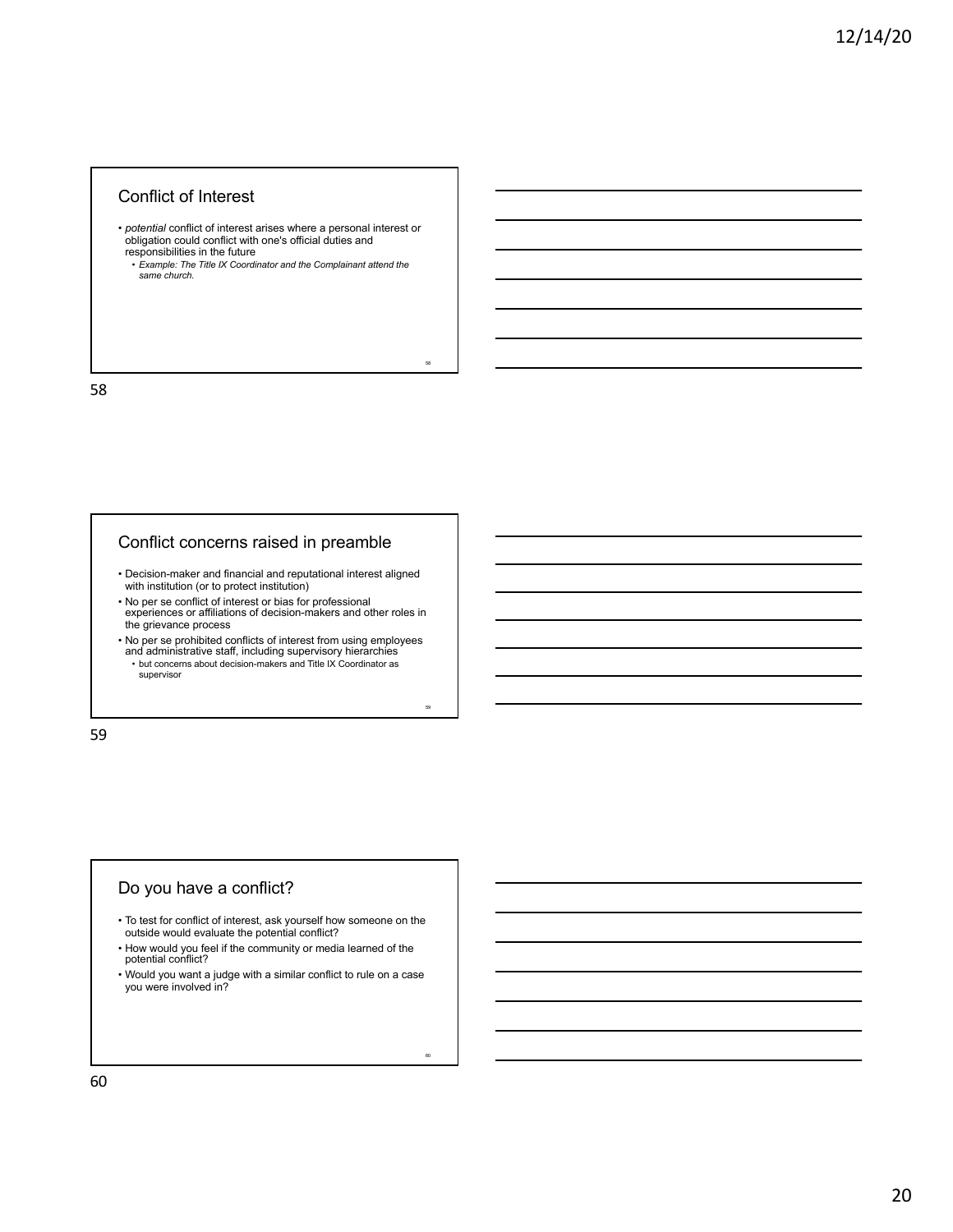#### **Relevance**

• "The final regulations do not define relevance, and the ordinary meaning of the word should be understood and applied."

61

62

63

- Rules of Evidence do not and can not apply. All relevant evidence should be considered.
- Can only consider and solicit questions/evidence that are relevant to the grievance process.

61

# Relevance Defined

• Relevant –

Bearing upon, or properly applying to, the case in hand; pertinent; applicable. Closely connected or appropriate to what is being done or considered.

62

# Legal Relevance

• Evidence is relevant if: (a) it has any **tendency to make a fact more or less probable** than it would be without the evidence; and (b) the **fact is of consequence** in determining the action.

- Federal Rule of Evidence 401. Test for Relevant Evidence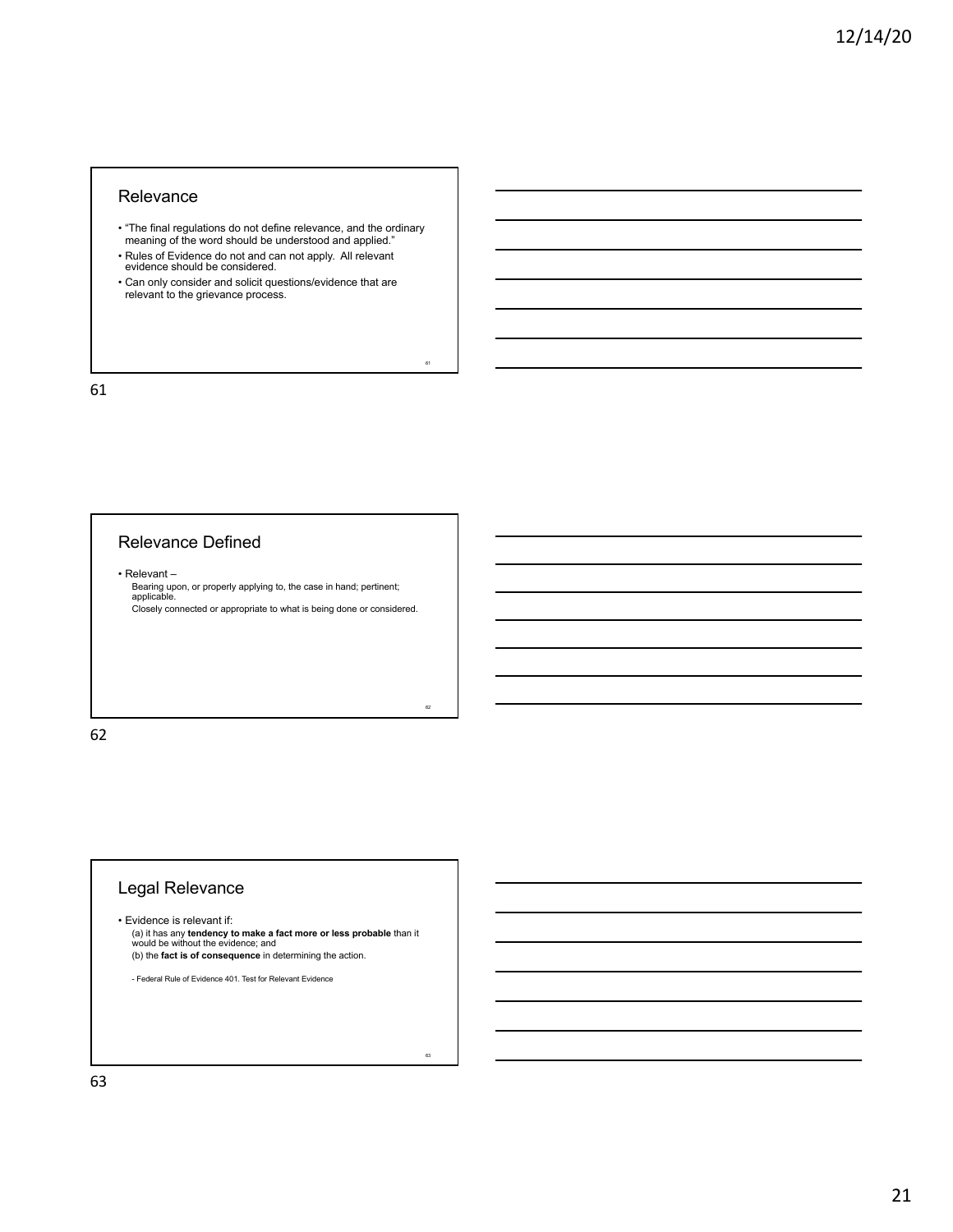#### **Relevancy**

The following can not be deemed relevant:

- Information protected by a legally recognized privilege unless voluntary written consent.
- Evidence about complainant's prior sexual history
	- unless such questions/evidence are offered to prove that someone<br>other than the respondent committed the conduct; or<br>• if the questions/evidence concern specific incidents of the<br>complaint's prior sexual behavior with re
	-

64

65

66

• Party or witness statements that have not been subjected to cross-examination at a live hearing\*

64

# Relevancy: Legally Privileged Information

• Section 106.45(b)(5)(i): when investigating a formal complaint, recipient: "iC]ànnot access, consider, disclose, or otherwise use a<br>party's **records that are made or maintained by a physician,**<br>**psychiatrist, psychologist, or other recognized professional** or<br>paraprofessional acting i maintained in connection with the provision of treatment to the<br>party, unless the recipient obtains that party's voluntary, written<br>consent to do so for a grievance process under this section."

• Section 106.45(b)(1)(x): A recipient's grievance process must....not<br>require, allow, rely upon, or otherwise use questions or evidence<br>that constitute, or seek disclosure of, information protected<br>under a legally recogni

65

# **Confidentiality**

- Must keep confidential the identity of any individual who has made a report or complaint of sex discrimination, including any individual who has made a report or filed a formal complaint of sexual harassment, any complainant, any individual who has been reported to be the perpetrator of sex discrimination, any respondent, and any witness, **except . . .**
- as permitted by FERPA
- as required by law
- or to carry out the purposes of [Title IX] **supersedes FERPA**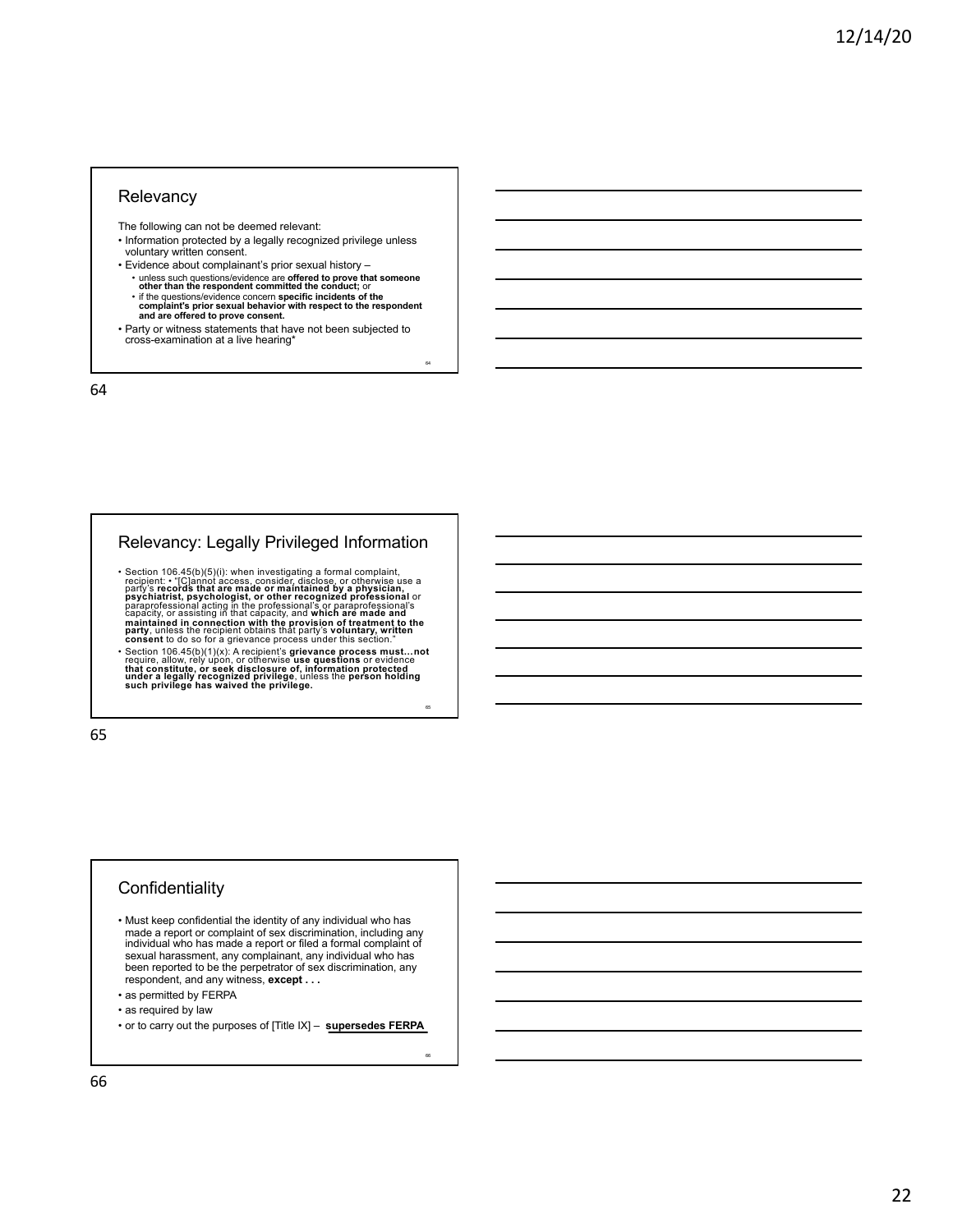## **Confidentiality**

• To the extent of a conflict between State or local law and Title IX as implemented by §§106.30, 106.44, and 106.45, the obligation to comply with §§106.30, 106.44, and 106.45 is not obviated or alleviated by any State or local law.

67

69

• This means Title IX potentially preempts state confidentiality laws . . . like Safe2Tell?!

67

**INVESTIGATIONS** 68 68

# Investigation Process Generally

- Presumption of non-responsibility for respondent until the decision is made!
- Burden of proof and burden of gathering evidence is on Recipient
- Equal opportunity to present witnesses
- May not prohibit parties from discussing allegations or gathering/presenting evidence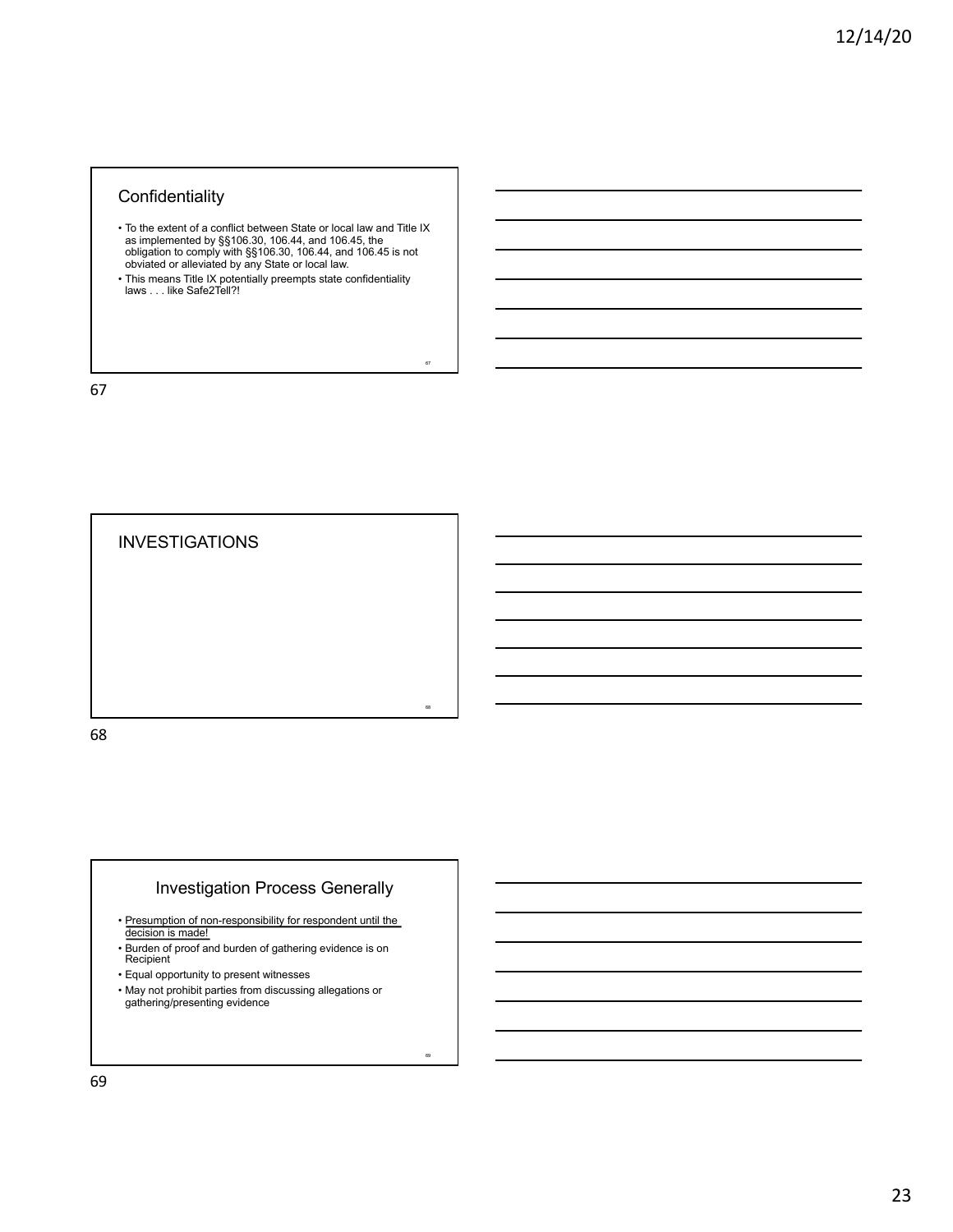## Investigation

- Must provide the parties with the same opportunities to have others present, including the opportunity to be accompanied by the advisor of their choice
- Cannot limit the choice or presence of advisor
- May establish restrictions regarding the extent to which the advisor may participate in the proceedings, i.e., participate in interviews, as long as the restrictions apply equally to both parties

70

71

72

70

#### Notice Requirements

• Must provide written notice of the date, time, location, participants, and purpose of all hearings, **investigative interviews**, or other meetings, with **sufficient time for the party to prepare to participate**

71

#### Evidence Production

- Must provide both parties an equal opportunity to inspect and review any evidence obtained as part of the investigation that is directly related to the allegations raised in a formal complaint,
- Includes evidence upon which the Recipient does not intend to rely in reaching a determination regarding responsibility and inculpatory or exculpatory evidence whether obtained from a party or other source
- Purpose is so each party can meaningfully respond to the evidence prior to conclusion of the investigation
- The parties must have at least 10 days to submit a written response, which the investigator will consider prior to completion of the investigative report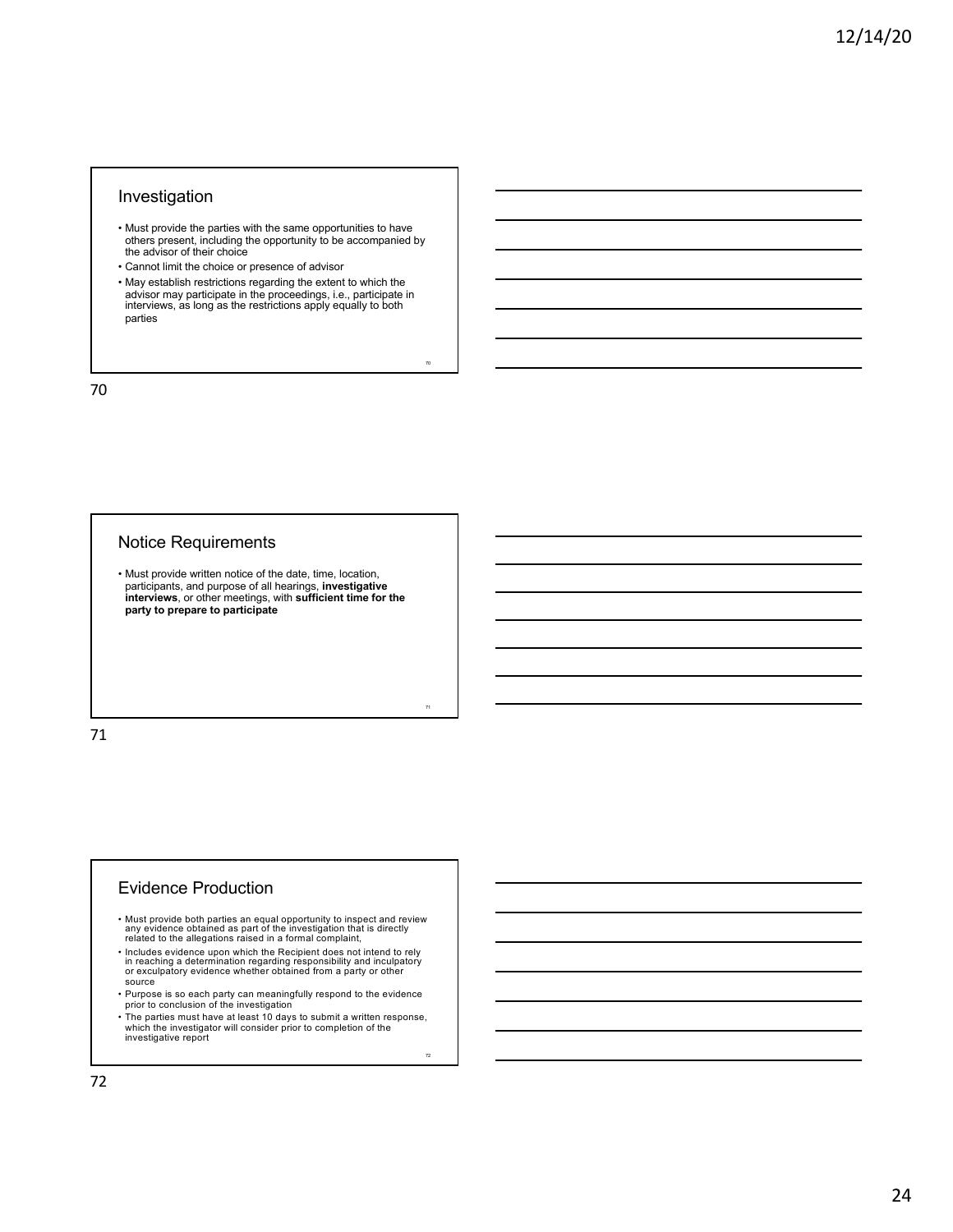#### Selecting an Investigator

- The appropriate investigator should possess all the following:
- An ability to investigate objectively without bias.
- No stake in the outcome. The investigator should not have a personal relationship with the involved parties. The outcome should not directly affect the investigator's position within the organization.
- Skills that include prior investigative knowledge and working knowledge of employment laws.
- Strong interpersonal skills to build a rapport with the parties involved and to be perceived as neutral and fair.

73

74

75

- Attention to detail.
- The right temperament to conduct interviews.

73

## Impartial Investigations

- The investigator should focus on being impartial and objective to gather and consider relevant facts.
- Don't push the investigation in any particular direction.
- The investigator should never offer any opinion or say anything to interviewees that will discredit his or her impartiality.
- Objectivity must be maintained with every interview.
- Taking notes, looking for inconsistencies, and seeking opportunities for more evidence and names of other potential witnesses should be a consideration as well.
- Don't hesitate to bring person back in for questions to confirm or consider additional evidence.

74

## Ideal Mindset for Investigation

- Approach all parties with compassion Open-minded/Impartial
- 
- No explicit bias or preconceived notions about the incident or either of the<br>parties not rely on sex (or other) stereotypes. Examples of sex-stereotypes:<br>• Does not rely on sex (or other) stereotypes. Examples of sex-ste
- 
- Understanding/awareness of potential impact of trauma, issues surrounding consent and applicable cultural perspectives.
- Have tools to recognize potential bias as/if they arise in investigation and understand how to ensure that bias won't impact process.
- No close personal relationships, or other real or perceived conflict, with any of the individuals involved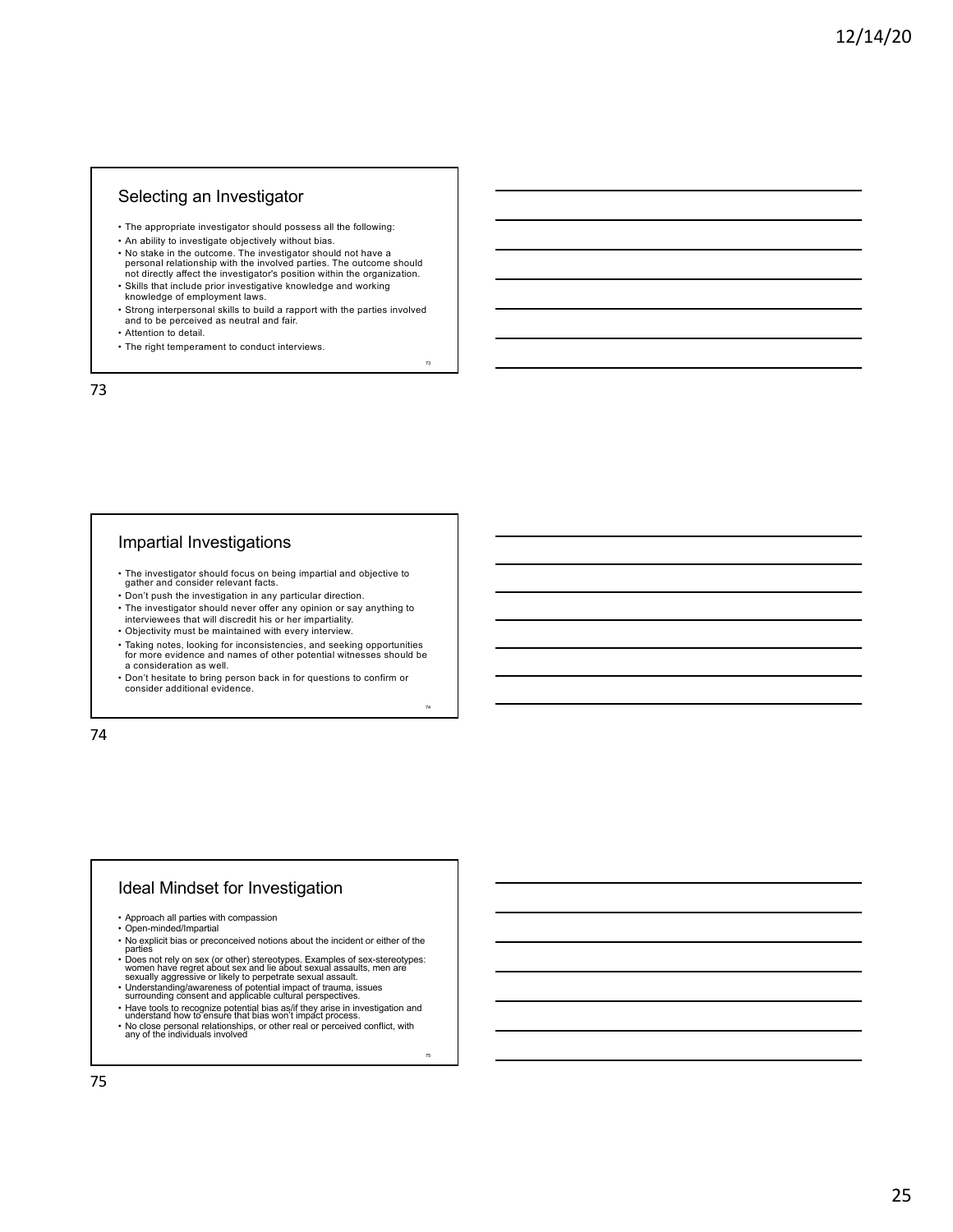## Importance of Understanding Trauma/Cultural Perspectives

- How you handle a person in your first meeting can make the difference between: • Cooperation in the investigation vs. refusal to cooperate
	-
	- Retraumatization vs. supportive environment
- Putting off other potential complainants or witnesses from coming forward vs. encouraging future reports

76

77

78

• Combative vs. supportive and cooperative relationship

76

#### Potential Impact of Trauma on Behavior/Responses

- 
- Delayed reporting Difficulty remembering specifics (could also be due to drugs/alcohol) • Reluctant reporting
- Remaining in a relationship or living arrangement with the respondent
- 
- Being calm and composed after an assault
- Failing to identify the accused
- **Do not assume that because there are signs of trauma that the respondent caused the trauma and violated the policy**
- **Do not assume that because there are no signs of trauma nothing bad happened**

77

## Potential Impact of Culture on Behavior/Responses

- Age of consent
- Attitudes towards homosexuality
- Attitudes towards intimate partner violence
- Cooperating with investigations
- Sharing personal information
- Reactions toward authority figures
- Reactions toward male vs. female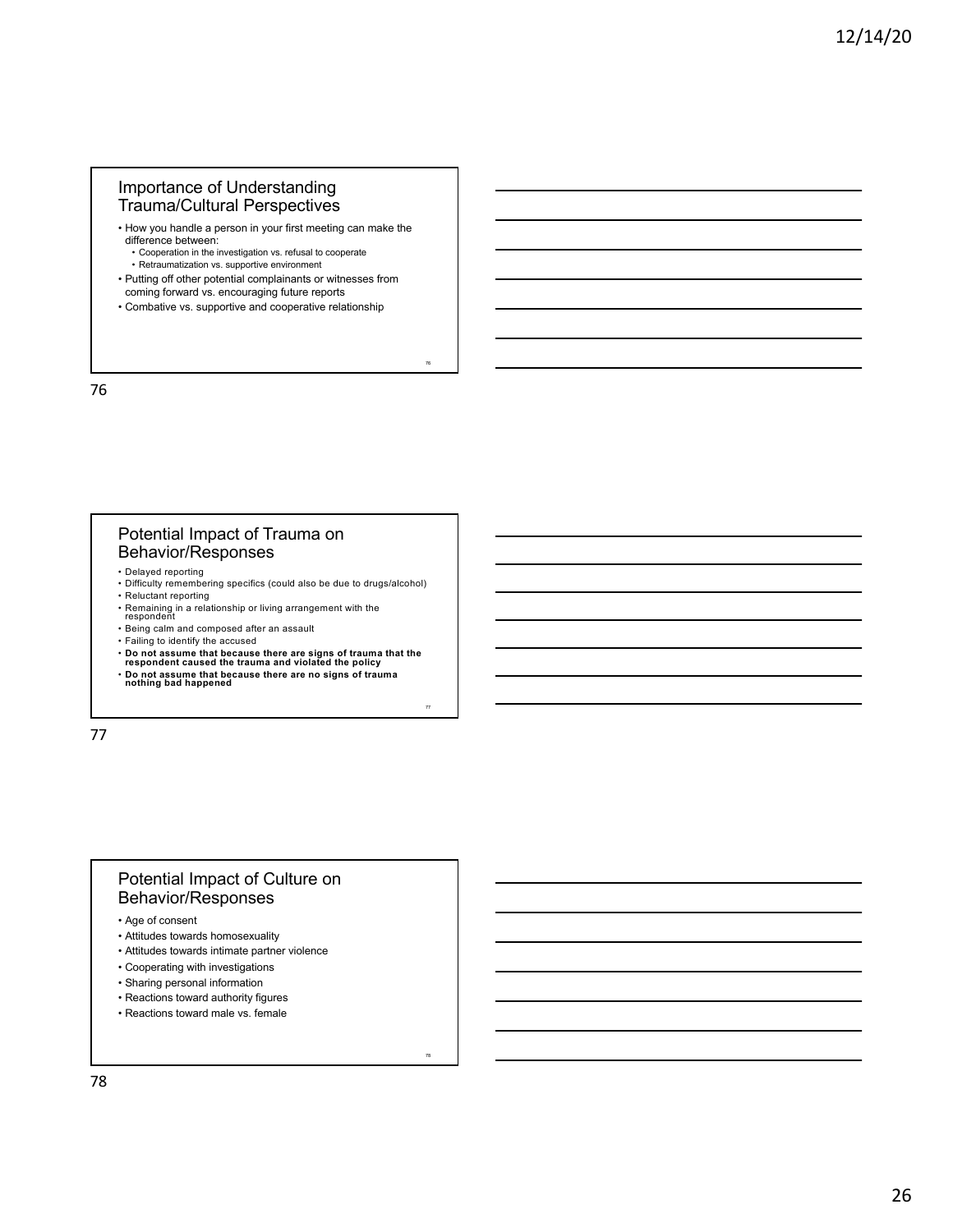### Create a Plan for the Investigation

- An investigation must be planned to be effective and properly executed.
- Formal Investigation Checklist: Western Equity Educational Assistance Center:
- https://www.msudenver.edu/media/content/equityassistancecenter/documents/ChecklistforCond<br>uctingFormalInvestigationsdmjdraft3TRACKOFF.pdf • A complete plan should include:
	-
	-
	-
	- an outline of the issue,<br>• the development of a witness list,<br>• sources for information and evidence,<br>• interview questions targeted to elicit crucial information and details, and • a process for retention of documentation (e.g., interview notes and e-mails that could be treated as evidence).

79

<sup>81</sup>

79

# Information from Complainant

- 
- The name, department and position of the person or persons<br>allegedly committing harassment.<br>• A description of the incident(s), including the date(s), location(s) and<br>the presence of any witnesses.<br>• The effect of the i
- employment.
- The names of other individuals who might have been subject to the same or similar harassment.
- What, if any, steps the complainant has taken to try to stop the harassment.
- Any other information the complainant believes to be relevant to the harassment complaint. 80

80

## Review Evidence

- Review evidence
	- Video
	- Email
	- Text messages
	- Social media posts
- Direct messages from other platforms
- Ensure physical evidence is in a secure location and documented in the investigation log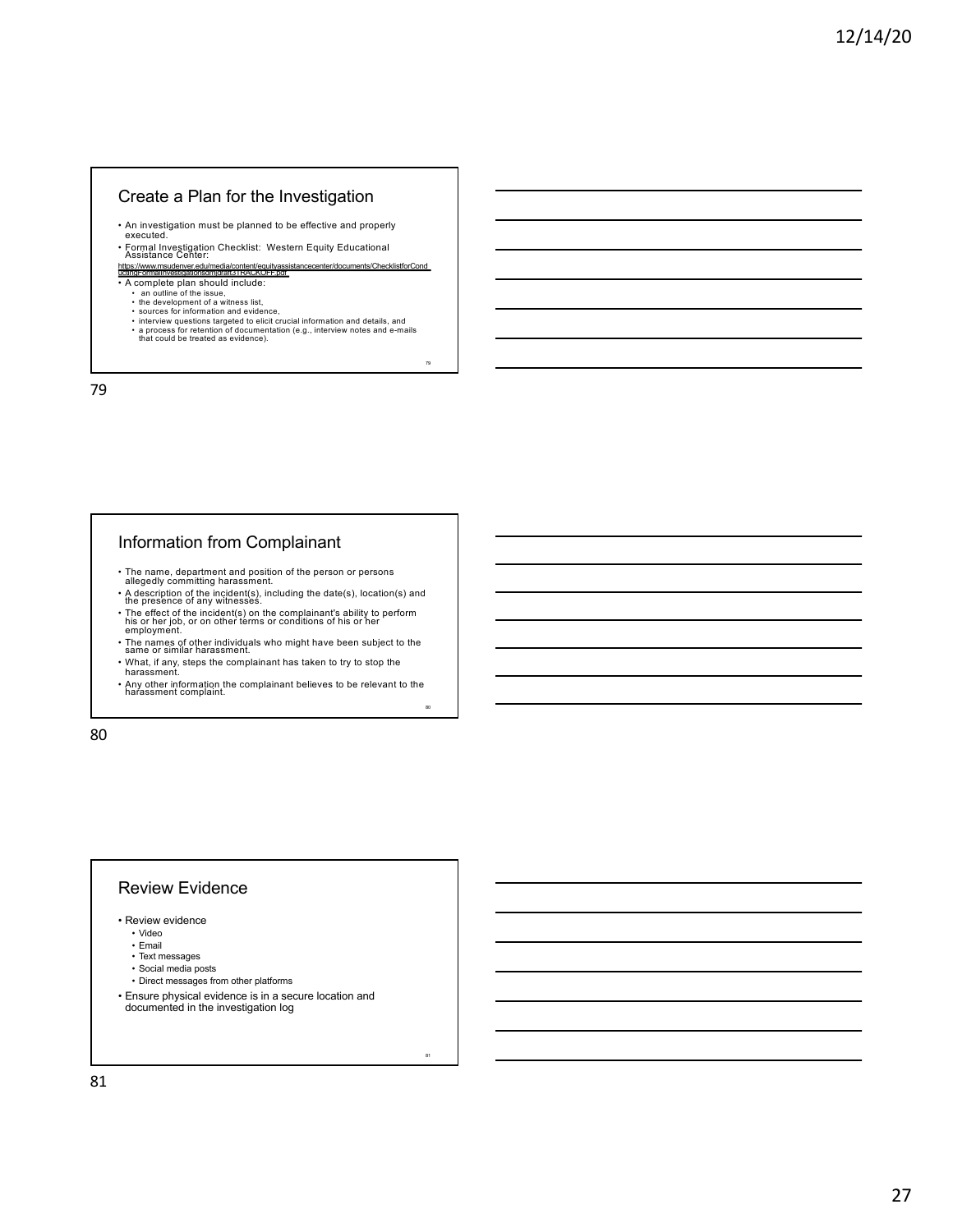### Interview Parties and Witnesses

- Conduct interviews with:
	- Complainant
	- Respondent
	- Witnesses • Employees
	-

• "Interviews are an integral part of investigations. The objective of interviews is to **gain an understanding of the records and data relevant to the issues in the case**; to obtain information from and assess the credibility of witnesses"

82

83

84

82

#### Notice Prior to Interviews

- Must provide notice prior to all interviews/meeting. Notice must provide party sufficient time to prepare.
- Should provide notice to everyone submitting evidence or participating in interviews that everything provided must/will be shared with the Complainant and the Respondent

83

# Organizing for the Interview

- What should you have with you?
	- Allegations
	-
	- Investigation log Investigation notes cover sheet
	- Pre-prepared questions
	- Evidence you may need to reference or show witness
	- Policy or Handbook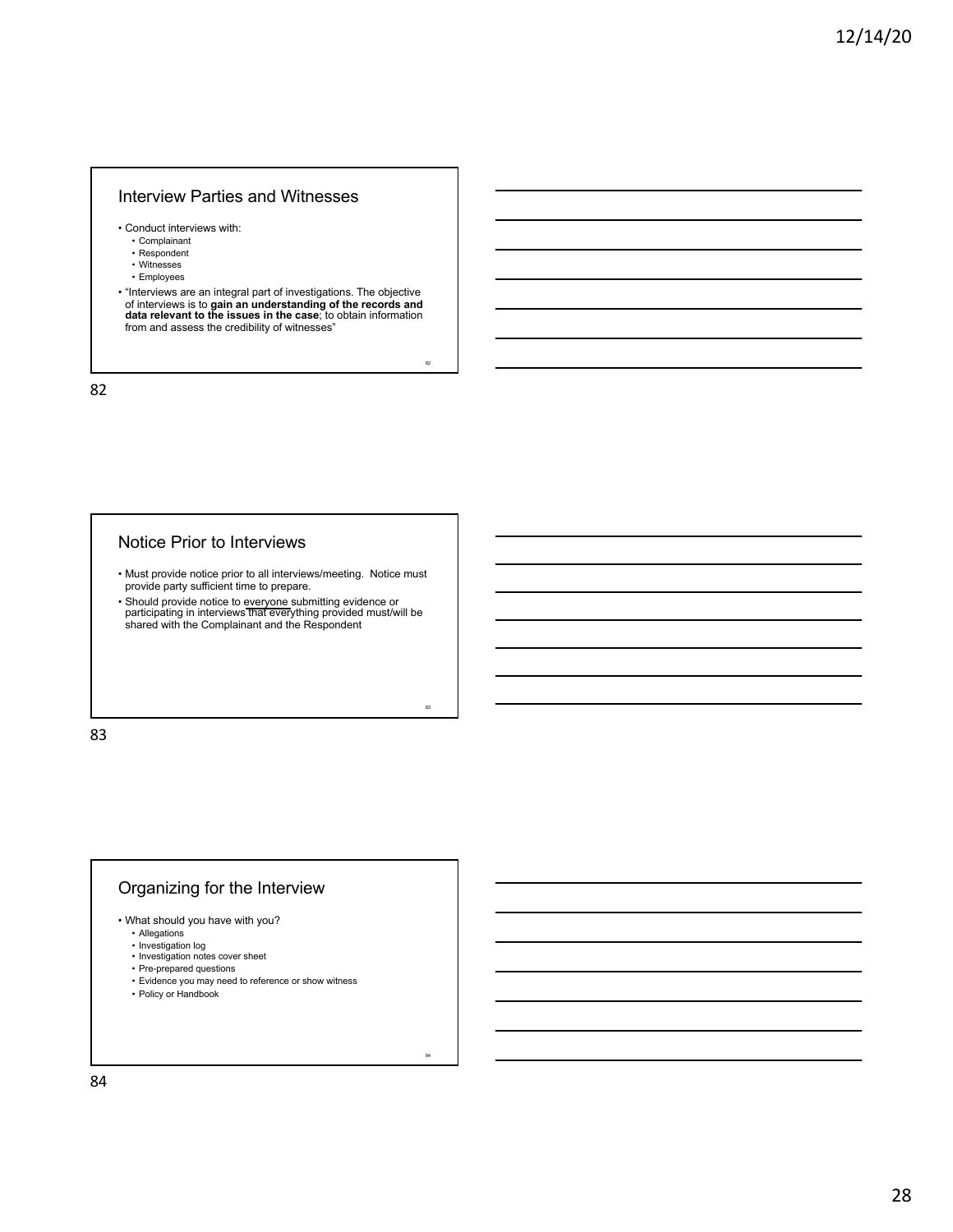#### Interview Tips

• Outline questions

- Good questions are relevant and designed to draw out facts without leading the interviewee;<br>• Questions should open-ended to elicit as much information as possible<br>• Go beyond your initial questions if responses warrant<br>•
- 
- Maintaining rapport while focusing on facts are keys in successful interviewing<br>• Repeat questions if requested<br>• Reiterate your understanding<br>• Explore "opinions" look for facts and dig deep
- 
- 
- 
- Direct the interview (maintain focus, do not allow interviewee to wander) Ask about supporting witnesses
- Always conclude by asking if there is anything else the investigator needs to know regarding the investigation or those involved • Determine if any individuals need to interviewed a second time based upon additional information obtained by others interviewed

85

86

87

85

## Conducting Interviews

- Purpose, Confidentiality, Retaliation, Truthfulness
- Describe your documentation process, be consistent with all interviewed • Allow questions (to an extent)
- 
- 

• Witness: "I am conducting an investigation of allegations of sexual<br>harassment. We will make every effort to keep the investigation and<br>findings confidential.... Retailation is prohibited... We expect you to be<br>truthful

86

# Crafting Questions

• Refer to the policy

- Consider what information they are likely to have related to each element
- 
- Consider what information they are likely to have that may assist the decision-maker in determining credibility

• Be flexible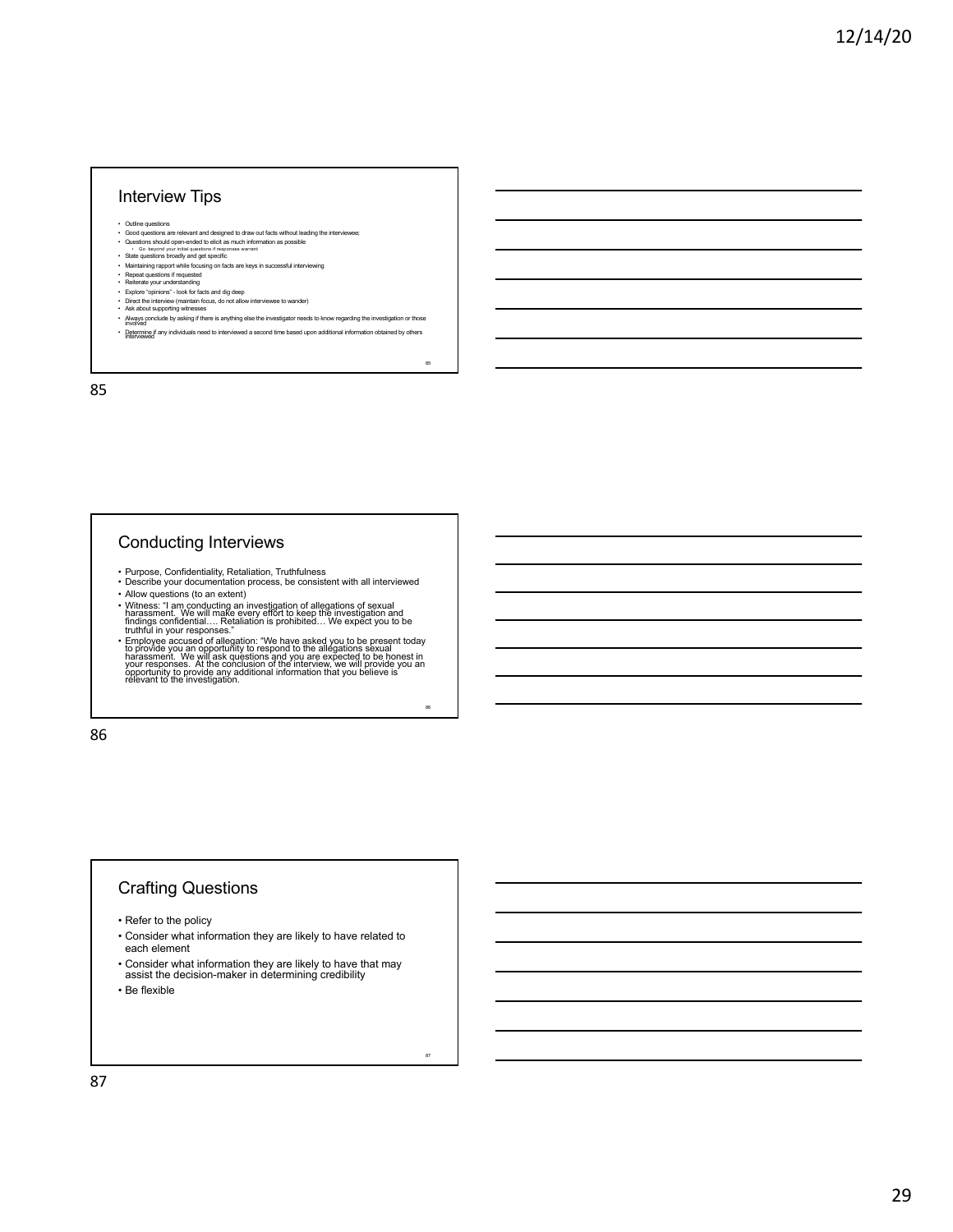## Note taking Tips

• Use predictable symbols in the margin to easily skim during the

88

89

90

- interview: ? Follow-up questions
- 
- \* Potential evidence W Potential witness •
- Try to record exact quotes when possible

88

# Start Broadly then get specific

- Elicit a monologue about the incident
	- What happened earlier that day before the incident?
	- What happened with regard to the incident? What happened next?
	-
- Ask the witness to "freeze" on the moment and describe details
	- What could they see? Feel? Smell? Taste? Hear? • Where was the other person? How were they positioned?
	-
	- Where were you? How positioned? What did you say to the other person? Them to you?
	-
	- Describe other person's tone, demeanor, body language

89

## Ask Follow Up Questions

- Re-review your notes
- Re-review the elements of each charge
- Have you elicited all of the information this witness might have about each element?
- Do you have an understanding of how the witness obtained the information they shared?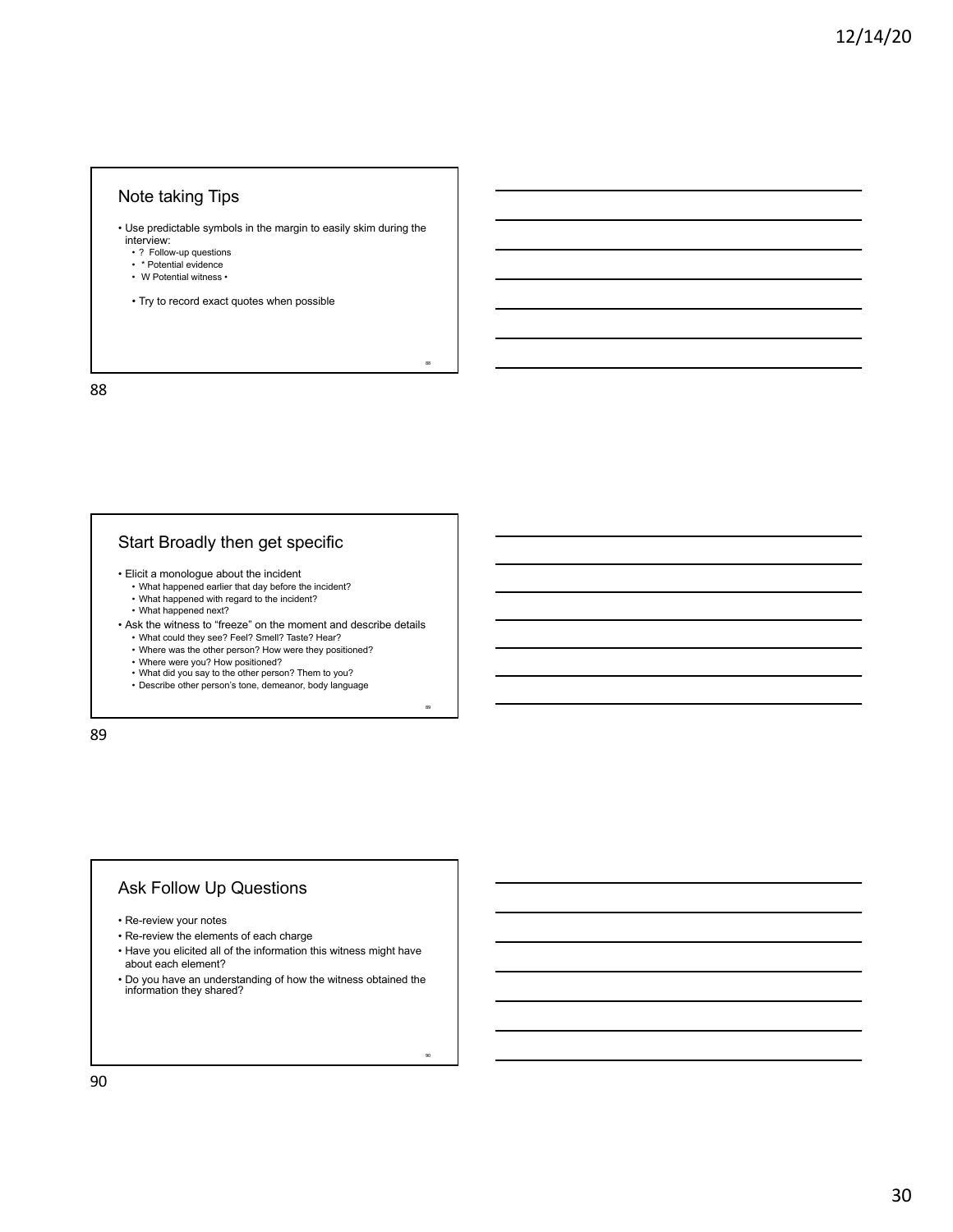## **Credibility**

- Gather evidence of credibility to assist decision-maker
- Ask questions to test memory
- Identify where the witness may corroborate or contradict their testimony, or other witnesses, and physical evidence
- Be sensitive to potential trauma experienced by witnesses that could impact memory

91

92

93

91

# Closing the Interview

- Closing questions
- Request copies of all evidence potentially available to the witness
- Discuss confidentiality but do not prohibit a party from discussing allegations
- Inform the witness of next steps and how to reach you

92

#### After the Interview

- Update investigation log
- Review notes, make corrections/clarifications
- Update witness list
- Update list of evidence to be obtained
- Write down questions to ask other witnesses
- Prepare interview summary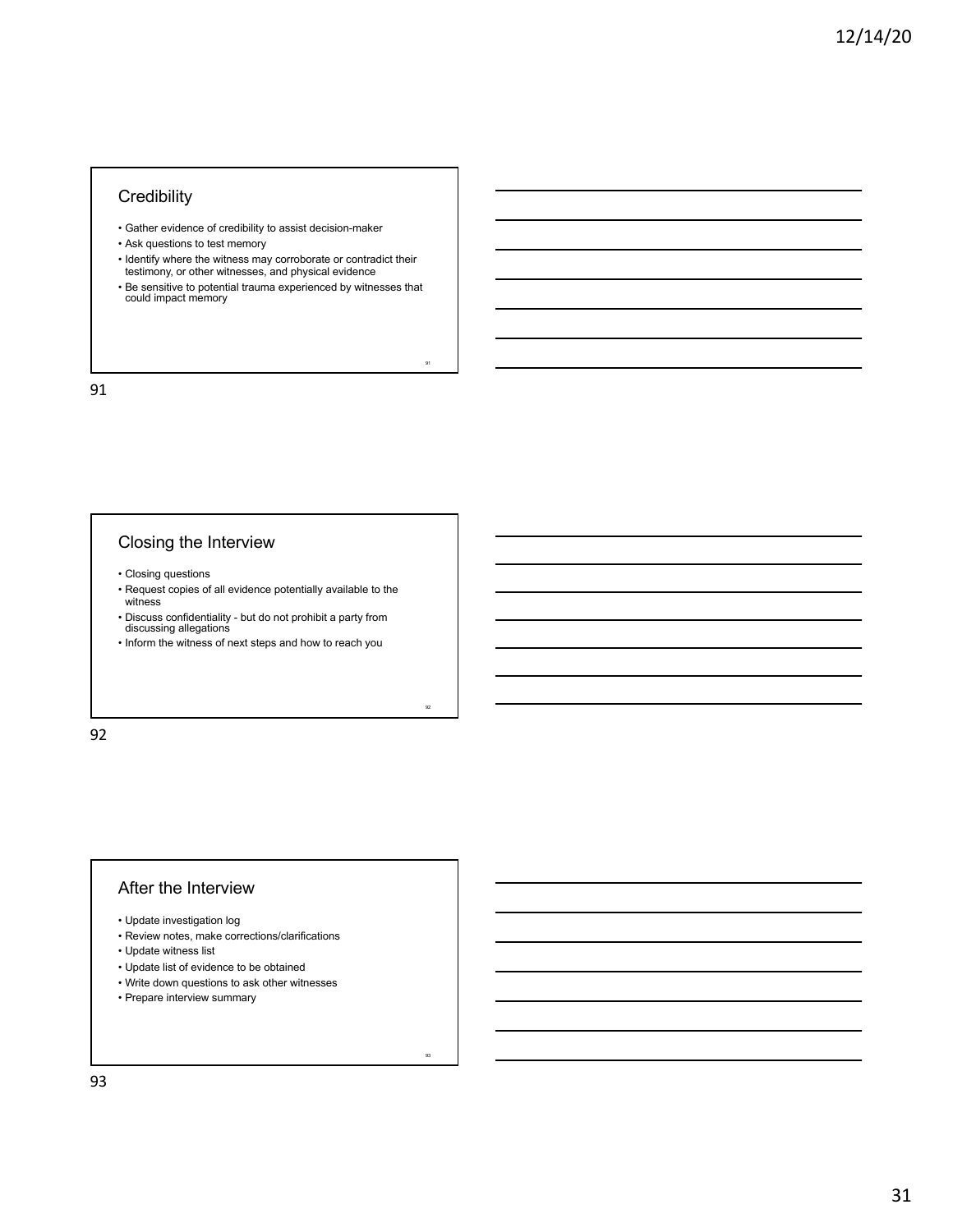## Structure of Interview Summary

- Who, when, where, via what medium?
- Did they have an advisor?
- Did you discuss your role? Their role?
- Did you discuss the prohibition on retaliation?
- Background How does this person connect with the parties and witnesses? Age, year in school - Length of employment, position
- Evidence requested, evidence provided Witnesses suggested

94

95

96

94

#### Interview Summary

- Write your interview summaries in narrative form
- Be consistent in terminology
- Interview summary is often more complete than what is relied on in the report
- May include information irrelevant to investigative decision, such as discussions about supportive measures
- Include screenshots and other reference material directly in summary when possible
- Don't paraphrase when you can use direct quotes

95

## Questions to Ask the Complainant:

- Who, what, when, where, and how:
- Who committed the alleged harassment?
- What exactly occurred or was said?
- When did it occur and is it still ongoing?
- Where did it occur?
- How often did it occur?
- How did it affect you?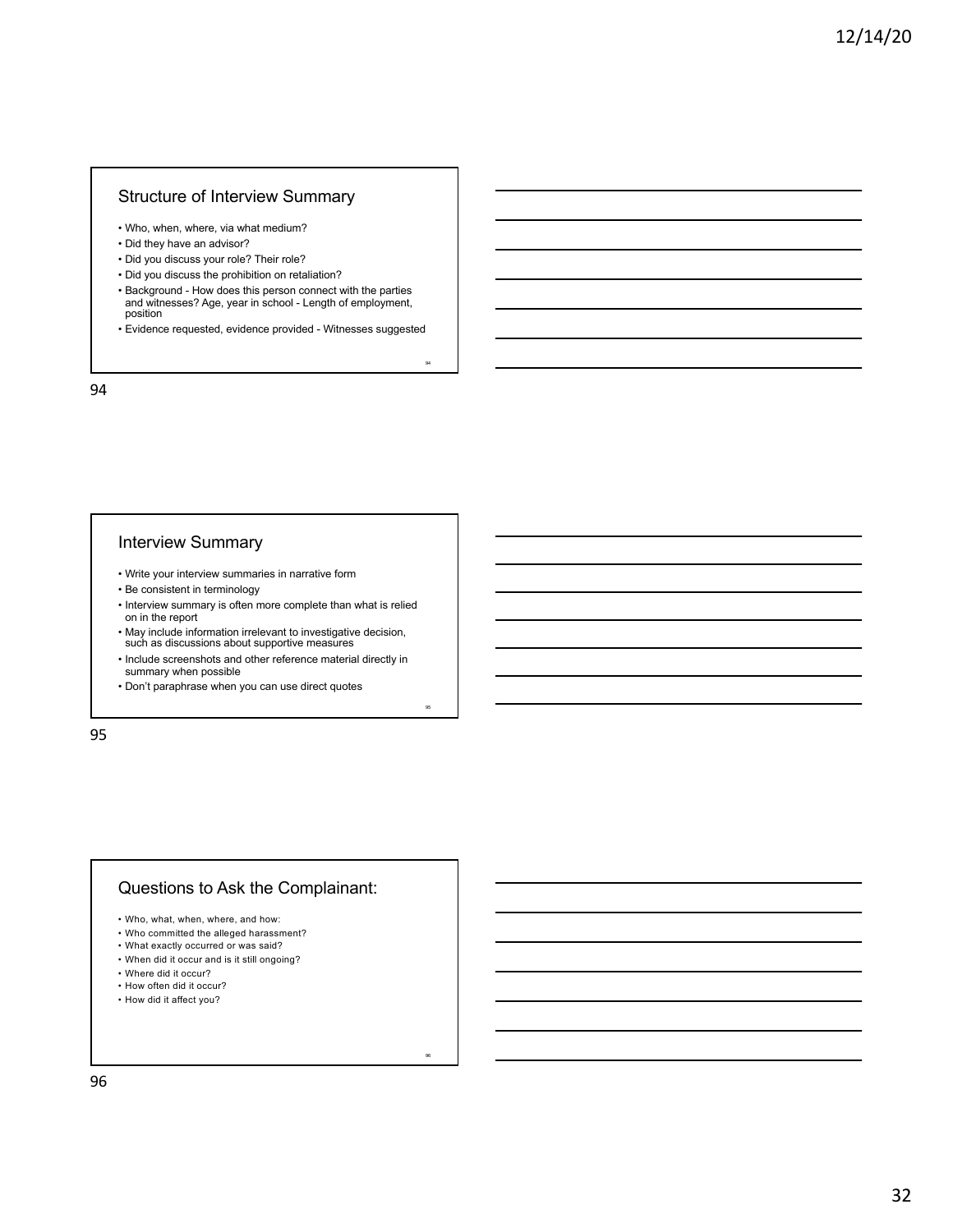#### More for Complainant

- 
- How did you react? What response did you make when the incident(s) occurred or afterwards?
- How did the harassment affect you? Are there any persons who have relevant information?
- Was anyone present when the alleged harassment occurred?
- 
- Did you tell anyone about it? Did anyone see you immediately after episodes of alleged harassment?
- Are there any notes, physical evidence, or other documentation regarding the incident(s)?

97

98

99

- How would you like to see the situation resolved?
- Do you know of any other relevant information?

97

## Questions to ask Respondent

- What is your response to the allegations?
- If the Respondent claims that the allegations are false, ask why the complainant might lie.
- Are there any persons who have relevant information?
- Are there any notes, physical evidence, or other documentation regarding the incident(s)?
- Do you know of any other relevant information?

98

## Questions to ask 3rd party

- **Questions to Ask Third Parties:** What did you see or hear?
- 
- When did this occur?
- Describe the alleged harasser's behavior toward the complainant and toward others at school.
- What did the complainant tell you?
- When did s/he tell you this?
- Do you know of any other relevant information?
- Are there other persons who have relevant information?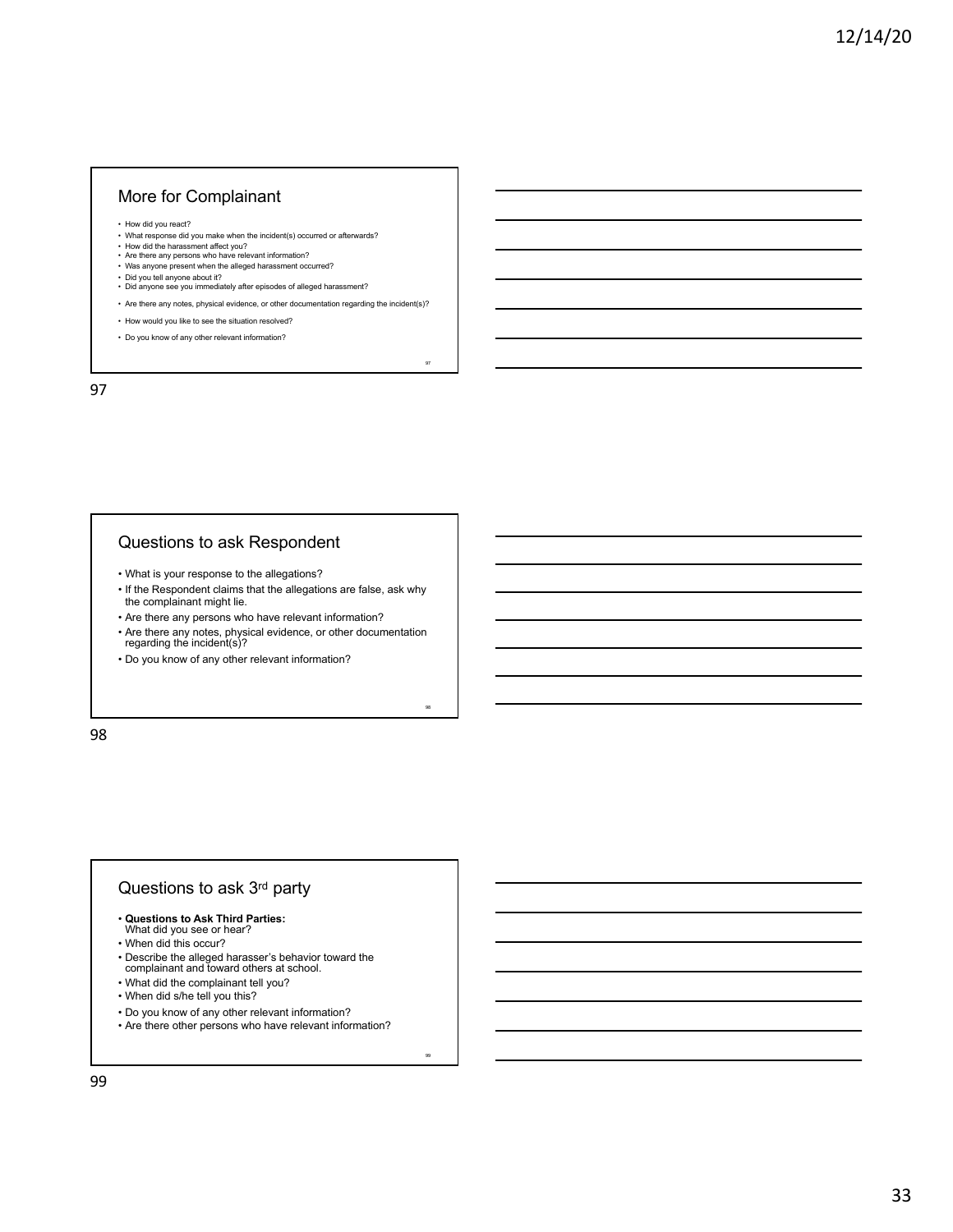#### Is Consent at Issue?

- No required definition in law, regs, or guidance
- CASB policy does not define. Colorado law applies.
- Consent for sexual activity means cooperation in act or attitude pursuant to an<br>exercise of free will and with knowledge of the nature of the act. A current or<br>previous relationship is not sufficient to constitute consen • Colorado age of consent is 17
- 
- Age of consent is 14 for sex with person up to 4 years older
- A person is unable to give consent if the person is incapacitated because of<br>drugs, alcohol, physical or intellectual disability, or unconsciousness<br>• Submission under the influence of fear shall not be sufficient to con
- 

• **Any conduct of a sexual nature directed toward a student by a District employee shall be presumed to nonconsensual and is strictly prohibited**.

100

101

102

100

# Evidence of Consent

- [Ask the respondent] What did complainant say to you and/or what actions did they take to show consent? "How did you know they wanted to have sex?"
- If applicable, what role, if any, did respondent play in complainant's intoxication/incapacitation?
- Who took off what clothes?
- Who provided the condom?
- Who initiated physical contact?
- Who touched who where?
- "They gave consent" = What did you say to them, and what did they say to you?

101

#### Production of Evidence

- Provide ALL Evidence to both parties and advisors. Yes, this overrides FERPA!
- Include everything directly related to allegations, even if you don't expect decision-maker to rely on it
- Number pages for ease of reference going forward
- Allow 10 days to review
- Allow written response
- Follow up where necessary
- Consider responses when preparing report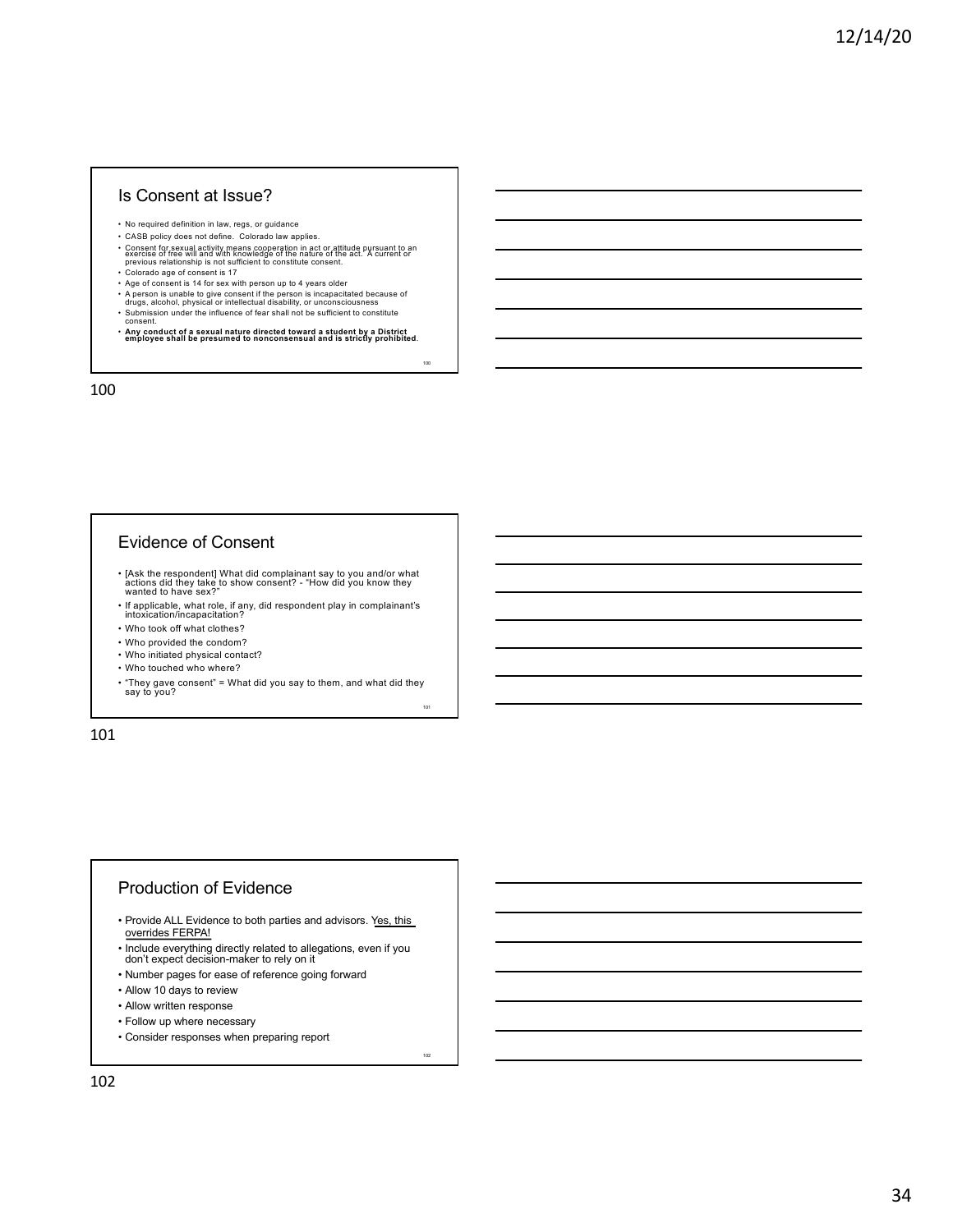# Investigative Report

- Summarize facts and relevant evidence
- Include the evidence you don't intend to rely on
- Include inculpatory or exculpatory evidence whether obtained from a party or other source

103

104

105

• No determination-you are not the Decision Maker

103

# Investigative Report

- Provide **draft** to parties 10 days prior to finalization
- Allow parties to submit written responses before finalizing report
- Provide **final** report to parties and Decision-maker at least 10 days prior to the start of the determination process/hearing

104

# Writing the Investigative Report

- Basic Procedural Information/History
	- Complainant
	- Respondent
	- Investigator • When was the complaint made?
	- Basic description of charges
	- How did the complaint make its way to an investigation?
- Establish compliance with notice and other requirements.
- Any procedural anomalies to be explained?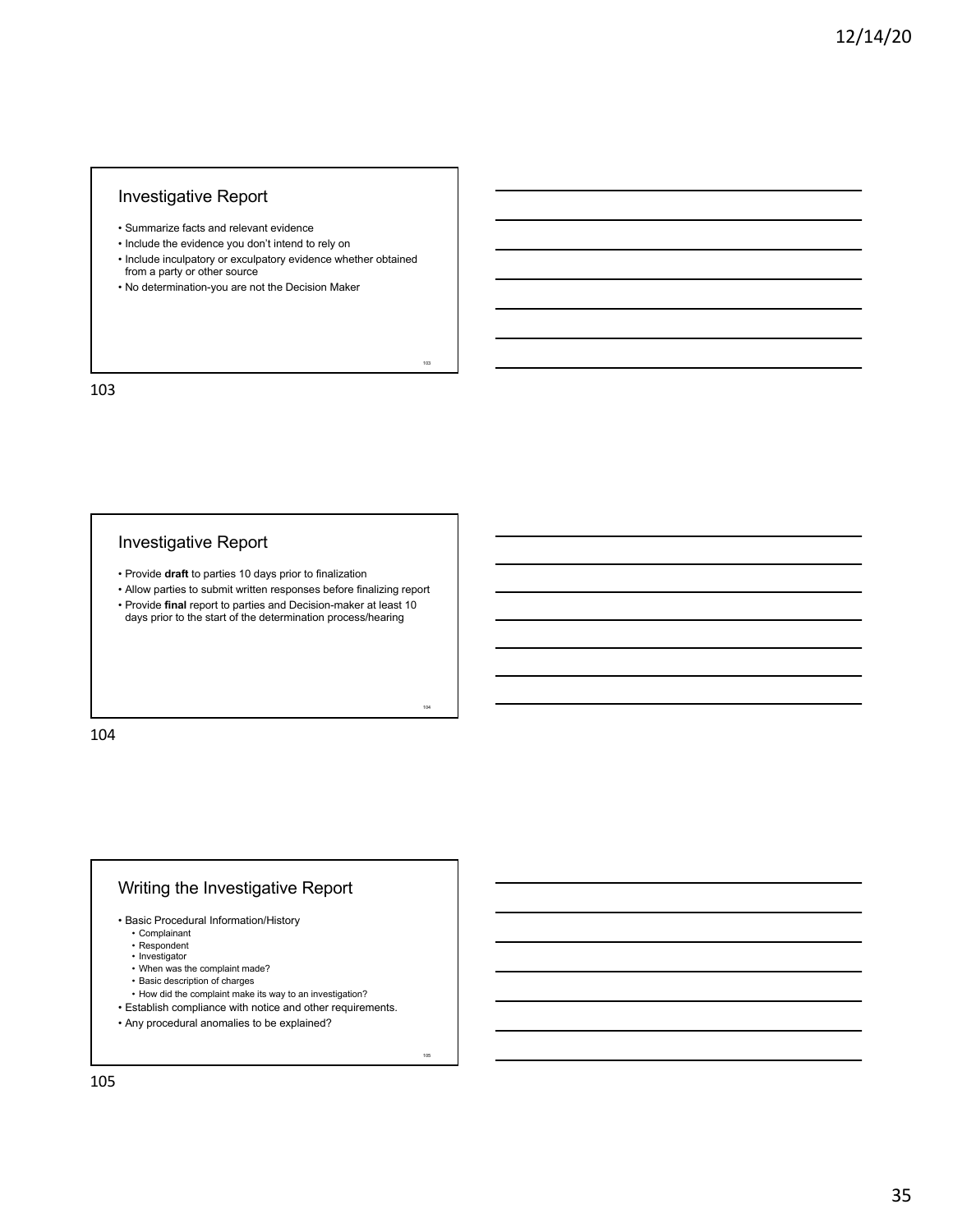## Investigative Report

- Overview of the Investigation:
	- Who did you interview, who was present at interviews? • Attach witness interview summaries and notes.
	- List and attach evidence reviewed.
- Summary of the Complaint: Outline facts alleged in the Complaint
- Summary of Relevant Evidence
	- Uncontested Facts and inculpatory/exculpatory evidence

106

107

108

• Contested Facts and inculpatory/exculpatory evidence

106

## Investigative Report

- Credibility Issues
	- Point to discrepancies without deciding who is telling the truth. Example: John testified that he did not share details of his relationship with Complainant with anyone. However, witness X and Y both produced emails from John describing his sexual relationship with Complainant.
- Written Response from Parties
	- Explain issues raised by parties in response to draft investigation report. Did you make any changes based on concerns? Why? Why not?

• Conclusion

107

# Maintain a non-judgmental tone

- Stay away from charged words of advocacy:
	- Clearly/obviously Innocent/guilty
	-
	- Victim/perpetrator

Watch your adjectives and adverbs – unless they are in a quote

- 
- Recognize the impact of your words<br>• Will the parties feel heard?<br>• Will the parties feel blamed?
	-
	- Will the parties feel vilified? Will the tone otherwise inflame the parties unnecessarily?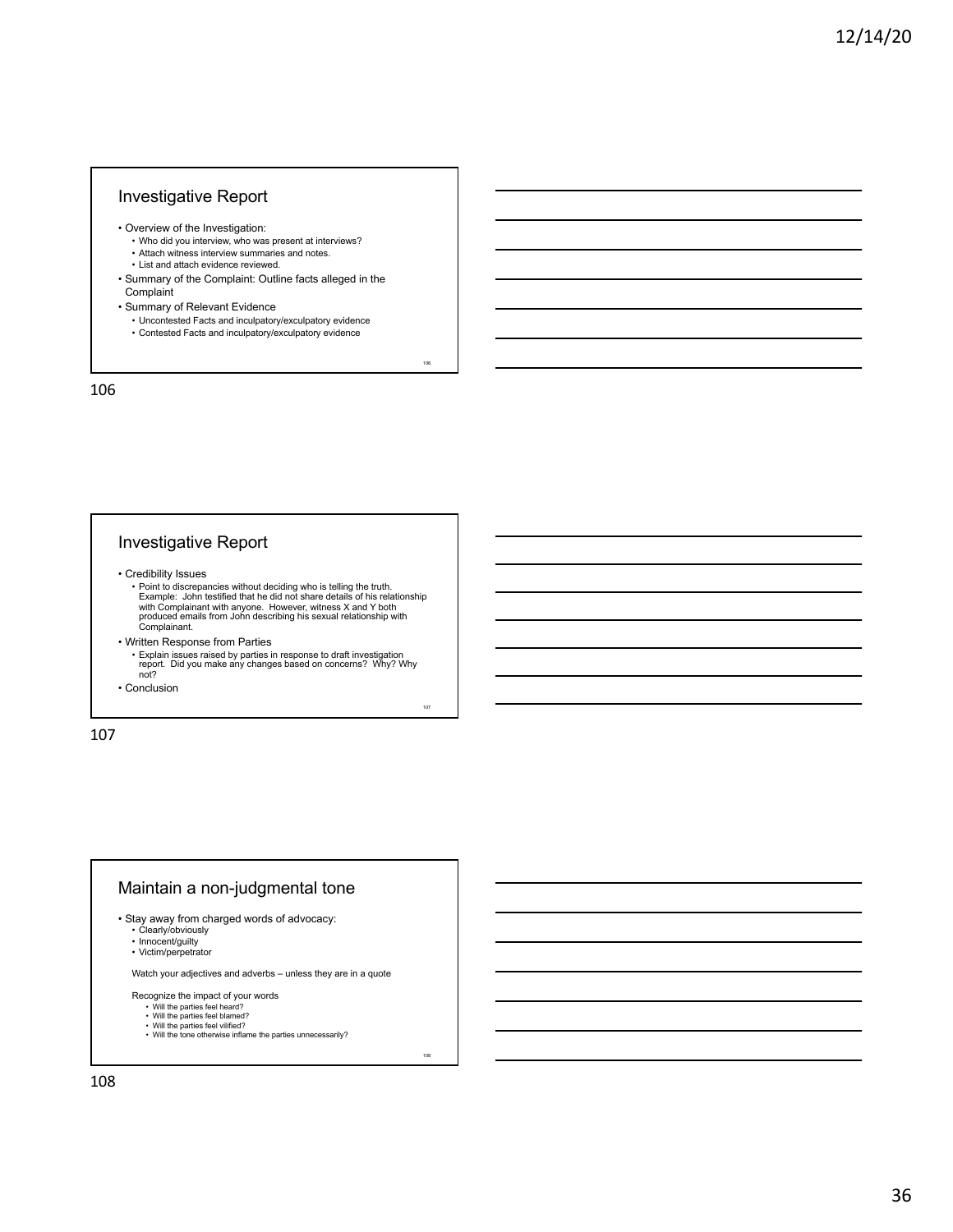## Unambiguous

- Could my mother pick up the report and understand what happened?
- Make no assumptions that the reader will understand certain aspects of the community

109

<sub>111</sub>

• Write for a judge and jury to understand with no prior background

109



# Decision-maker

- The Decision-maker cannot be the same person as the Title IX Coordinator or the investigator
- Must issue a written determination regarding responsibility.
- 
- To reach this determination, the Recipient must apply the standard of evidence stated in policy (*preponderance of the evidence* or *clear and convincing*) • **Preponderance of the evidence** is the CASB default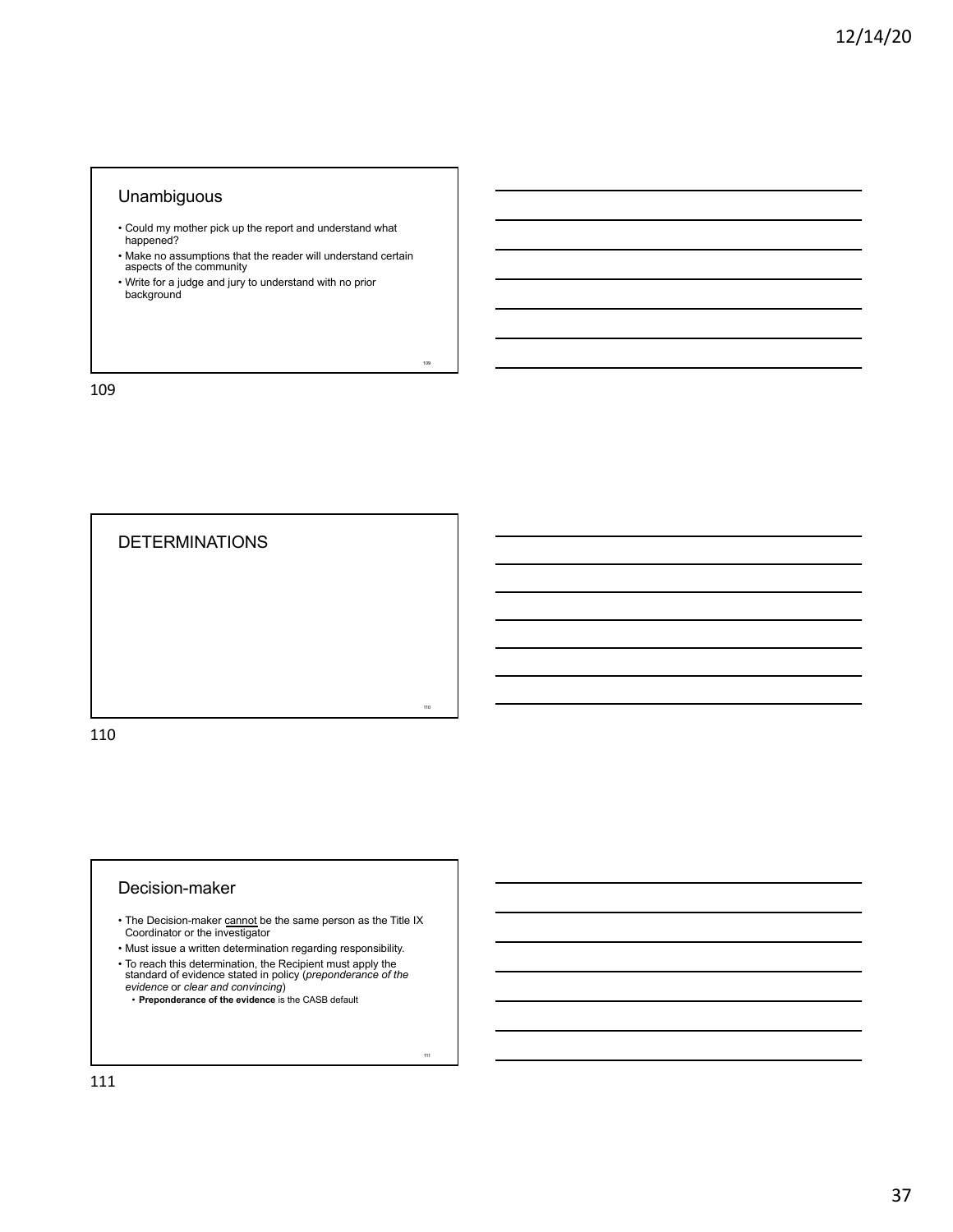#### Decision-maker

- Must avoid prejudgment of the facts at issue, conflicts of interest, and bias
- Cannot have a conflict of interest or bias for or against complainants or respondents generally or an individual complainant or respondent
- Must receive training on issues of relevance of questions and evidence

112

113

 $\ddot{ }$ 

112

#### Decision-maker

- Must objectively evaluate all relevant evidence, including both inculpatory and exculpatory evidence
- Credibility determinations may not be based on a person's status as a complainant, respondent, or witness
- Must not rely on sex stereotypes

113

## Process Requirements

- Elementary and secondary schools may provide for a hearing • Most are not
- Be default, CASB policy does not provide for a live hearing
- Regardless of whether a live hearing is provided, the same procedural requirements apply.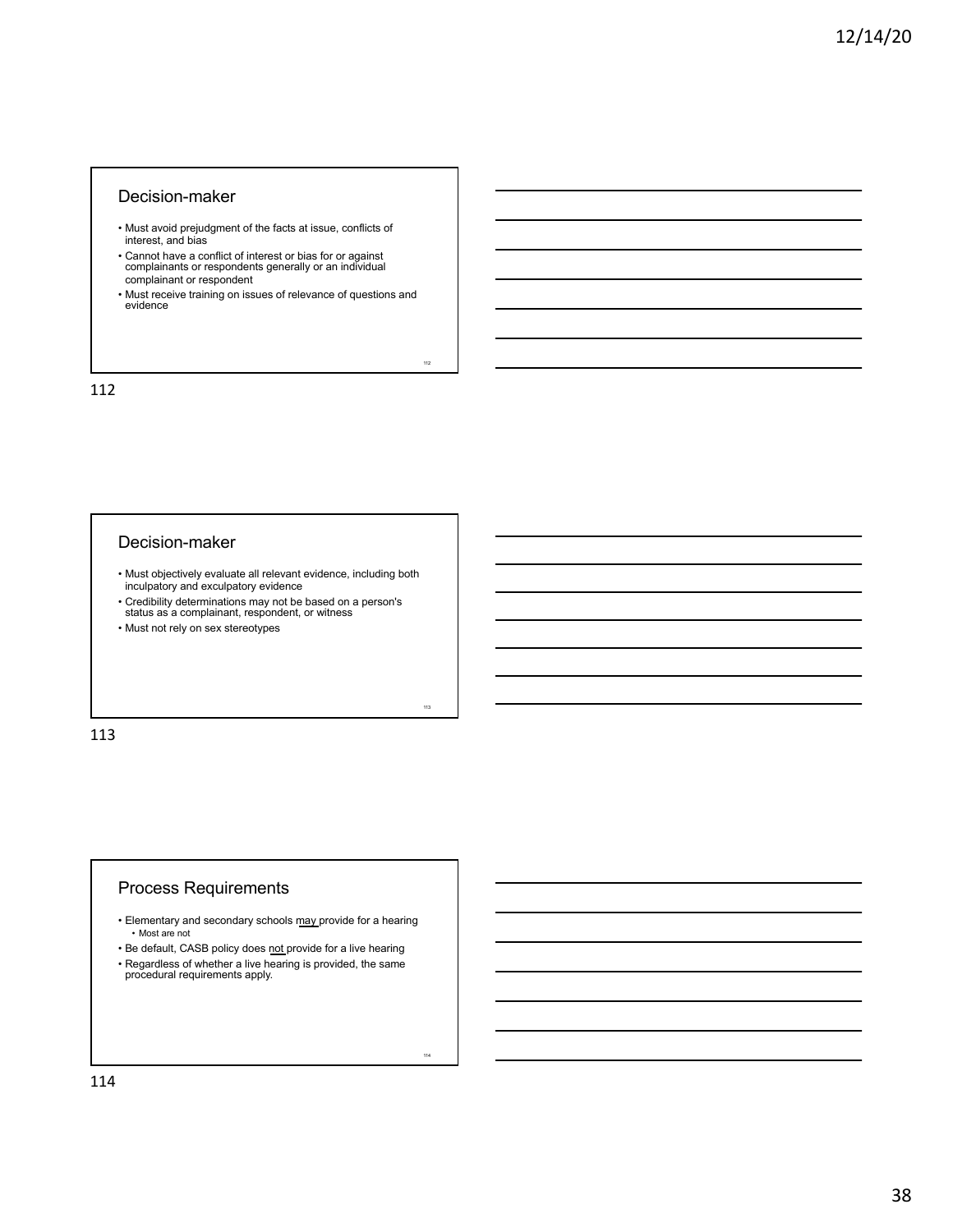## Process Requirements

- After the Recipient has sent the investigative report to the parties and before reaching a determination regarding responsibility, the Decision-maker must:
	- afford each party the opportunity to submit written, relevant questions that a party wants asked of any party or witness, provide each party with the answers, and

115

116

117

- 
- allow for additional, limited follow-up questions from each party.

115

### Process Requirements

• Questions and evidence about the complainant's sexual predisposition or prior sexual behavior are not relevant, unless:

• such questions and evidence about the complainant's prior sexual behavior are offered to prove that someone other than the respondent committed the conduct alleged by the complainant, or

• if the questions and evidence concern specific incidents of the complainant's prior sexual behavior with respect to the respondent and are offered to prove consent

• The decision-maker(s) must explain to the party proposing the questions any decision to exclude a question as not relevant.\

116

## Process Requirements

• Conclude within a reasonably prompt time frame (< 60 days)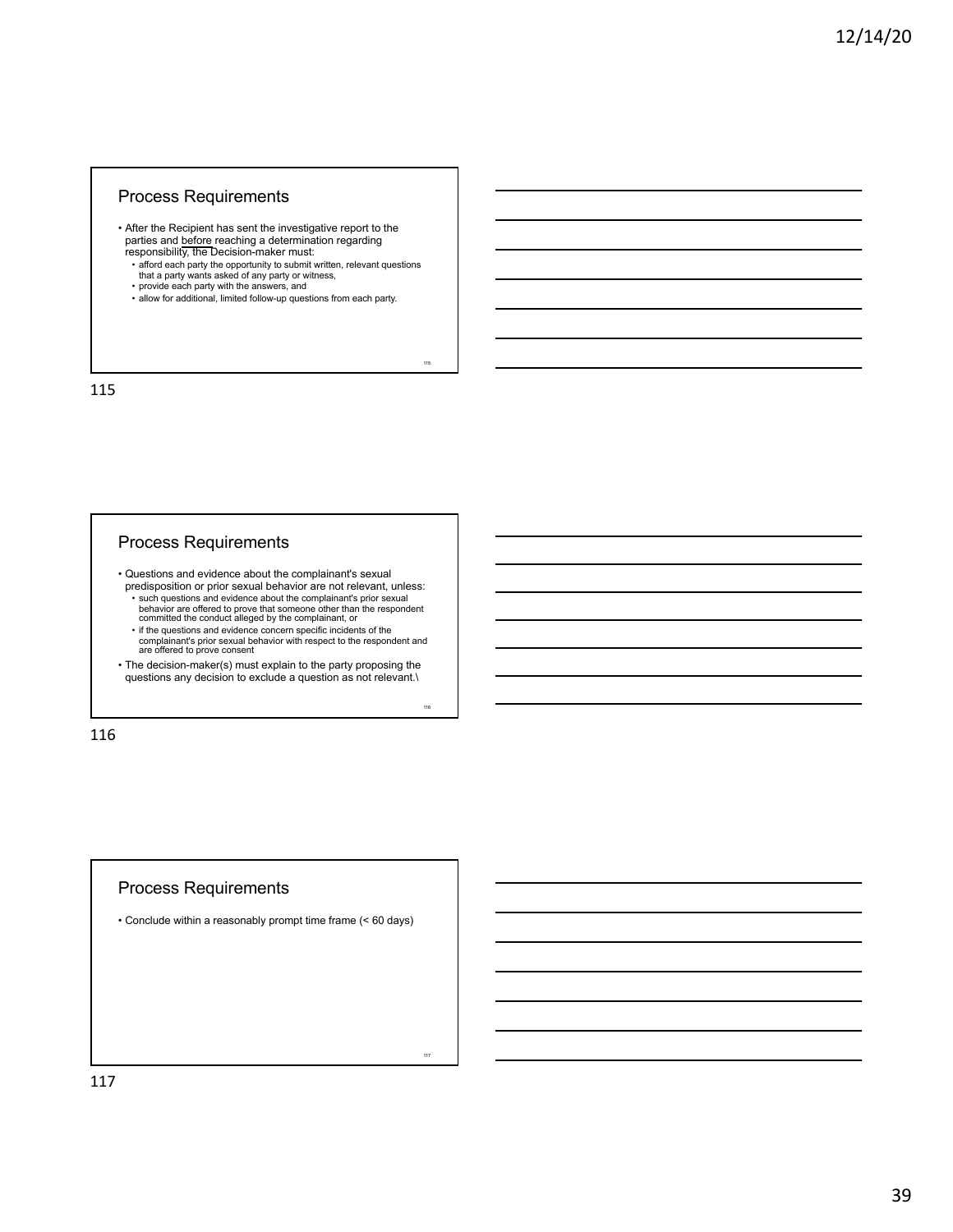#### The Written Determination

• The written determination must include: • Identification of the allegations potentially constituting sexual harassment (as defined in the Title IX regs)

• A description of the procedural steps taken from the receipt of the formal complaint through the determination, including any notifications to the parties, interviews with parties and witnesses, site visits, methods used to gather other evidence, and hearings held

118

119

120

118

## The Written Determination

• The written determination must include:

• Findings of fact supporting the determination • Conclusions regarding the application of the Recipient's code of conduct

119

## The Written Determination

• The written determination must include:

- a statement of, and rationale for, the result as to each allegation, including a determination regarding responsibility,
- any disciplinary sanctions the recipient imposes on the respondent, and
- whether remedies designed to restore or preserve equal access to the recipient's education program or activity will be provided by the recipient to the complainant
- The procedures and permissible bases for the complainant and respondent to appeal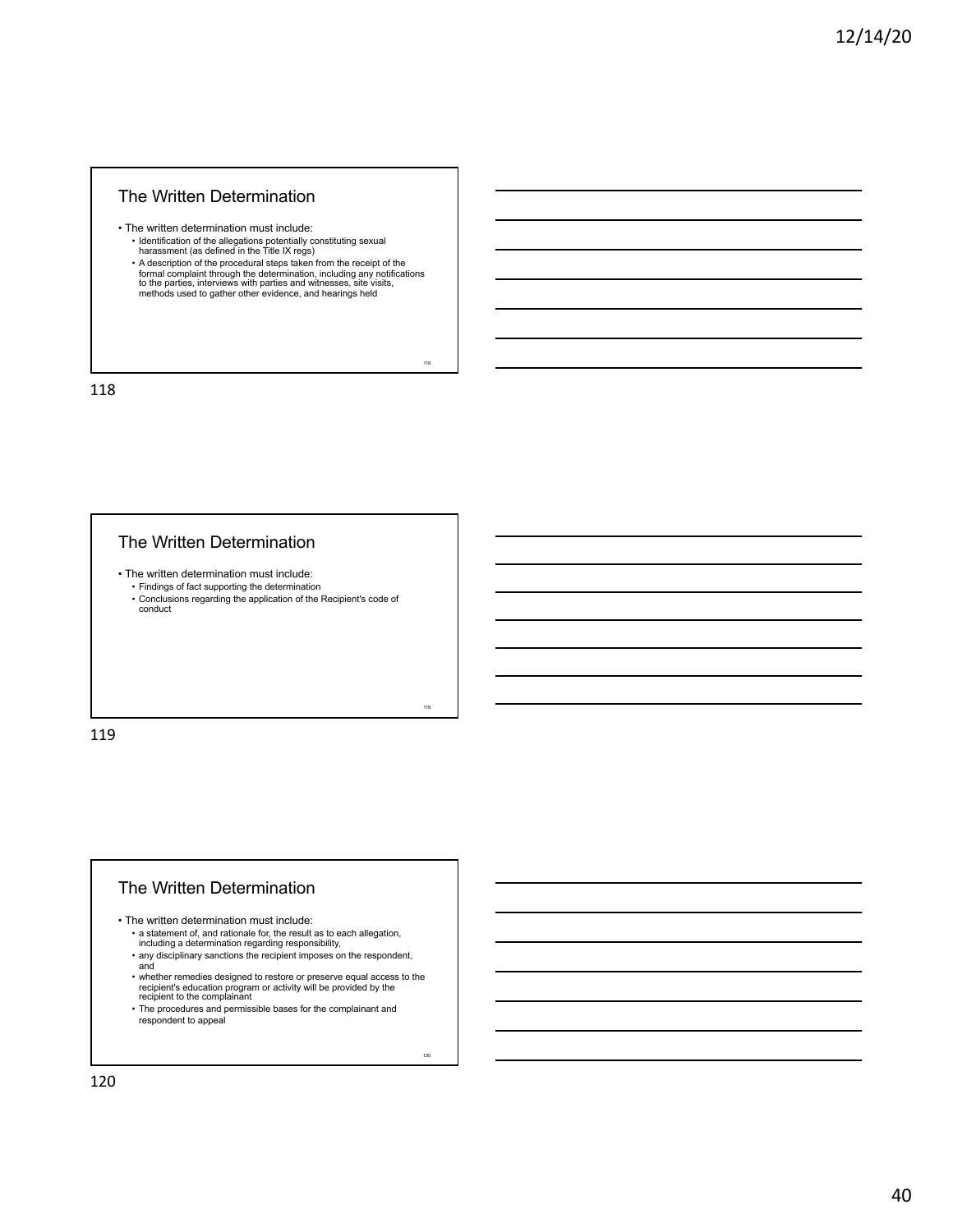#### The Written Determination

- The Recipient must provide the written determination to the parties simultaneously.
- The determination regarding responsibility becomes final: if an appeal is not filed, on the date on which an appeal would no longer be considered timely
	- if an appeal is filed, on the date that the recipient provides the parties with the written determination of the result of the appeal

121

122

123

121

## Appeals

- A recipient must offer both parties an appeal from a determination regarding responsibility, and from a recipient's dismissal of a formal complaint or any allegations therein, on the following bases:
	- Procedural irregularity that affected the outcome of the matter;
	- New evidence that was not reasonably available at the time the determination regarding responsibility or dismissal was made, that could affect the outcome of the matter; and occidence for the Title IX Coordinator, invest

122

# Appeals

• A recipient may offer an appeal equally to both parties on additional bases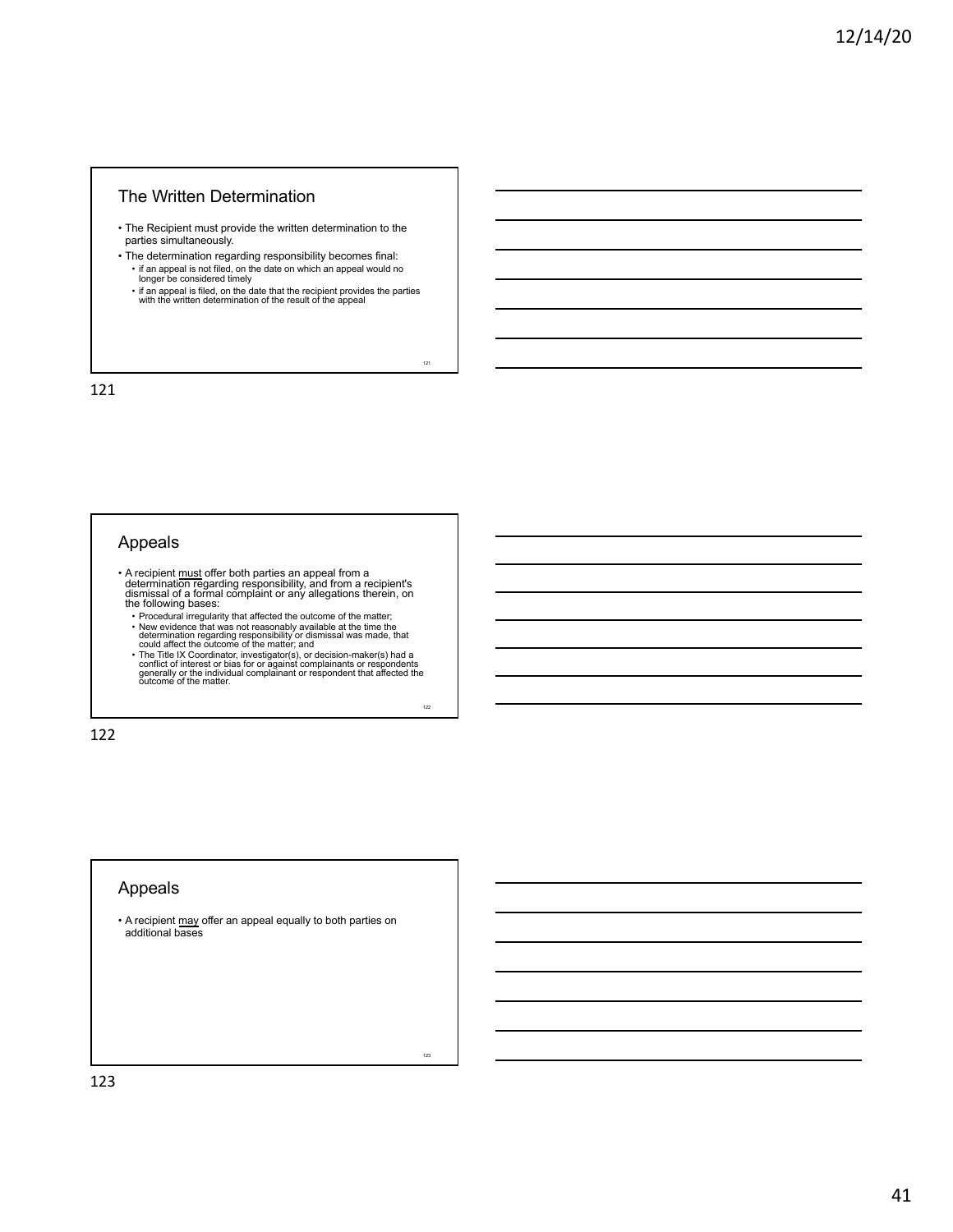## Appeals

- As to all appeals, the recipient must:
	- Notify the other party in writing when an appeal is filed and implement<br>∈appeal procedures equally for both parties<br>• Ensure that the decision-maker for the appeal is not the same person as the decision-maker that reached the determination regarding responsibility or dismissal, the investigator, or the Title IX Coordinator

124

125

126

• Ensure that the decision-maker(s) for the appeal complies with the evidentiary standard established in your policy

124

## Appeals

- As to all appeals, the recipient must:
	- Give both parties a reasonable, equal opportunity to submit a written statement in support of, or challenging, the outcome • Issue a written decision describing the result of the appeal and the
	- rationale for the result Provide the written decision simultaneously to both parties
	-

125

THE DETERMINATION REPORT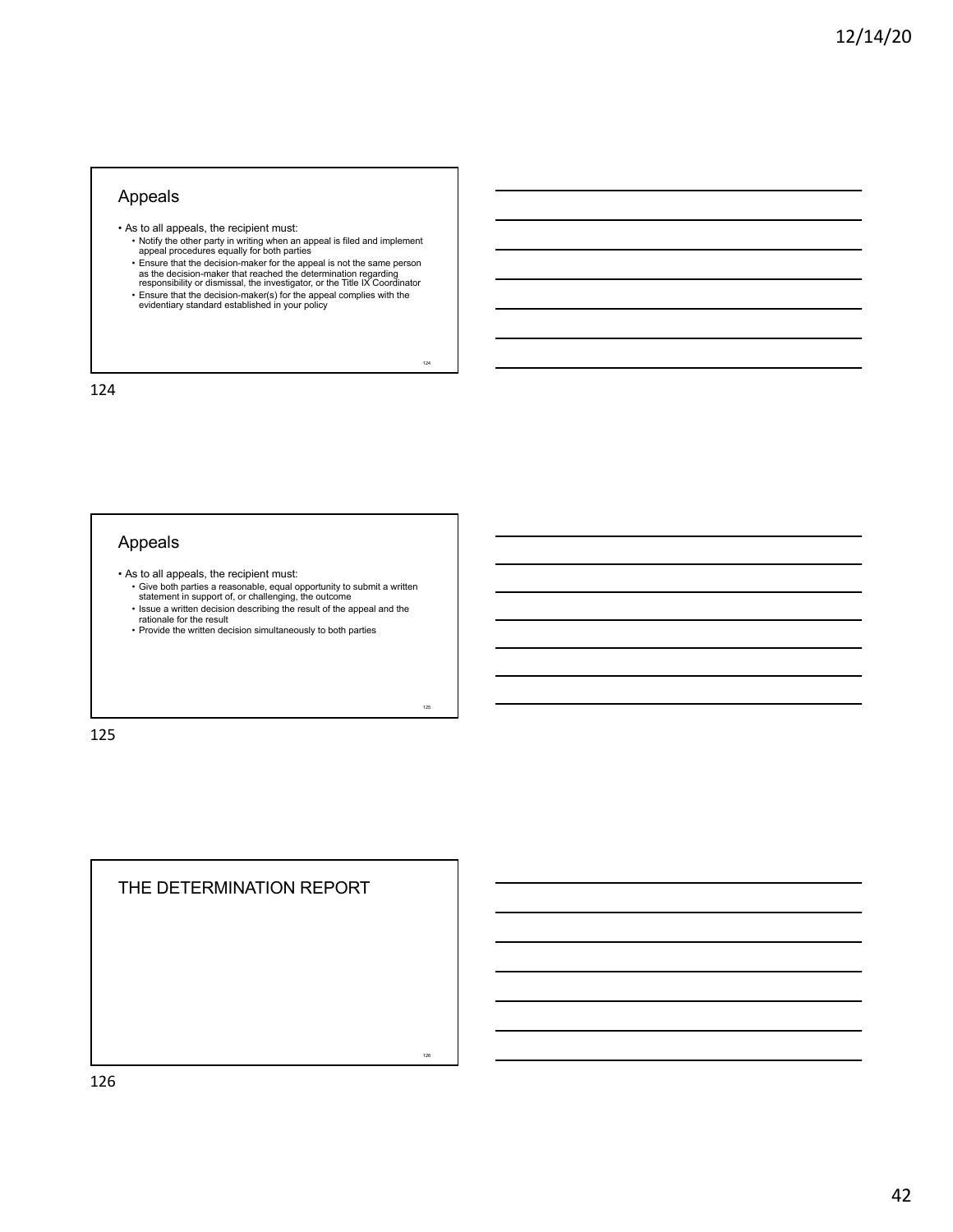#### Definition of Sexual Harassment

*sexual harassment means conduct on the basis of sex that satisfies one or more of the following:* 

- *(1) An employee of the recipient conditioning the provision of an aid, benefit, or service of the recipient on an individual's participation in unwelcome sexual conduct; (quid pro quo)*
- (2) Unwelcome conduct determined by a reasonable person to be so severe, pervasive, and objectively offensive that it effectively denies a person equal access to the recipient's education program or activity; (hostile env

127

128

129

*"stalking"*

127

### **Goals**

- Be consistent in terminology
- Be clear as to the source of information.
- 
- Compare: "Bob stated that this happened."
	- This happened."

128

## Unambiguous

- Could someone unfamiliar with the incident pick up the decision and understand what happened?
- Make no assumptions that the reader will understand certain aspects of the community
- Write for a judge and jury to understand with no prior background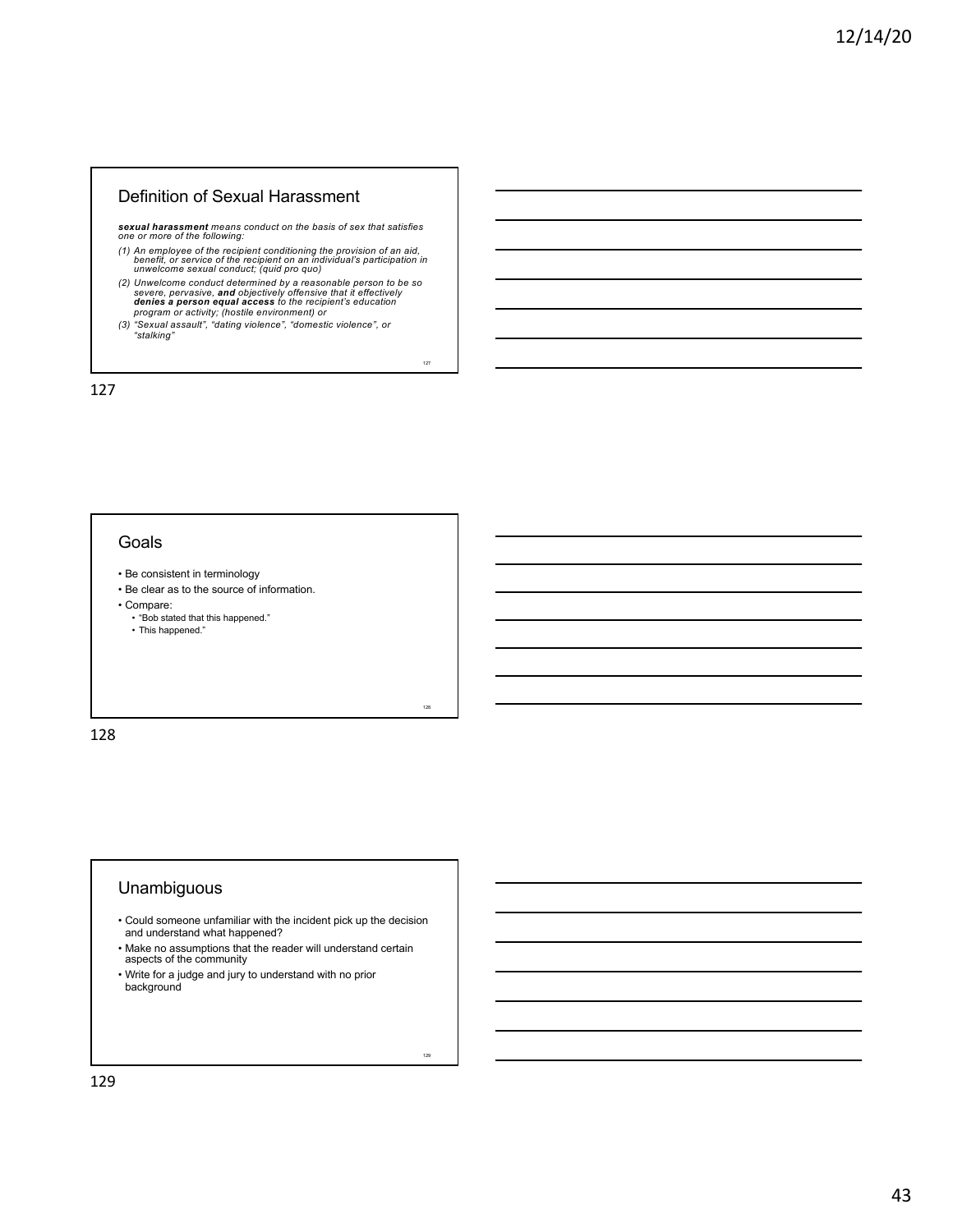#### Sensitive

- Will the parties feel heard?
- Will the parties feel blamed?
- Will the parties feel vilified?
- Will the tone otherwise inflame the parties unnecessarily?

130

131

132

• **Maintain neutral, evidence-driven ton**e

130

# Empathetic

- Maintain a non-judgmental tone
- Stay away from charged words of advocacy: • Clearly/obviously
	- Innocent/guilty<br>• Victim/perpetrator •
- Watch your adjectives and adverbs unless they are in a quote
- 

• Recognize the impact of your words

131

## Relevancy

• Include any decisions made that exclude information/evidence as not relevant

• Check to ensure that your report does not contain any information you are prohibited from including?

- 
- Legally privileged • Prior sexual acts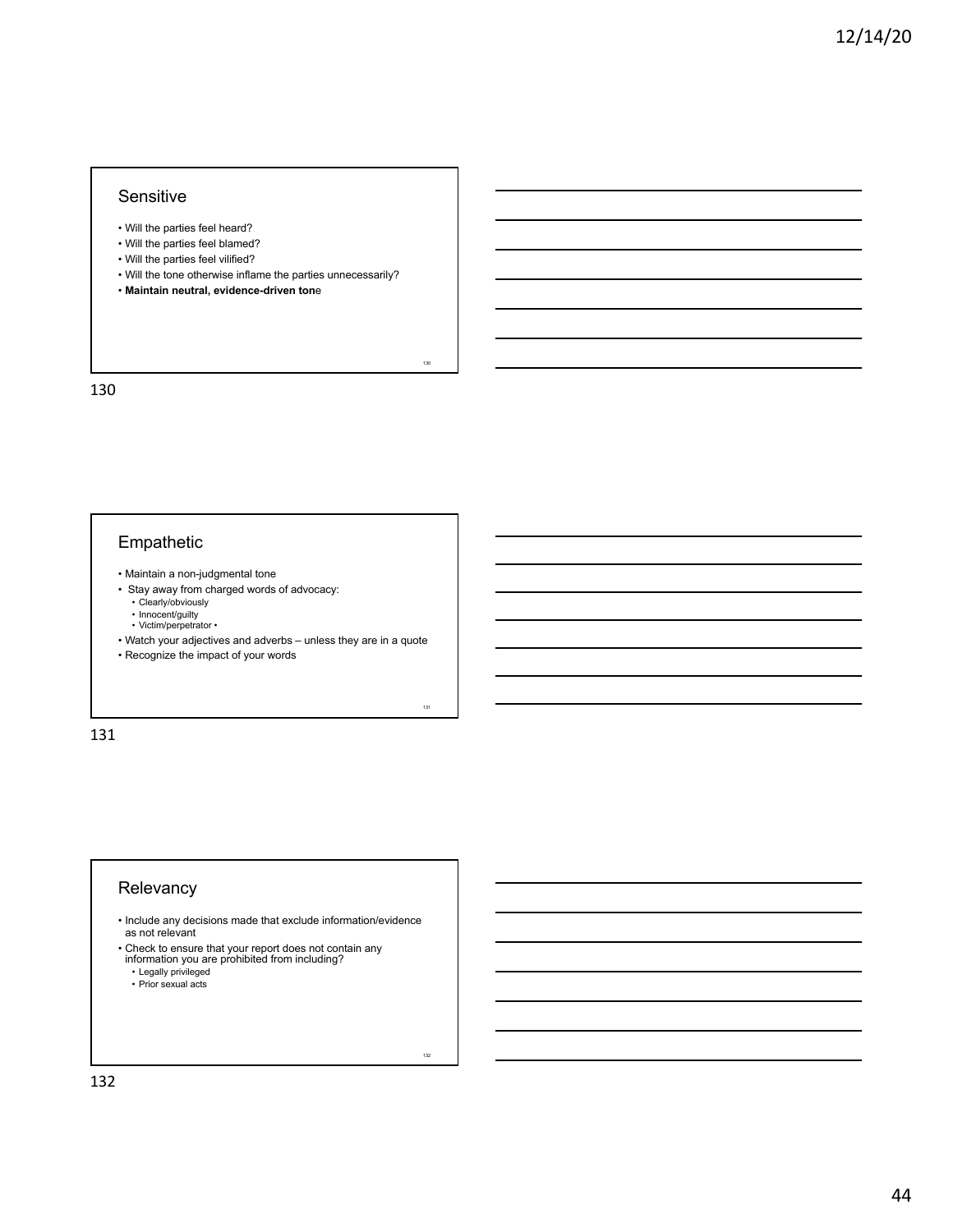## Objectively Evaluate Relevant Evidence

• Preamble indicates that the decision-maker should be looking at consistency, accuracy, memory, credibility, implausibility, inconsistency, unreliability, ulterior motives, lack of credibility

133

134

135

- Not making relevancy determinations beyond those expressly included in regulations
- Use the standard of proof to guide decision

133

## Resolve Disputes of Fact

Fact Finding Process:

- List undisputed facts what do parties agree on? = **findings of fact**
- List disputed facts what do parties disagree on? • What undisputed facts address each element? • What disputed facts must be resolved for each element?
- Weigh the evidence for each relevant disputed fact •
- Resolve disputed facts = **findings of fact**

134

# Considerations for Resolving Conflicts

• Statements by witnesses to the alleged incident

• Evidence about the relative credibility of the complainant/respondent

- The level of detail and consistency of each person's account should be compared in an attempt to determine who is telling the truth
- Is corroborative evidence lacking where it should logically exist?
- Evidence of the complainant's reaction or behavior after the alleged harassment.
	- Were there witnesses who saw that the complainant was upset? Changes in behaviors? Work-related? School? Concerns from friends and family? Avoiding certain places?
- May not manifest until later

135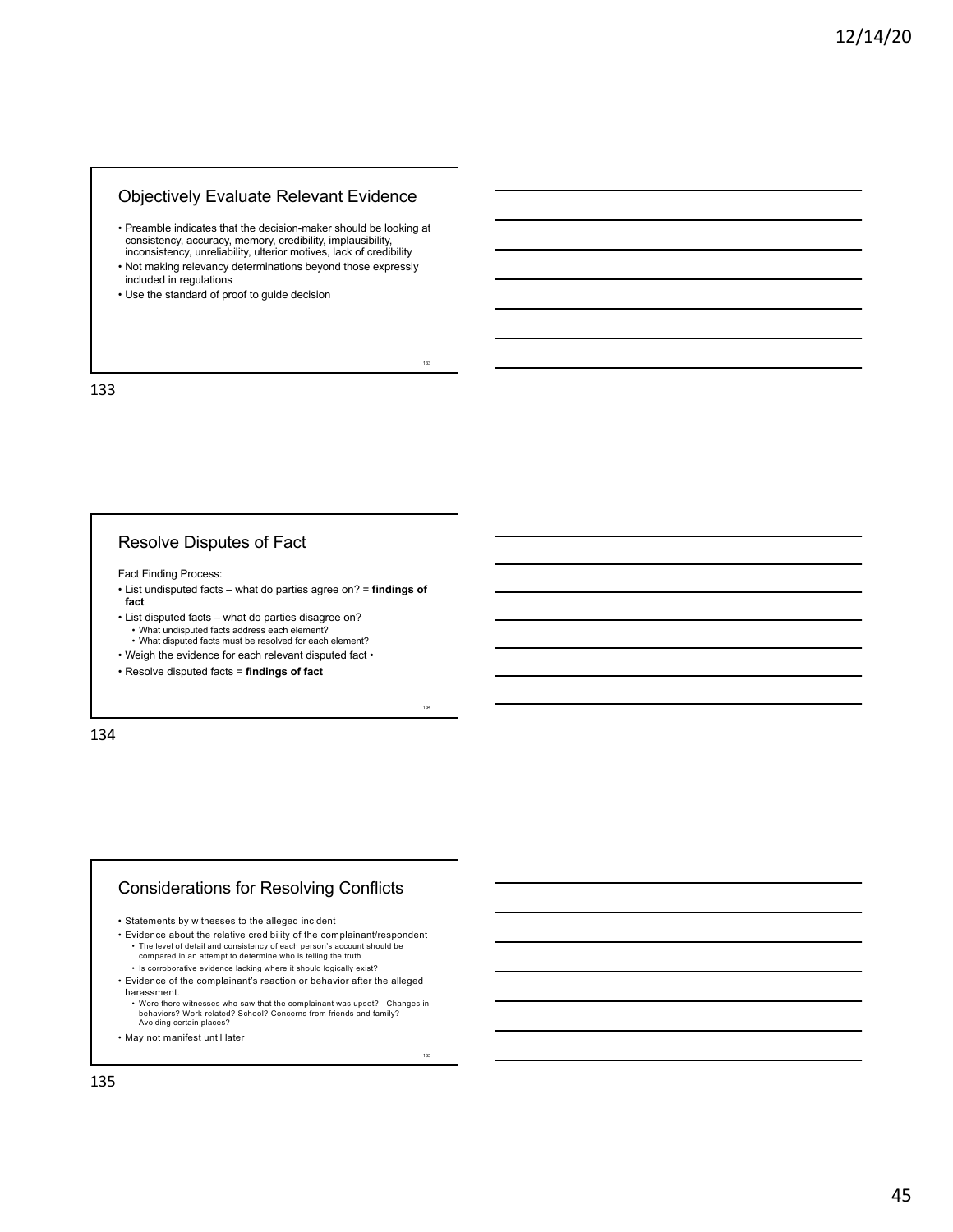# Considerations (cont'd)

- Evidence about whether the complainant filed the complaint or took other action to protest the conduct soon after the alleged incident occurred
	- But: failure to immediately complain may merely reflect a fear of retaliation, a fear that the complainant may not be believed, etc. rather than that the alleged harassment did not occur
- Other contemporaneous evidence:
	- Did the complainant write about the conduct and reaction to it soon
	- after it occurred (e.g. in a diary, email, blog, social media post)? Did the student tell others (friends, parents) about the conduct and their reaction soon after it occurred?

136

137

138

136

# Keep an Open Mind

- Keep an open mind until all evidence has been heard
- Don't come to any judgment, opinion, conclusion or belief about any aspect of this matter until you've reviewed or heard all of the evidence AND consider only the evidence that can remain

137

#### Sound, Reasoned Decision

- You must render a sound, reasoned decision on every charge
- You must determine the facts in this case based on the information presented
- You must determine what evidence to believe, the importance of the evidence, and the conclusions to draw from that evidence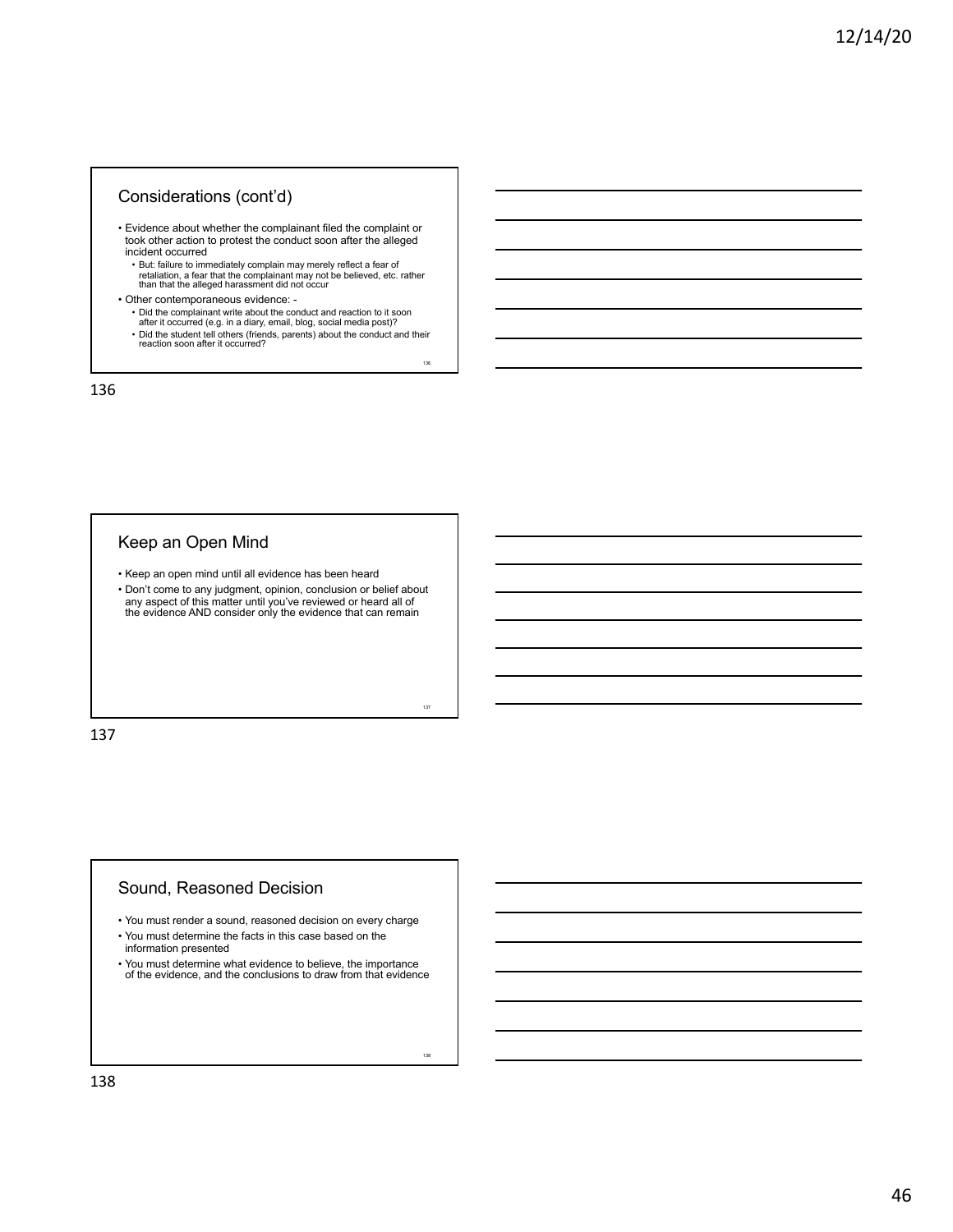## Consider only the Evidence

- You must make a decision based solely on the relevant evidence obtained in this matter
- You may consider nothing but this evidence

139

# Impartial

• You must be impartial when considering evidence and weighing the credibility of parties and witnesses

139

140

141

• You should not be swayed by prejudice, sympathy, or a personal view that you may have of the claim or any party

140

# Weight of the Evidence

- The quality of evidence is not determined by the volume of evidence or the number of witnesses or exhibits.
- 
- It is the weight of the evidence, or its strength in tending to prove the issue at stake that is important.
- You must evaluate the evidence as a whole based on your own judgment.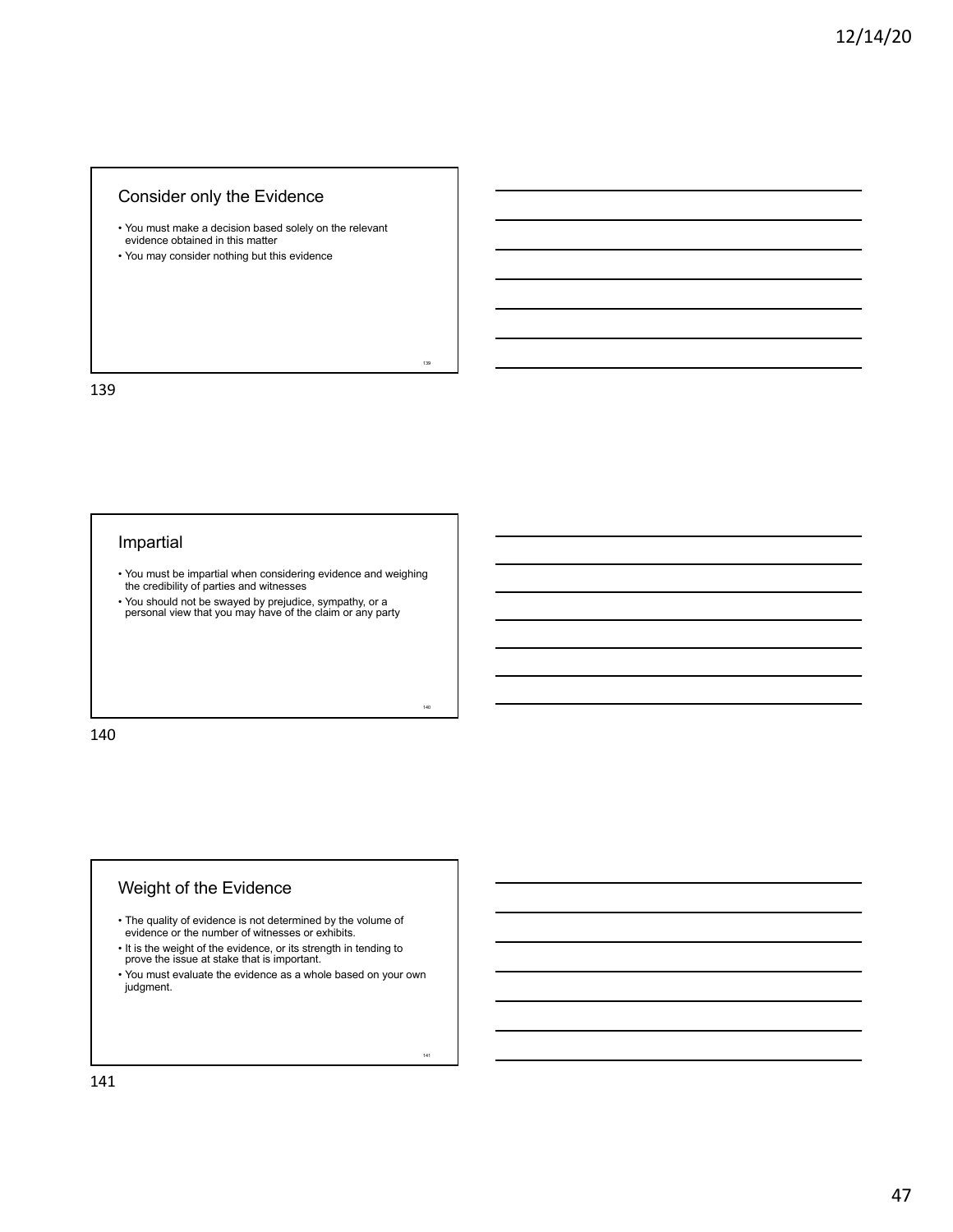## Witness Credibility

- You must give the testimony and information of each party or witness the degree of importance you reasonably believe it is entitled to receive.
- Identify all conflicts and attempt to resolve those conflicts and determine where the truth lies.
- Consider the reasonableness or unreasonableness, or probability or improbability, of the testimony. Does the witness have any motive?

142

143

144

- 
- Is there any bias?
- As indicated earlier, the Regulations provide consideration of consistency, accuracy, memory, credibility, implausibility, inconsistency, unreliability, ulterior motives, lack of credibility

142

# **Credibility**

• Credibility is determined fact by fact, not witness by witness - The most earnest and honest witness may share information that turns out not to be true

143

#### Reasonable Inferences

- Inferences are sometimes called "circumstantial evidence."
- It is the evidence that you infer from direct evidence that you reviewed during the course of reviewing the evidence.
- Inferences only as warranted and reasonable.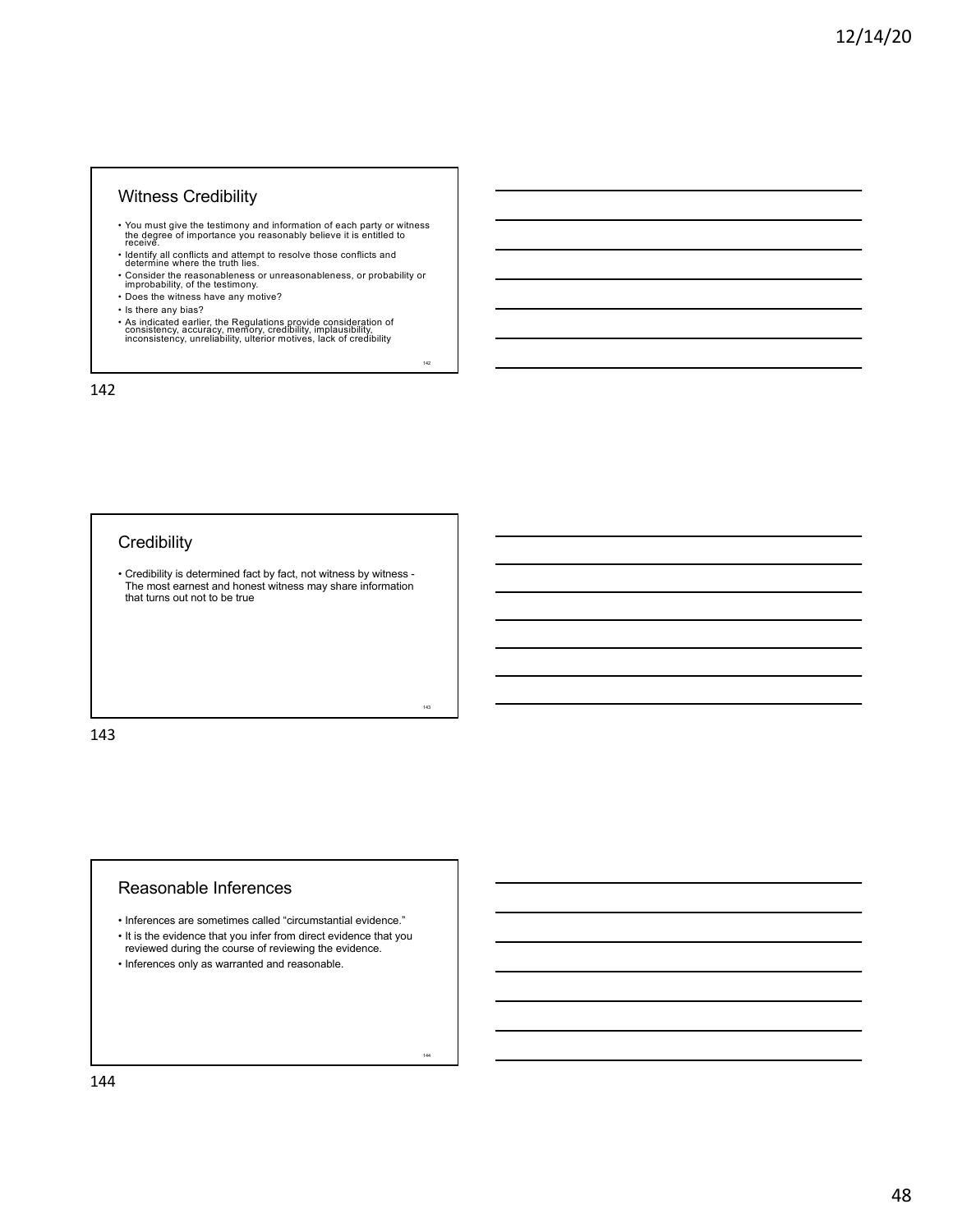## Standard of Evidence

- Use the standard of evidence as defined by your policy when evaluating whether someone is responsible for each policy violation and ALWAYS start with presumption of no violation.
- Preponderance of the evidence (most common standard of evidence): you must **determine whether it is more likely than**<br>**not true that the respondent engaged in the alleged**<br>**misconduct.** May be clearly convincing standard
- Look to all the evidence in total, make judgments about weight and credibility, and then determine whether or not the burden has been met.
- Any time you make a decision, use your standard of evidence

145

146

147

145

#### Don't Consider Impact

- Don't consider the potential impact of your decision on either party when determining if the charges have been proven
- Focus only on the charge or charges brought in the case and whether the evidence presented to you is sufficient to persuade you that the respondent is responsible for the charges

146

#### Checklist for Decision Maker

- Are there any procedural anomalies to be explained?
- Is every element of every charge accounted for?
- Is every relevant disputed fact resolved in the analysis?
- Is there a clear connection between the charges, the
- investigation, the evidence, and the conclusions?
- Would an unfamiliar reader be able to connect the dots?